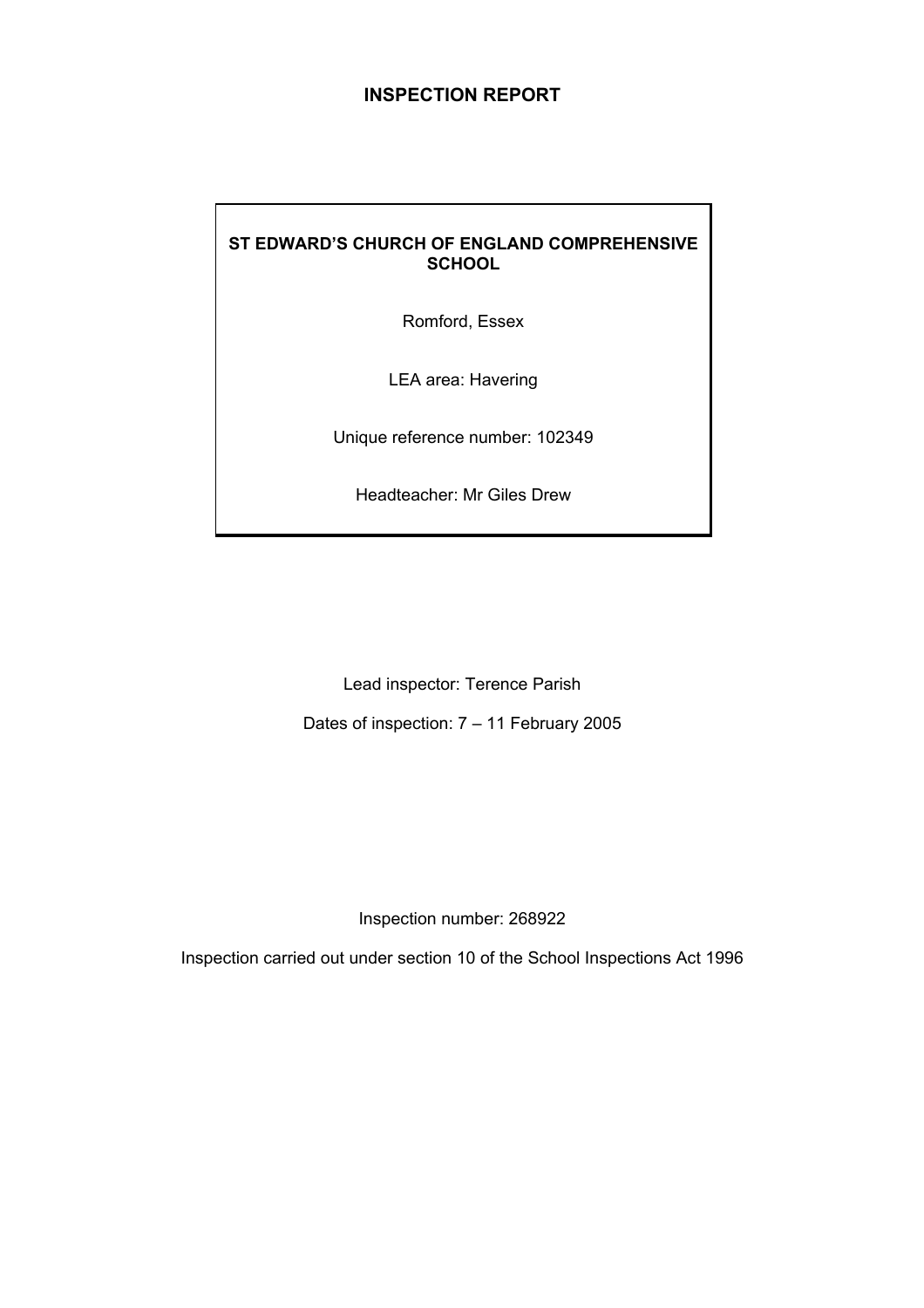#### © Crown copyright 2005

This report may be reproduced in whole or in part for non-commercial educational purposes, provided that all extracts quoted are reproduced verbatim without adaptation and on condition that the source and date thereof are stated.

Further copies of this report are obtainable from the school. Under the School Inspections Act 1996, the school must provide a copy of this report and/or its summary free of charge to certain categories of people. A charge not exceeding the full cost of reproduction may be made for any other copies supplied.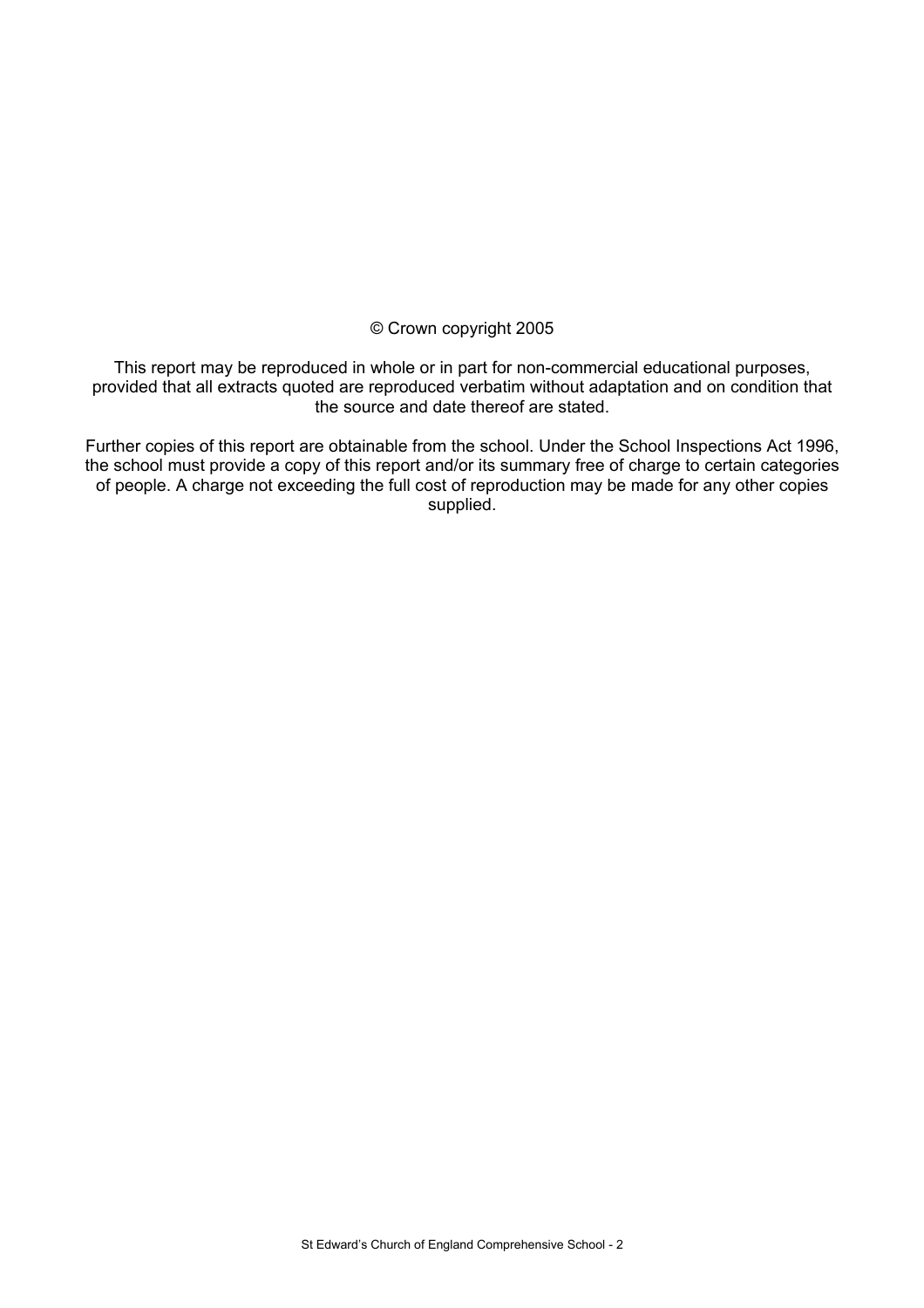# **INFORMATION ABOUT THE SCHOOL**

| Type of school:              | Comprehensive        |
|------------------------------|----------------------|
| School category:             | Voluntary aided      |
| Age range of pupils:         | $11 - 18$            |
| Gender of pupils:            | Mixed                |
| Number on roll:              | 1201                 |
| School address:              | London Road          |
|                              | Romford<br>Essex     |
| Postcode:                    | RM7 9NX              |
| Telephone number:            | 01708 730462         |
| Fax number:                  | 01708 731485         |
| Appropriate authority:       | Governing body       |
| Name of chair of governors:  | Mr Richard Fishleigh |
| Date of previous inspection: | 16/11/98             |

# **CHARACTERISTICS OF THE SCHOOL**

The school achieved Language College status immediately before the inspection. The number of pupils is a little higher than average. It is a very popular school and attracts pupils from a wide area as it is the only Church of England comprehensive within it. 180 pupils are admitted each year on the strength of their Church affinity and an additional 30 local pupils are accepted who have no particular connections with the Church. Socio-economically the school is broadly average, though parents show very strong commitment to their children's education. Standards on entry are variable but never less than average. End of Year 6 tests in English, mathematics and science were certainly above average for the current Year 7 but other tests, now and historically, show general attainment on entry to be most often average. The proportion of pupils with special educational needs, including those with a statement of their particular needs, is below the national average; there is a broad range of special needs. The proportion of pupils whose first language is not believed to be English is very low. An increasing proportion of pupils are black British African, black British Caribbean, or black from other backgrounds. There is very low mobility; pupils stay at the school as long as they can, a few join late, increasingly so in the sixth form.

#### **Glossary**

The term 'Key Stage 3' is sometimes used and means 'Years 7 to 9'. It is often used in connection with national strategies to improve teaching and learning and hence raise pupils' achievement in these years.

The term 'Key Stage 4' is sometimes used as an alternative to 'Years 10 and 11'.

Throughout this report 'pupil' is used in Years 7 to 11, 'student' is used in the sixth form.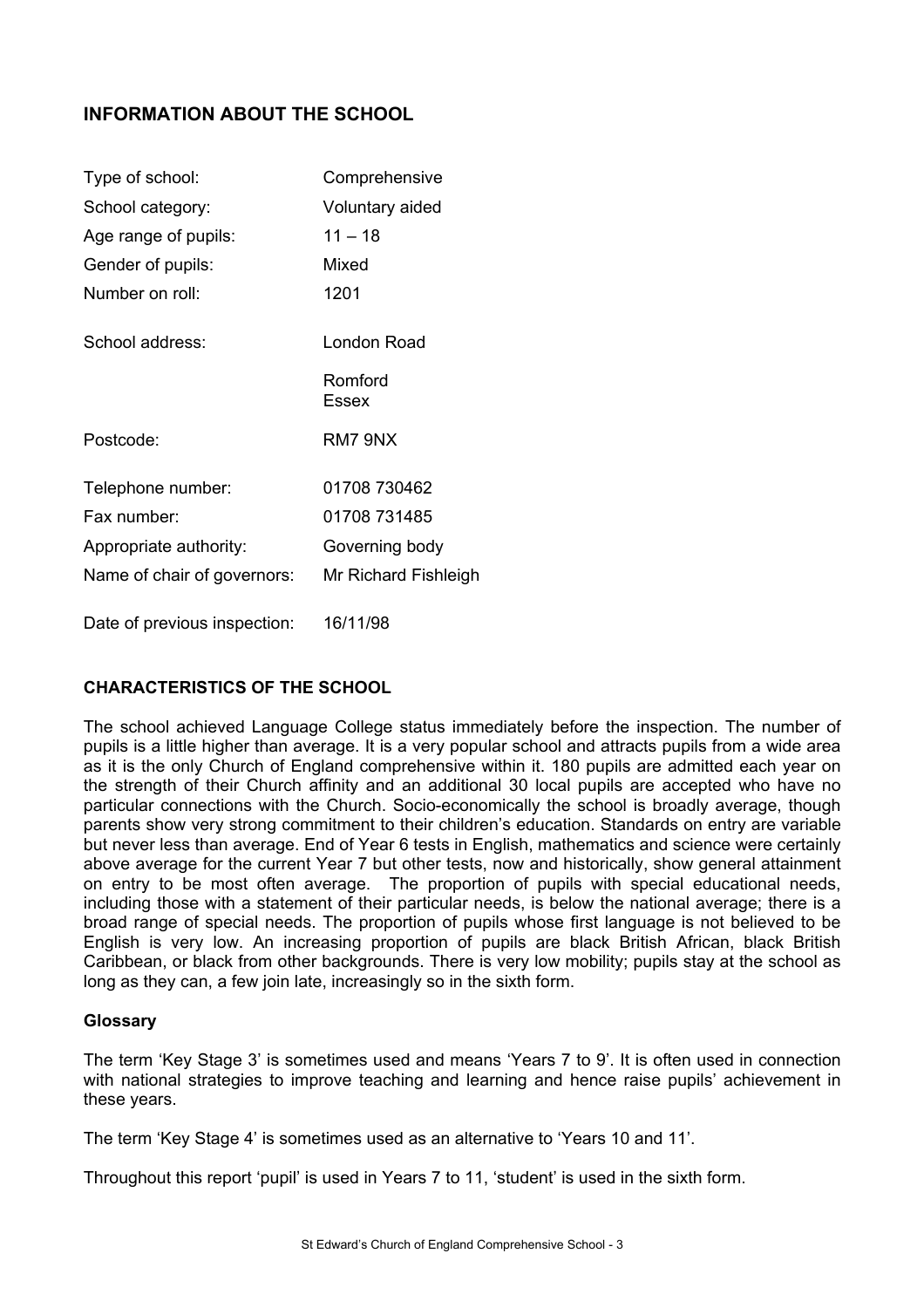# **INFORMATION ABOUT THE INSPECTION TEAM**

| Members of the inspection team |                     | <b>Subject responsibilities</b> |                                                             |  |  |
|--------------------------------|---------------------|---------------------------------|-------------------------------------------------------------|--|--|
| 15465                          | T Parish            | Lead inspector                  |                                                             |  |  |
| 12775                          | J Goodchild         | Lay inspector                   |                                                             |  |  |
| 7926                           | J Bowden            | Team inspector                  | Physical education                                          |  |  |
|                                |                     |                                 | Special educational needs                                   |  |  |
| 12331                          | VM Grigg            | Team inspector                  | Design and technology                                       |  |  |
| 1240                           | M King              | Team inspector                  | Art and design                                              |  |  |
| 31850                          | D Nevens            | Team inspector                  | <b>Music</b>                                                |  |  |
|                                |                     |                                 | Citizenship                                                 |  |  |
| 17404                          | J Tolley            | Team inspector                  | French 11-16                                                |  |  |
|                                |                     | Team inspector                  | <b>Business education</b>                                   |  |  |
| 1578                           | <b>M</b> Sinclair   |                                 | Work-related learning                                       |  |  |
| 23588                          | C Ajitsingh         | Team inspector                  | History                                                     |  |  |
| 19015                          | <b>G</b> Peacock    | Team inspector                  | Science                                                     |  |  |
| 19214                          | <b>G</b> Price      | Team inspector                  | English                                                     |  |  |
| 30699                          | <b>AH Kemp</b>      | Team inspector                  | <b>Mathematics</b>                                          |  |  |
| 4615                           | M Bostock           | Team inspector                  | Information<br>communication<br>and<br>technology (ICT)     |  |  |
| 8632                           | DE Beer             | Team inspector                  | Geography                                                   |  |  |
| 17522                          | <b>Nigel Stiles</b> | Team inspector                  | French post-16<br>European<br>Community<br>and<br>Languages |  |  |

The inspection contractor was:

 Cambridge Education Associates Limited Demeter House Station road Cambridge CB1 2RS

Any concerns or complaints about the inspection or the report should be made initially to the inspection contractor. The procedures are set out in the leaflet *'Complaining about Ofsted Inspections'*, which is available from Ofsted Publications Centre (telephone 07002 637833) or Ofsted's website (www.ofsted.gov.uk).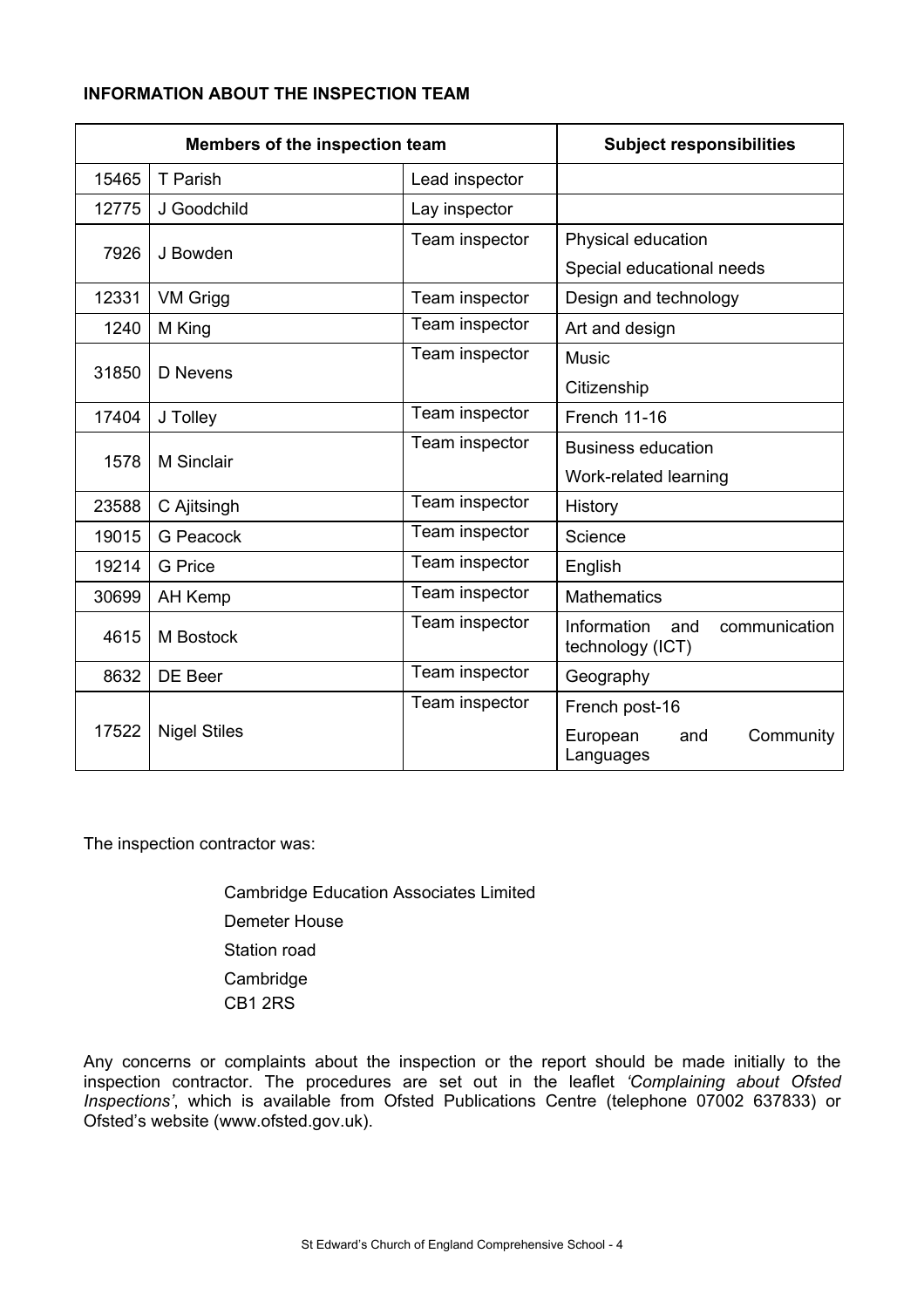**REPORT CONTENTS** 

|                                                                                                                                    | Page |
|------------------------------------------------------------------------------------------------------------------------------------|------|
| <b>PART A: SUMMARY OF THE REPORT</b>                                                                                               | 6    |
| <b>PART B: COMMENTARY ON THE MAIN INSPECTION FINDINGS</b>                                                                          |      |
| <b>STANDARDS ACHIEVED BY PUPILS</b>                                                                                                | 10   |
| Standards achieved in subjects and courses                                                                                         |      |
| Pupils' attitudes, values and other personal qualities                                                                             |      |
| <b>QUALITY OF EDUCATION PROVIDED BY THE SCHOOL</b>                                                                                 | 16   |
| Teaching and learning<br>The curriculum<br>Care, guidance and support<br>Partnership with parents, other schools and the community |      |
| <b>LEADERSHIP AND MANAGEMENT</b>                                                                                                   | 24   |
| <b>WORK-RELATED LEARNING</b>                                                                                                       |      |
| <b>PART C: THE QUALITY OF EDUCATION IN SUBJECTS</b><br><b>AND COURSES</b>                                                          | 29   |
| <b>SUBJECTS AND COURSES IN KEY STAGES 3 AND 4</b>                                                                                  |      |
| <b>SUBJECTS AND COURSES IN THE SIXTH FORM</b>                                                                                      |      |
| <b>PART D: SUMMARY OF THE MAIN INSPECTION JUDGEMENTS</b>                                                                           | 61   |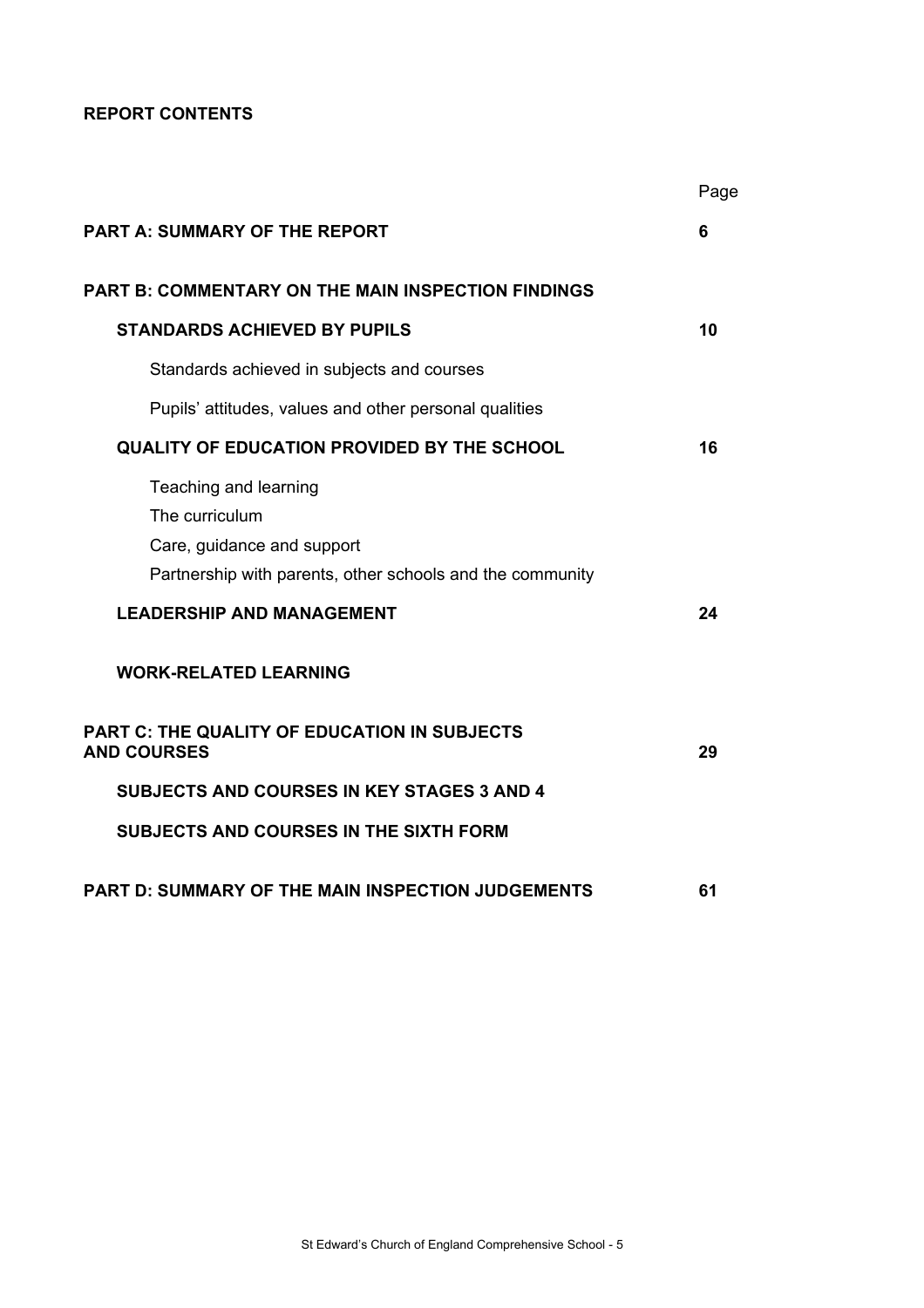# **PART A: SUMMARY OF THE REPORT**

# **OVERALL EVALUATION**

**St Edward's is a very good school with some excellent features.** It provides very good value for money. Standards in the main school are well above average and pupils achieve very well. Standards in the sixth form are above average and students achieve well. Teaching and learning are very good overall. Leadership and management are very good overall. The leadership of the headteacher is very good. This school has very many strengths because of the high expectations of learning which permeate it and which peak in the excellent attitudes and demeanour shown by sixth formers; they were a pleasure to inspect.

The school's main strengths and weaknesses are:

- Standards by Year 9 are well above average and the GCSE examination results are very high: there is a high proportion of A\*-B grades.
- In contrast to the national picture, boys in this school achieve as highly as girls, and black pupils as highly as their peers.
- Pupils' achievements are only satisfactory in citizenship in Years 7 to 11, and in physical education and in business education in Years 10 and 11; teaching and learning are only satisfactory in these subjects; leadership and management of physical education are unsatisfactory.
- Provision for pupils with special educational needs is very good; they achieve very well.
- The attitudes, behaviour and personal development of pupils are all very good; spiritual development is excellent.
- The school's commitment to inclusion, to ensuring all pupils have equal and fair chances of success, is excellent.
- The curriculum is very good overall and allows a broad education to be followed and high standards to be attained. However, provision for work-related learning is unsatisfactory.
- Collaborative and independent work by pupils varies in quality and quantity and best practice is not adopted by all subjects and teachers in Years 10 and 11.
- Financial management and the pursuit of best value are both very good.

Improvement since the last inspection is very good overall. A good school then is now very good; achievement has improved, science is very much better, ICT is now well used, management and assessment are both better.

# **STANDARDS ACHIEVED**

| Performance compared with: |                                    |      | similar<br>schools |      |      |
|----------------------------|------------------------------------|------|--------------------|------|------|
|                            |                                    | 2002 | 2003               | 2004 | 2004 |
| Year<br>11                 | <b>GCSE/GNVQ examinations</b>      | А    | A                  | A    | А    |
| Year<br>13                 | A/AS level and VCE<br>examinations |      |                    | С    |      |

*Key: A - well above average; B – above average; C – average; D – below average; E – well below average For Year 11, similar schools are those whose pupils attained similarly at the end of Year 9.* 

**Pupils achieve very well overall.** They achieve very well by Year 9 and Year 11; students are currently achieving well in the sixth form. In the main school achievement is very good in most subjects. There is room for further improvement in citizenship, physical education and business education, in each of which achievement is satisfactory, and some improvement in ICT and in modern languages, where achievement is good. Standards of current work in the sixth form are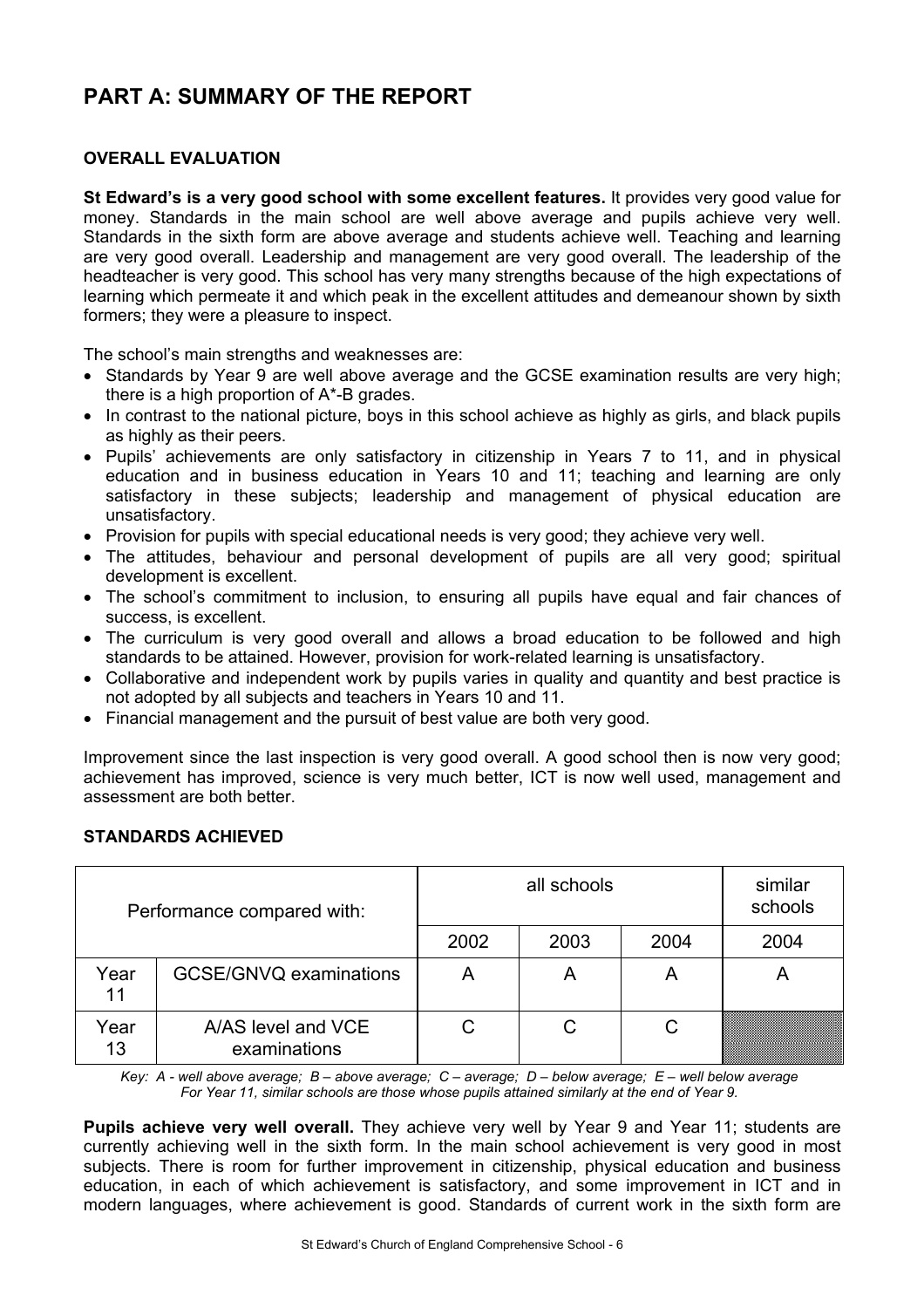above average national sixth form standards; further general improvement, to ensure examination standards reach and are maintained at above average, is needed. Standards are well above average by Year 9 and Year 11, compared to national 11-16 standards. 2004 results for GCSE continue a rising trend of improvement and school targets were met. Year 9 national test results are

very high. Pupils consistently achieve very well in English, mathematics, science, art and design, history and music. Pupils with special educational needs achieve very well and attain good standards in GCSE. Details of sixth form subjects are in the sixth form summary.

**Pupils personal, spiritual, moral, social and cultural development is very good overall.** Spiritual development is excellent. Pupils' attitudes and behaviour are very good; students' attitudes are excellent. The attendance and punctuality of both pupils and students are very good.

# **QUALITY OF EDUCATION**

**The quality of education provided by the school is very good. Teaching and learning are both very good overall.** They are very good in Years 7 to 11 and good in the sixth form. In the main school, teaching and learning are very good overall in most subjects; they are good overall in ICT and in modern foreign languages, satisfactory in physical education, citizenship and business studies. Teaching and learning within subjects in the sixth form are most often good; they are very good in design and technology, history and music and satisfactory in art, French and business studies. Teachers and pupils are making good use of ICT to support their work. Not all teaching in Years 10 and 11 prepares pupils thoroughly enough for the different style of work in the sixth form.

The curriculum is very good and enables all pupils to achieve very well by Year 11. Care, guidance and support are all very good, help pupils do better and foster a very good atmosphere in the school. The links with parents are very good; parents' desire for their children to do well certainly helps the school to succeed. Links with other schools and the community are good.

## **LEADERSHIP AND MANAGEMENT**

**Leadership and management are both very good overall; they are very good in the main school and good in the sixth form.** Governance is good overall; it is good in the main school and satisfactory in the sixth form. Governors are very good at ensuring the school fulfils its inclusive intentions. The headteacher and school managers have ensured high standards in the school, both academic and social. Both school and governors have worked very hard to improve accommodation and acquire Language College status.

# **PARENTS' AND PUPILS' VIEWS OF THE SCHOOL**

Parents, pupils and students are all very happy with the school - standards, behaviour, and most particularly the high level of care provided. Inspectors agree with their views.

# **IMPROVEMENTS NEEDED**

The most important things the school should do to improve are:

- Raise standards and achievement in citizenship, business education and physical education by training teachers better in the expectations of the citizenship curriculum; addressing the part-time nature of leadership and management of business education as soon as is practicable; and improving the leadership and management of physical education.
- Tackle the requirements of work-related learning more rigorously.
- Ensure best practice in teaching and learning is adopted by all teachers in both the main school and sixth form, particularly with regard to pupils taking more part in learning.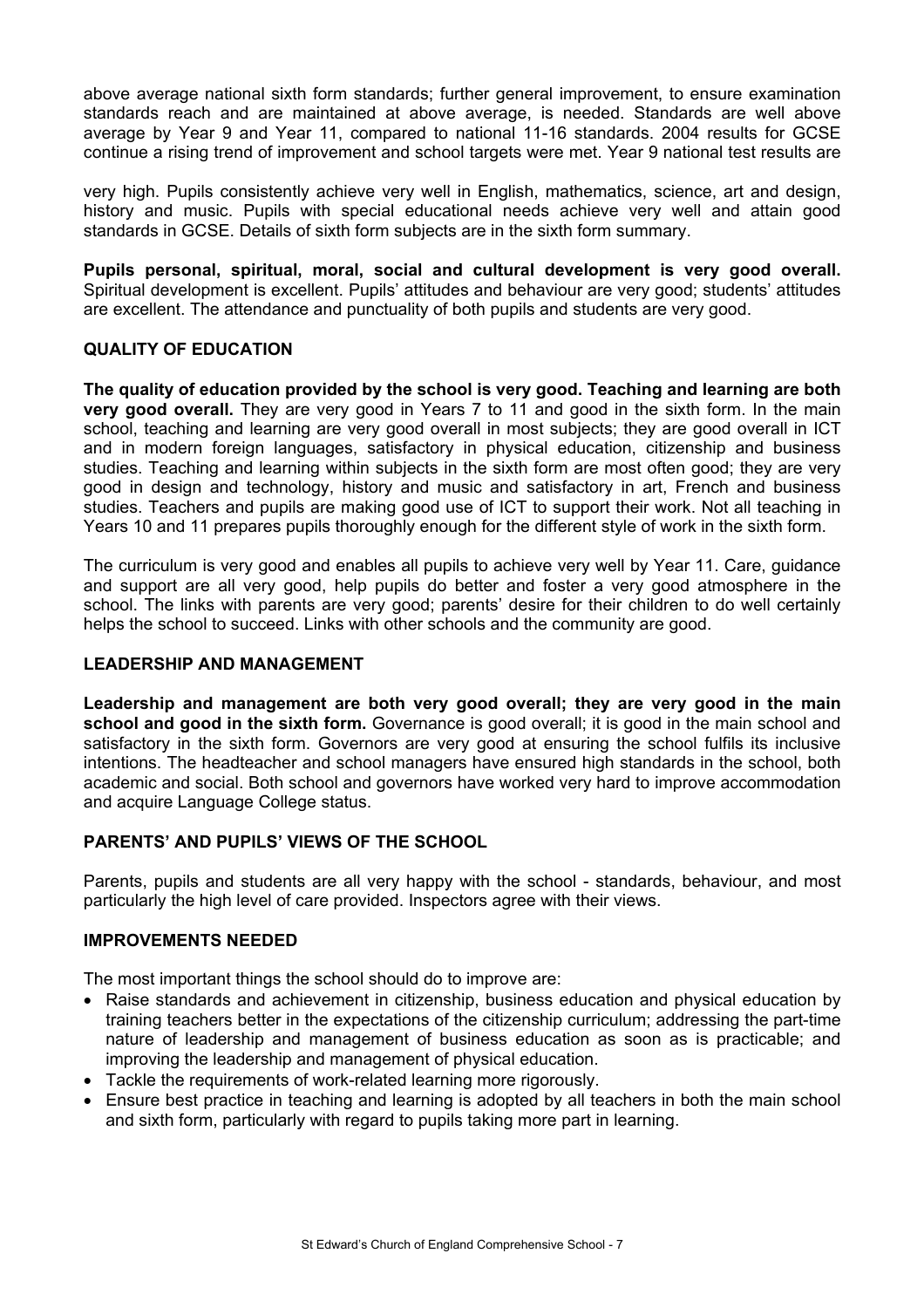#### **SIXTH FORM**

## **OVERALL EVALUATION**

**The sixth form is good overall and has some very good and excellent features; it gives good value for money.** Good teaching and learning result in good achievement. Standards are typically above average overall by Year 13. Examination results in 2004 were average but close to above average, and better than in 2003. Leadership and management are good and contribute to the increasing popularity of this sixth form for students from this school and others. Almost all students stay right through Years 12 and 13; their attendance is very good and their attitudes exemplary.

The main strengths and weaknesses are:

- Students achieve well overall as a result of good teaching but only achieve satisfactorily in art and design, French and business education, in which teaching and learning are satisfactory.
- Excellent attitudes and behaviour are important factors in students' learning.
- Standards in work seen are well above average in history and above average in most other subjects fully inspected or seen.
- Pastoral support and the guidance given to individual students are very good.
- The wide range of courses available in the sixth form meets students' individual needs and aspirations very well.
- There is scope to raise standards still further by ensuring best practice is followed by all subjects within the sixth form and also prior to students' entry in Years 10 and 11.

## **QUALITY AND STANDARDS IN SUBJECTS AND COURSES OF THE CURRICULUM**

Judgements about the provision in the subjects and courses inspected in the sixth form are shown below. They are based mainly on the quality of teaching and learning and how well students achieve. Not all subjects in the sixth form were inspected.

| <b>Curriculum area</b> | <b>Evaluation</b>                                                                                                                                                                                 |
|------------------------|---------------------------------------------------------------------------------------------------------------------------------------------------------------------------------------------------|
| communication          | English, languages and Provision in English literature is good. Standards are above<br>average. Teaching is good, students enjoy lessons and achieve<br>well. Leadership and management are good. |
|                        | Provision in French is satisfactory. Standards are average.<br>Teaching is satisfactory and leads to satisfactory achievement.<br>Leadership is good and management is satisfactory.              |
|                        | English language was sampled. Teaching was good and<br>students achieve well.                                                                                                                     |
| <b>Mathematics</b>     | Provision in <b>mathematics</b> is <b>good</b> . Standards are above<br>average. Teaching is good, students are very well supported<br>and achieve well. Leadership and management are good.      |
| Science                | Provision in chemistry is good. Standards are above average.<br>Teaching is good and students achieve well. Leadership and<br>management are good.                                                |
|                        | Biology and physics were sampled. Teaching was very good<br>and students were achieving very well.                                                                                                |
| <b>Humanities</b>      | Provision in history is very good. Standards are well above                                                                                                                                       |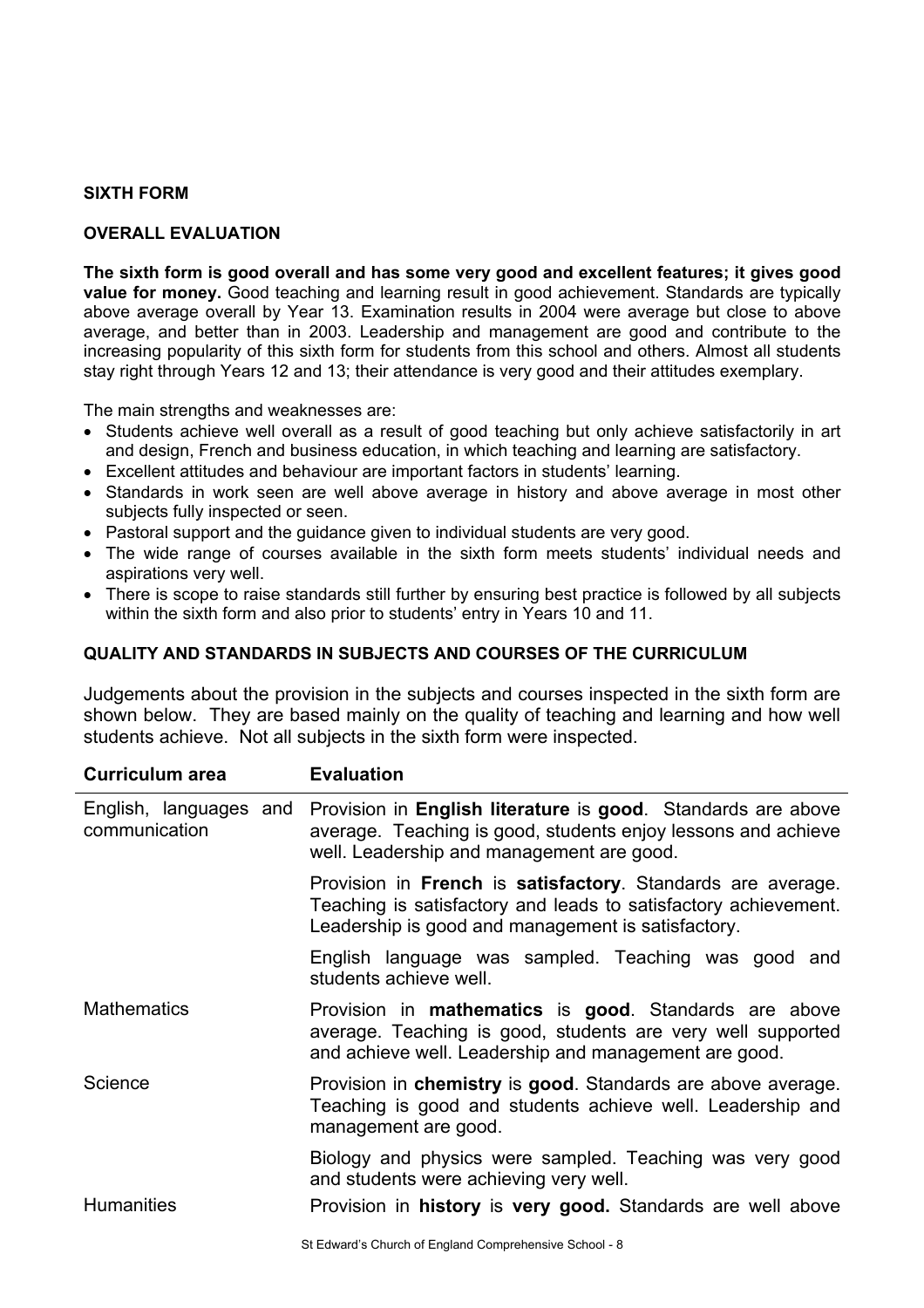average. Students achieve very well as a result of very good teaching. Leadership and management are very good. Provision in **geography** is **good**. Standards are above average. Students achieve well due to good teaching. Leadership and management are good. Government and politics was sampled. Standards were high and students achieve very well. Engineering, technology and manufacturing Provision in **graphics with materials technology** is **very good**. Very good teaching results in highly motivated students who achieve very well. Leadership and management are very good.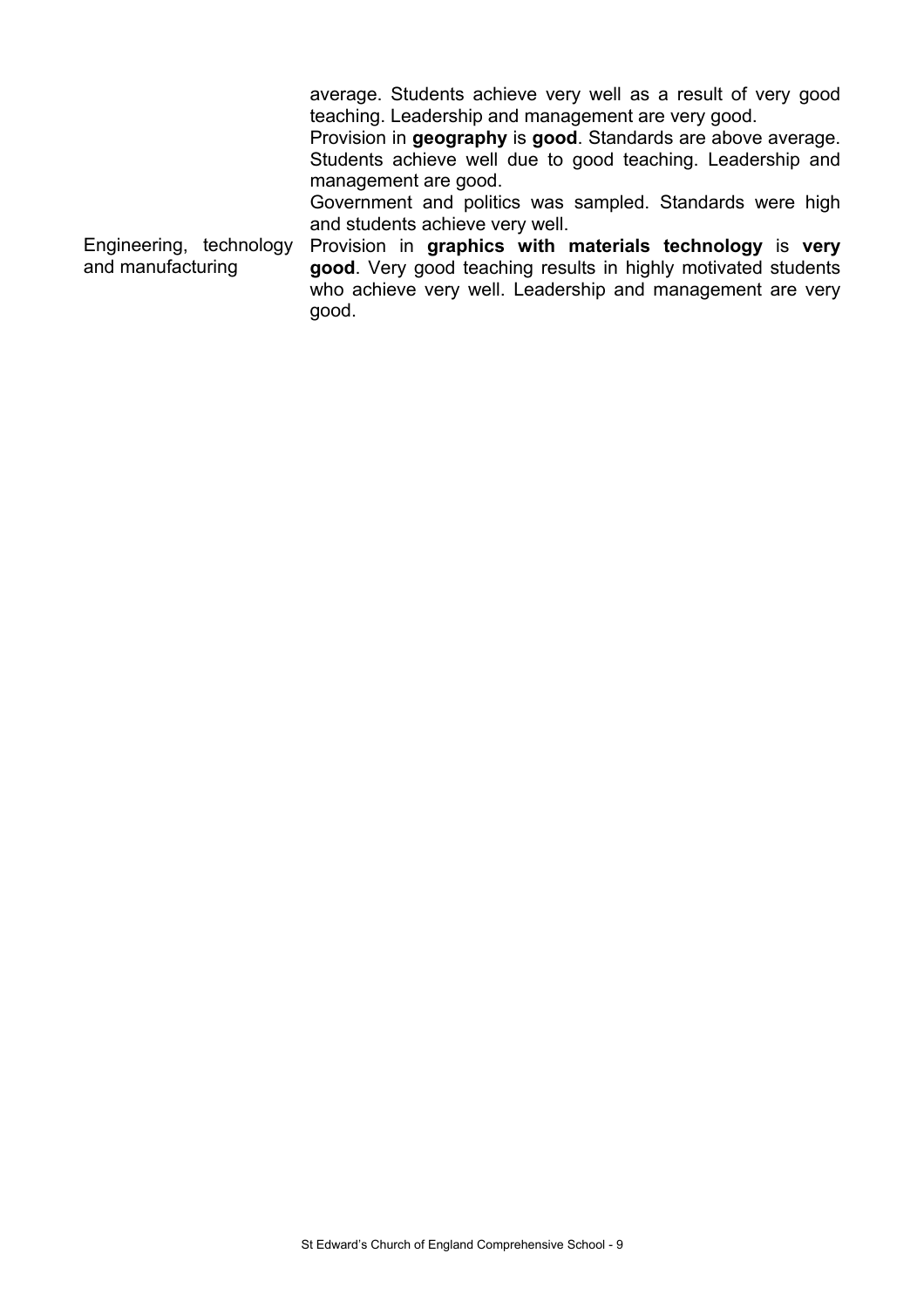| Visual and performing<br>arts and media | Provision in art and design is satisfactory. Standards are<br>average. Teaching is satisfactory and leads to satisfactory<br>achievement. Leadership and management are satisfactory.                                    |
|-----------------------------------------|--------------------------------------------------------------------------------------------------------------------------------------------------------------------------------------------------------------------------|
|                                         | Provision in music is very good. Very good teaching and<br>learning, supported by very good leadership and management<br>and opportunities for enrichment, allow a diverse group of<br>students to achieve well overall. |
|                                         | Theatre studies was sampled. Teaching was good and students<br>achieve well.                                                                                                                                             |
| <b>Business Education</b>               | Provision in A-level business studies is satisfactory.<br>Standards are average. Teaching is satisfactory and leads to<br>satisfactory achievement. Leadership and management are<br>satisfactory.                       |
|                                         | VCE business studies was sampled. Teaching was good and<br>students achieve well.                                                                                                                                        |

*The curriculum areas are broadly common across all post-16 education and training. They do not necessarily correspond*  with subjects and courses taught by the school. Inspectors make judgements in the range: excellent; very good; good; *satisfactory; unsatisfactory; poor; very poor. Excellent and very good are equivalent to the judgement 'outstanding' in further education and sixth form college reports; poor and very poor are equivalent to 'very weak'.*

# **ADVICE, GUIDANCE AND SUPPORT**

Procedures to help students' transition into the sixth form are very good. Students from this school, and those joining from elsewhere, are satisfied with the advice and support they receive. Guidance to help them make appropriate choices for their future is good. Students have a high profile within the school and lead the School Council. Their views are listened to and taken seriously by the school; some students feel they should be treated more like young adults than they are.

# **LEADERSHIP AND MANAGEMENT OF THE SIXTH FORM**

**Leadership and management of the sixth form are good**. Assessment information is used to good effect to identify underachievement and ensure students are on appropriate courses. Students' views are canvassed and responded to promptly and appropriately. The wide range of courses available in the sixth form meets students' individual needs and aspirations very well. Students' progress and achievement is closely monitored and tutors work effectively as a team to provide appropriate support and guidance to individuals when necessary. The quality of teaching and learning and pupils' achievement in individual courses are the responsibility of heads of departments; sixth form managers raise any concerns with departments. There is scope to raise standards still further by ensuring best subject practice within and prior to students' entry to the sixth form is utilised by all subjects, so that students are even better prepared for the rigour of all advanced level courses.

# **STUDENTS' VIEWS OF THE SIXTH FORM**

Students have very positive views of the school. They feel well supported by teaching staff and are confident that they will achieve the grades they need for entry into university or the world of work.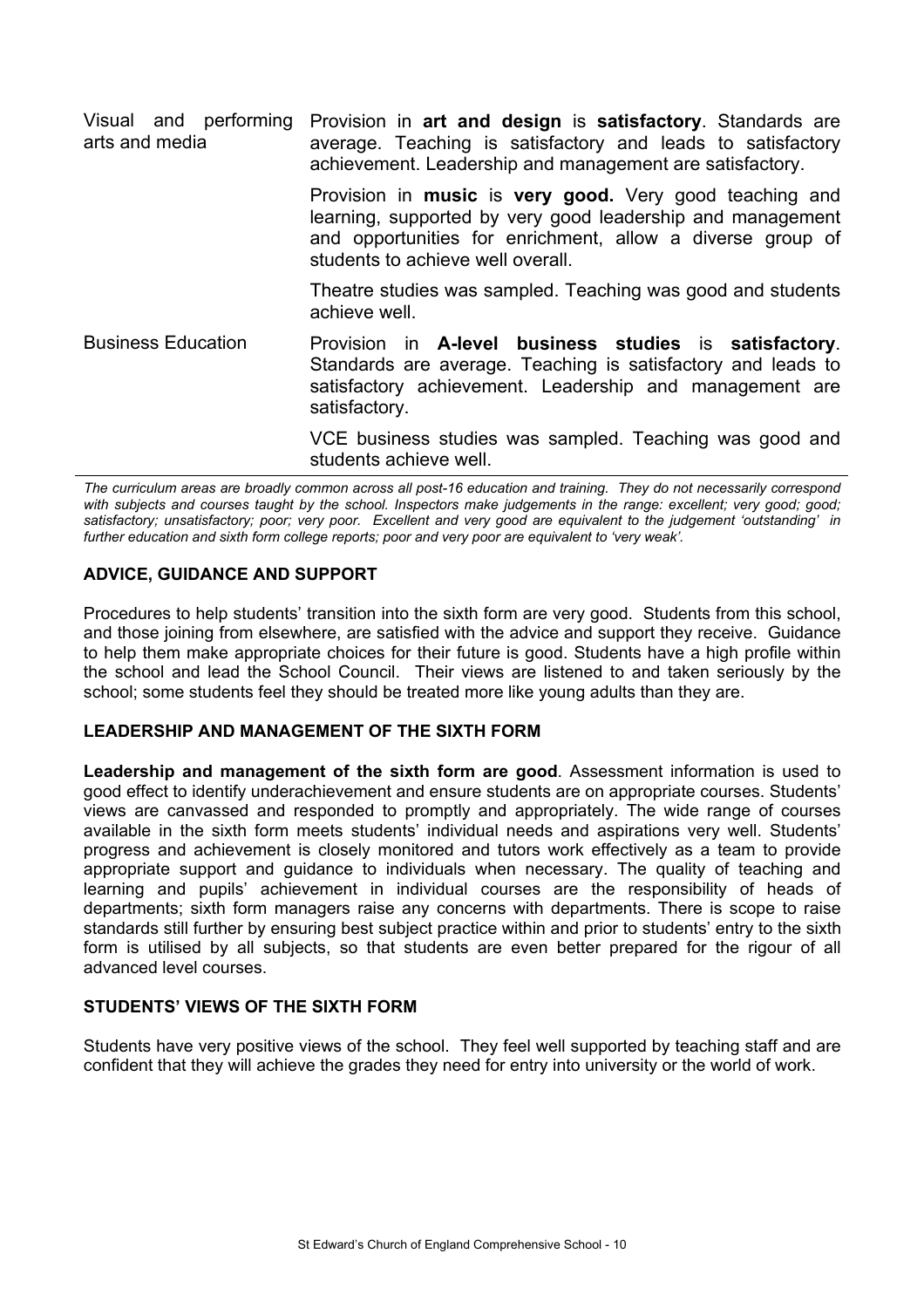# **PART B: COMMENTARY ON THE INSPECTION FINDINGS**

# **STANDARDS ACHIEVED BY PUPILS**

#### **Standards achieved in subjects and courses**

Pupils achieve very well overall and by Year 9 and Year 11. Students achieve well in the sixth form. Standards are well above average overall by Year 9 and by Year 11, and above average overall by Year 13. The 'average' used in the sixth form is different and of a higher absolute standard than the 'average' used in Year 11.

#### **Main strengths and weaknesses**

- Standards and pupils' achievements in national end of Year 9 tests in 2004 appear to have been very high.
- Though GCSE examination standards are graded just well above average overall, the high number of examinations most pupils take very successfully means examination standards are very high.
- The high proportion of A\*-B grades indicates able pupils achieve very well and the very low proportion of low grades indicates pupils with special educational needs also achieve very well.
- Pupils are currently achieving very well overall in Years 7 to 11 and a little better in Years 10 and 11 compared to Years 7 to 9.
- In Years 10 and 11, in contrast to the national picture, boys achieve as well as girls and often attain standards of work at least as high.
- Pupils' achievement is only satisfactory, and consequently relatively weaker than in other subjects, in citizenship in Years 7 to 11, and in physical education and in business education in Years 10 and 11.
- In the sixth form, students achieve very well in history and in design and technology but only satisfactorily in art and design, business education and in French.

# **Commentary**

# *Standards in national tests at the end of Year 9 – average point scores in 2004*

| Standards in: | School results | <b>National results</b> |
|---------------|----------------|-------------------------|
| English       | 38.0(35.4)     | 33.3(33.4)              |
| mathematics   | 40.6 (39.8)    | 35.5 (35.4)             |
| science       | 37.7 (36.4)    | 33.1(33.6)              |

*There were 184 pupils in the year group. Figures in brackets are for the previous year* 

1. English, mathematics, and science test results in this school were all well above average. When the school's results are compared to those of similar schools (schools where pupils started in Year 7 with similar levels of attainment), this school's results are very high, within the top five per cent of such schools. Trends have not yet been analysed nationally but all data suggest that the school's overall Year 9 test results have improved faster than the national trend of steady improvement, with particularly significant improvement between 2003 and 2004. Whilst all three test results improved in 2004, English improved very significantly and science significantly. Mathematics continued its five-year relatively steep rate of progress; results have got even better year on year and may be in the top five per cent of similar schools in 2004 as they were in 2003. Boys' and girls' results are closer together than is typical; boys results tend to be a little lower in English and a little higher in mathematics and in science.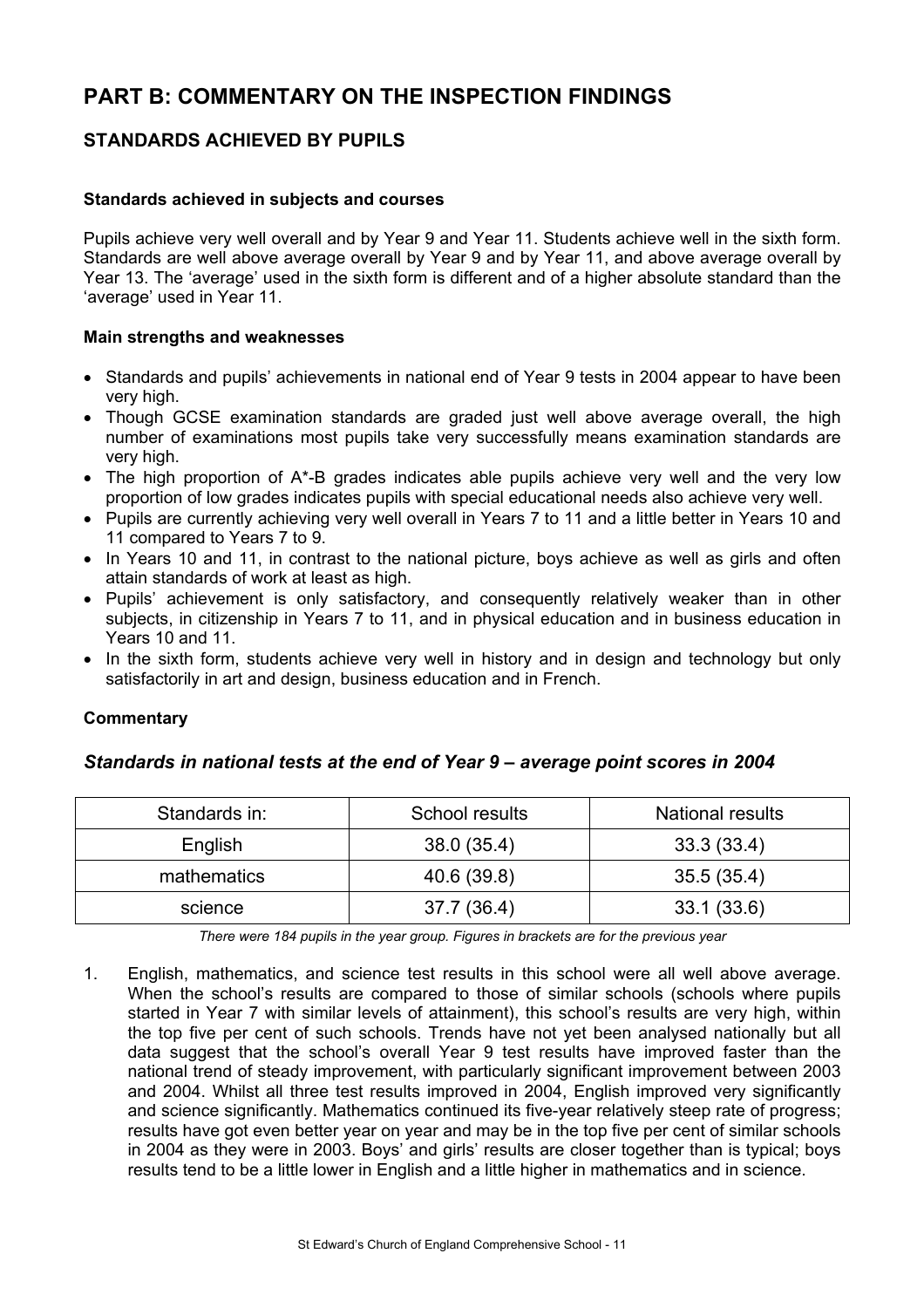- 2. In Years 7 to 9 pupils achieve very well in English, mathematics, science, art and design, design and technology, and music. They achieve well in all other subjects except citizenship, where achievement is satisfactory. Standards of work range from well above average in English, mathematics, science, art and design and music to average in ICT, physical education and citizenship. Standards on entry to this school vary because entry is largely on Church of England criteria and large numbers of pupils come from distant and separate communities almost randomly; there is certainly no selection by ability. The range of entry standards is from well below to well above average, the proportions varying from year to year. Broadly average with a tendency to just above average is a reasonable judgement. This is at odds with some end of Year 6 national test data which, in 2004, indicates that the current Year 7 was well above average at the end of Year 6. Other valid data show Year 7 to have started just above average. Inspectors would agree that this Year 7 probably began with above average standards in English, mathematics and science though standards in other subjects were average or below expectations.
- 3. Pupils with special educational needs achieve well in relation to the targets set in their individual education plans (IEPs) and statements of their particular need. Across all years in the main school and in most subjects, pupils with special educational needs achieve well as a result of the good quality support they receive. In English, mathematics and music pupils with special educational needs achieve very well. This is also the case in history in Years 10 and 11. All Year 10 and 11 pupils with special educational needs are entered for a range of GCSE examinations and some take vocational courses as part of business studies. In 2004 GCSE examinations, results show that all pupils with special educational needs attained four A\* to C grades and that a third attained five A\* to G grades. School data also show that ninety per cent of pupils with special educational needs made better than expected progress by the end of Year 9.

|                                                        | <b>School results</b> | <b>National results</b> |
|--------------------------------------------------------|-----------------------|-------------------------|
| Percentage of pupils gaining 5 or more A*-C<br>grades  | 80(71)                | 52(52)                  |
| Percentage of pupils gaining 5 or more A*-G<br>grades  | 100(99)               | 89(88)                  |
| Percentage of pupils gaining 1 or more A*-G<br>grades  | 100(99)               | 96(96)                  |
| Average point score per pupil (best eight<br>subjects) | 43.7(42.1)            | 34.9(34.7)              |

# *Standards in GCSE/GNVQ examinations at the end of Year 11 in 2004*

*There were 177 pupils in the year group. The percentages include the equivalent GCSE grades obtained in GNVQ assessments. Figures in brackets are for the previous year.* 

4. Standards in GCSE examination results in 2004 were well above the national average overall, in the proportion of pupils attaining five or more A\*-C grades, and in the proportion of pupils attaining five or more A\*-G grades. The proportion of pupils attaining one or more A\*-G grades was above average. The school's targets were met. Standards in GCSE results were also well above average when this school is compared to similar schools in all measures except the proportion of pupils attaining one or more A\*-G grades, which was average. Pupils in this school often take ten or more GCSE examinations and, in 2004, 45 per cent attained C or better in all of them. Overall in 2004, pupils in this school attained a much higher proportion of A\*-B grades, and particularly A grades, than pupils did nationally; 45 per cent attained five A\*- B grades. Pupils attained high standards in almost all subjects; the proportion of A\*-C grades in them was significantly higher than in national results. The proportion of grades at or below E is well under half of the proportion seen nationally, whilst the proportion at F or below is just a quarter. Mathematics results were very high and followed on from the success in Key Stage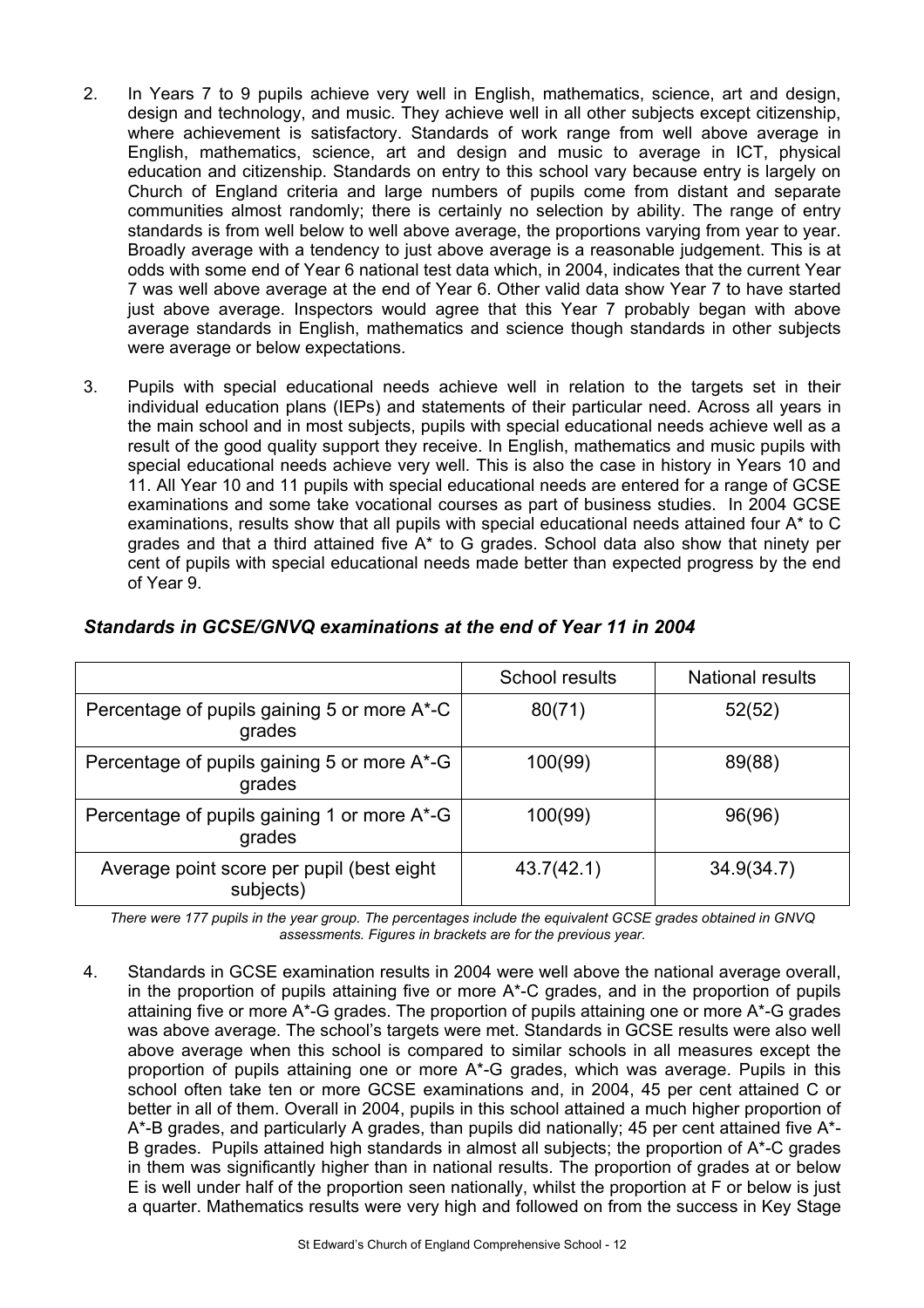3. Science results were well above average and very much improved from the picture painted at the last inspection. Both English language and English literature results were well above average. About half of pupils took French, half German, and some both; results were above average overall and particularly good in German.

- 5. GCSE results have improved faster than the national trend of gradual improvement over the last five years; the school's results have made particularly rapid progress between 2002 and 2004. Although girls most often do better than boys in examinations, the difference is much less than that found nationally. And, if the school's girls' results are compared to girls' national results and the same is done for boys' results, then boys in this school actually perform better than girls.
- 6. In this school, far more pupils take short GCSE courses than is the case in most schools (short courses are of the same standards but contain half the work). The proportion, in this school, that takes more than one short course is very high; 20 times higher for three or more short courses. The school's overall results for short courses were well above average in 2004; the proportions of A\*-C grades and A\*-G grades were also well above average. Considering some of these courses are taken as extras, this represents very good achievement. Remarkably they also form a good basis for some A-levels, for example geography.
- 7. Pupils continue to achieve very well overall in Years 10 and 11 but do so in more subjects than in Years 7 to 9. They achieve well, rather than very well, in ICT and in French; they achieve satisfactorily in physical education, citizenship and in business education. Assessment in physical education is unsatisfactory and so is leadership and management; in consequence, standards, which are average, are not driven high enough. Citizenship is led and managed well but non-specialist or insufficiently trained teachers and a lack of clarity in what standards in citizenship are do not promote higher standards. No one takes an examination in citizenship, though the school intends to offer one in 2006, and few do in physical education. Standards in business studies, which are average, are below the above average standards attained in 2004 GCSE examinations. Leadership and management are broadly satisfactory but the course is mostly not taught by the head of department, who is part-time; this situation is not likely to foster higher standards or good achievement. In all subjects in Years 7 to 11, pupils' achievement reflects the quality of teaching and learning within them and is helped enormously by the high standards of pupils' behaviour and their positive attitudes to learning that the school has fostered; this is why boys achieve just as well as girls. Inspectors also concluded that parents' support for their children was an obvious positive influence and conjectured the likely benefits of many pupils actually living elsewhere; boys in particular can succeed at school without social pressures, possibly within their own community, to appear not to. Perhaps in support of this conjecture, black boys, an increasing group within the school, achieve just as well as their white peers, which is not the picture most often painted nationally. Other ethnic minorities are represented by relatively small numbers of pupils; they achieve appropriately.
- 8. Several years ago Homerton College included this school in a report about schools where boys bucked the national trend, achieving at least as well as girls. This inspection report shows, for whatever reasons, this is still true.

# **Sixth form**

# *Standards in GCE A/AS level and VCE examinations at the end of Year 13 in 2004*

|                                          | <b>School results</b> | <b>National results</b> |
|------------------------------------------|-----------------------|-------------------------|
| Percentage of entries gaining A-E grades | 95.5(88.8)            | 92.4(92.3)              |
| Percentage of entries gaining A-B grades | 35.1(38.0)            | 36.2(35.6)              |
| Average point score per pupil            | 243.0(223.5)          | 265.2(258.2)            |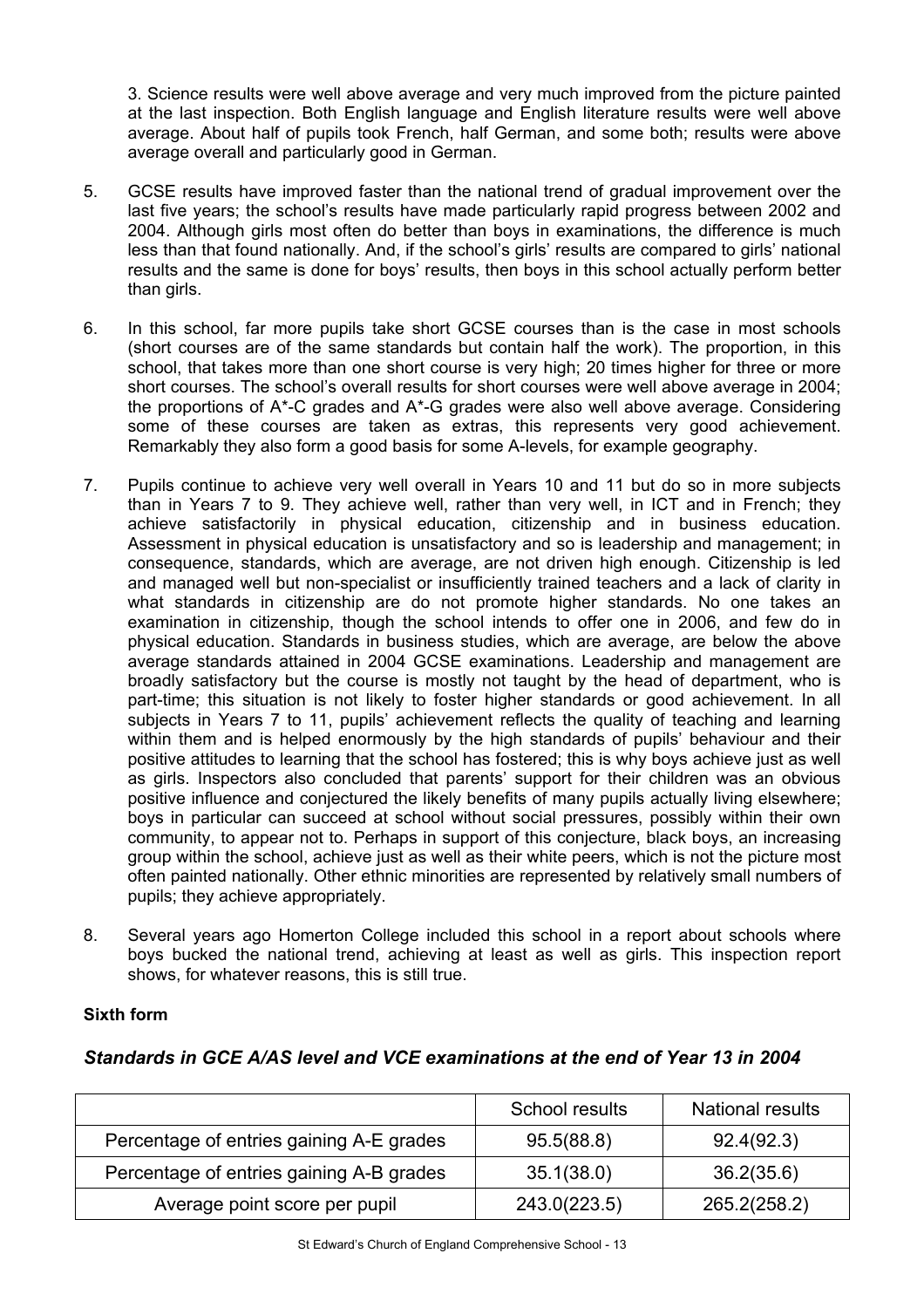*There were 83 pupils in the year group. Figures in brackets are for the previous year* 

- 9. Compared to results of all schools with sixth forms, this school's results in 2004 were average overall. However, 'average' covers a wide spread of results and these results represent a strong average – they were close to above average. Results have been similar for several years but were better in 2004 than in 2003. This school offers a mainly A-level based, academic curriculum and allows students onto courses with a minimum of four C grades at GCSE. Attainment on entry to the sixth form is consequently broad, from below average to well above average. In addition, the school is very successful at GCSE and pupils of low prior attainment in Years 7 to 9 frequently attain a high number of good GCSE grades. Consequently, pupils with low probabilities of attaining any A-levels when they were younger leave with a string of them, typically in the C-E range but good enough to enable them to go further, including university. This is good for them and meets the aims of this inclusive school but deflates the data used to calculate the performance of the sixth form. Examination results indicate students achieve well overall. They are helped to do this by sticking at their courses; retention in the sixth form is high, over 98 per cent.
- 10. Standards in A-level examinations are only interpreted if there were more than five entries. A data table is provided in this report which provides information on all courses. In a nutshell: standards in one were very high, in one well above average, in two above average, in four average, and in two below average. A VCE in business or in ICT was taken by students in 2004. Results in business were below average, in ICT, above average. Both vocational subjects improved results in 2004, particularly ICT.
- 11. Standards of current work are above average. Students enter the sixth form with broadly average attainment overall as most students entering 'academic' sixth forms nationally have good or better GCSE results. Students are achieving well overall. Standards are well above average in history and students achieve very well thanks to very good teaching and inspirational leadership; this continues the very good work done in Years 10 and 11. Standards in music are above average and helped by the very good provision of musical activities outside of the classroom as well as the high musical skills of teachers. Standards are just average in French and in art and design, though students achieve satisfactorily in both. Higher expectations and more challenge are needed in French. Standards are below average in design and technology but students achieve very well due to very good teaching and leadership. Many more students have pursued this course in recent years, since the appointment of the current head of department, and the ability range is wide; Year 12 is in a much better position than Year 13 because the students have had another year of decent provision when younger. Standards are also below average in A-level business education but this time pupils are only achieving satisfactorily; having a part-time head of department, as in Years 10 and 11, does not help drive standards up. Achievement in the advanced vocational business course, not fully inspected, is better.
- 12. Achievement by males and females is broadly similar, though the overall below average grade given to sixth form results in 2003 was due to female results being down. Results in 2004 were almost identical, with results for females having a slight edge. As remarked on earlier, standards in examinations were average but close to above average. This is a significant improvement from 2003 when results were below average overall, and the improvement is likely to continue. The school considers it is a realistic aim to achieve above average results overall in post-16 examination results, which would indicate students were achieving very well, and inspectors agree.
- 13. Students' literacy, numeracy and ICT skills are all very good and they are well able to discuss their work and join in pleasant and constructive conversation, which inspectors found very refreshing.

# **Pupils' attitudes, values and other personal qualities**

The attitudes of pupils are very good, and of sixth form students, excellent. The behaviour of pupils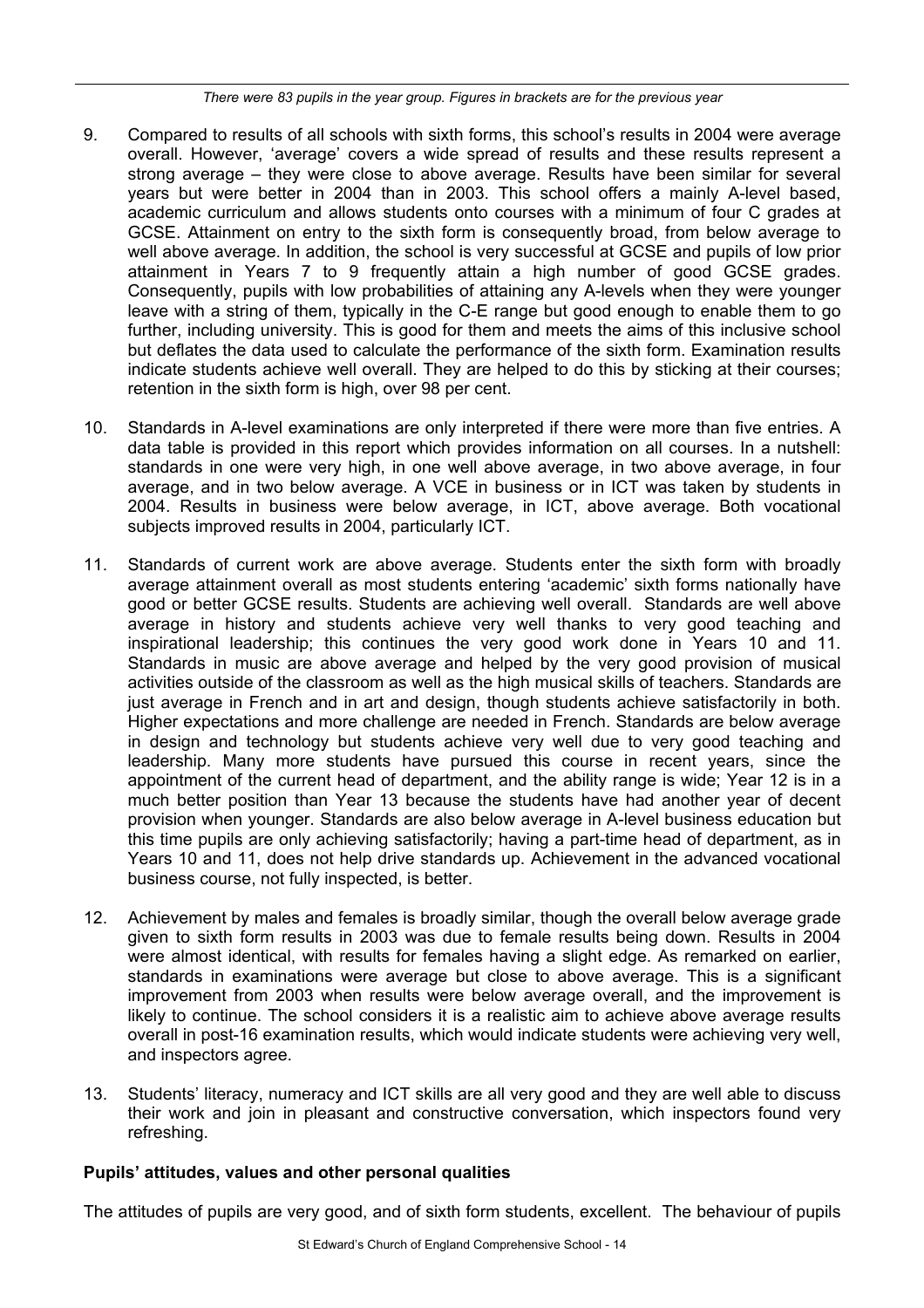is very good, and of students, excellent. The spiritual, social, moral and cultural development of pupils and students is very good. The attendance of pupils and students is very good and their punctuality is very good.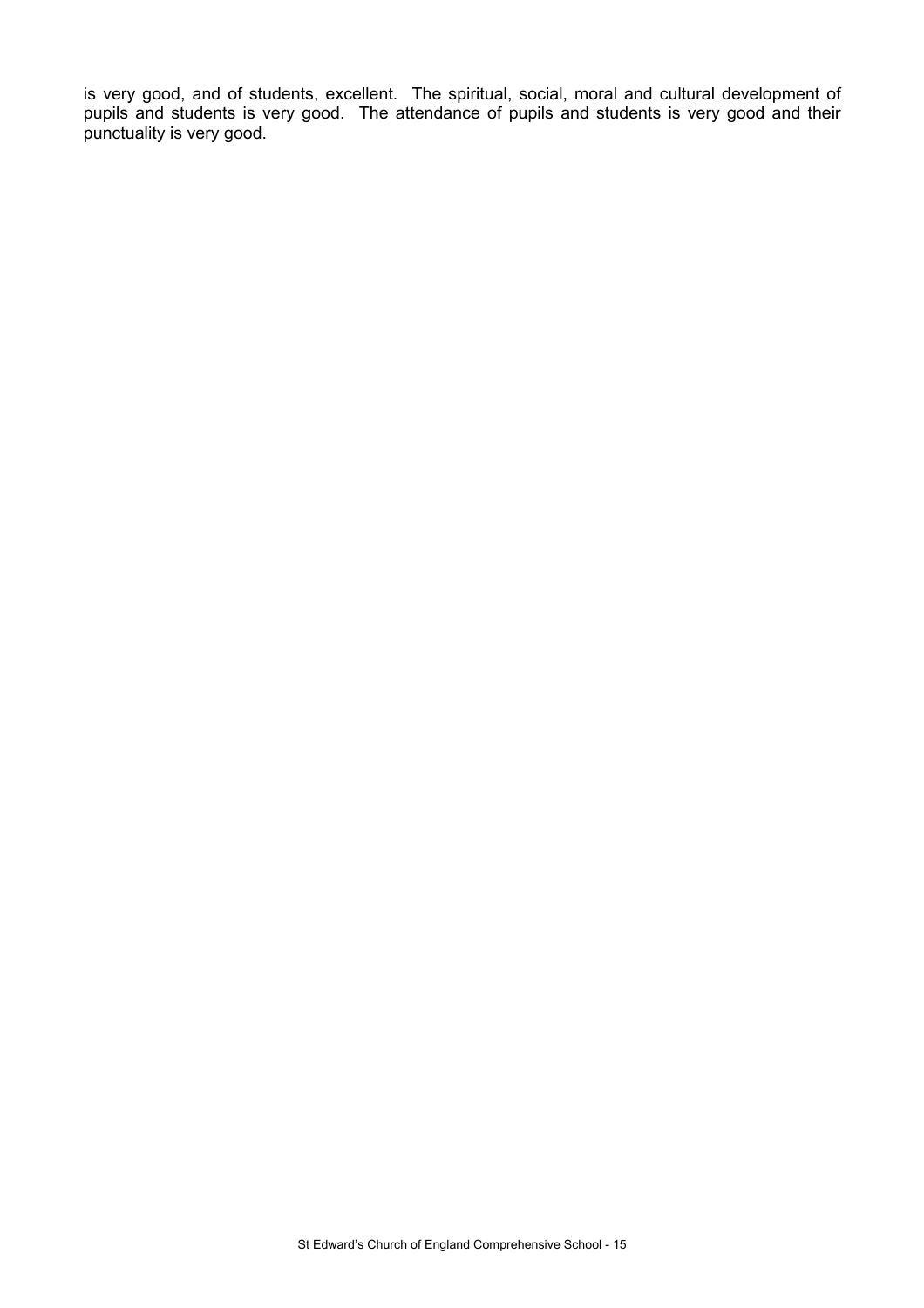## **Main strengths and weaknesses**

- The attitudes of most pupils towards their learning are very good and sometimes excellent.
- The behaviour of most pupils is very good.
- Attendance is well above the national average.
- The attitudes, values and personal development of students are excellent in all respects.
- The spiritual development of pupils is excellent.
- Very good working partnerships have been established between pupils and staff based on mutual respect.
- Pupils' personal development is very good and supported well by the large number of opportunities to accept responsibility within the school community.
- A small number of pupils disrupt lessons and the learning of others.

#### **Commentary**

- 14. Parents and pupils consider behaviour to be extremely good with few instances of bullying, which are swiftly dealt with. Inspectors confirm these views.
- 15. The attitudes of pupils towards their learning are very good and sometimes excellent. Pupils are highly motivated to learn, enjoy their studies and achieve well in external examinations. Very good working partnerships, based on mutual respect, have been established between staff and pupils. Almost all staff are good role models. However, there are a very small number who do not always treat all pupils with respect; this is one of the features of the unsatisfactory leadership of the physical education department and was an issue raised by some parents. Pupils support each other in their learning and listen with interest to views of their peers that differ from their own. Pupils are able to form logical, coherent arguments to support their opinions and their ability to listen to views different from their own keeps their thinking flexible. They are able to work independently when required, take responsibility for their learning and need little in the way of supervision by adults.
- 16. The behaviour of pupils is very good. Outside of lessons pupils are well behaved and courteous towards each other. Bullying is not an issue in this school. Procedures to manage incidents are in place and pupils feel confident to approach staff knowing that incidents will be dealt with effectively. Though the number of pupils excluded has risen since the previous inspection, the pupils involved are a particular group who have become more troublesome as they have moved through the school. Fixed-term exclusion is reserved for those pupils who fail to conform to other measures the school employs. Pupils are fully supported on their return to school and it is rare for them to be excluded a second time. This school temporarily excludes pupils if they are seen with a mobile telephone or in possession of cigarettes which other schools may not; this makes temporary exclusions higher than they might be. Pupils are able to use the telephone at reception to contact home, a concern a few parents raised.

# *Ethnic background of pupils Exclusions in the last school year*

| Categories used in the Annual School<br>Census | No of<br>pupils on<br>roll | Number of<br>fixed period<br>exclusions | Numbe<br>perma<br>exclus |
|------------------------------------------------|----------------------------|-----------------------------------------|--------------------------|
| White – British                                | 965                        | 45                                      | 0                        |
| White – any other White background             | 12                         |                                         | 0                        |
| Mixed - White and Black Caribbean              | 24                         | 2                                       | 0                        |
| Mixed – White and Black African                | 8                          |                                         | 0                        |
| Mixed - White and Asian                        | 3                          |                                         | 0                        |

| No of<br>pupils on<br>roll | Number of<br>fixed period<br>exclusions | Number of<br>permanent<br>exclusions |
|----------------------------|-----------------------------------------|--------------------------------------|
| 965                        | 45                                      |                                      |
| 12                         |                                         |                                      |
| 24                         | 2                                       |                                      |
| 8                          |                                         |                                      |
|                            |                                         |                                      |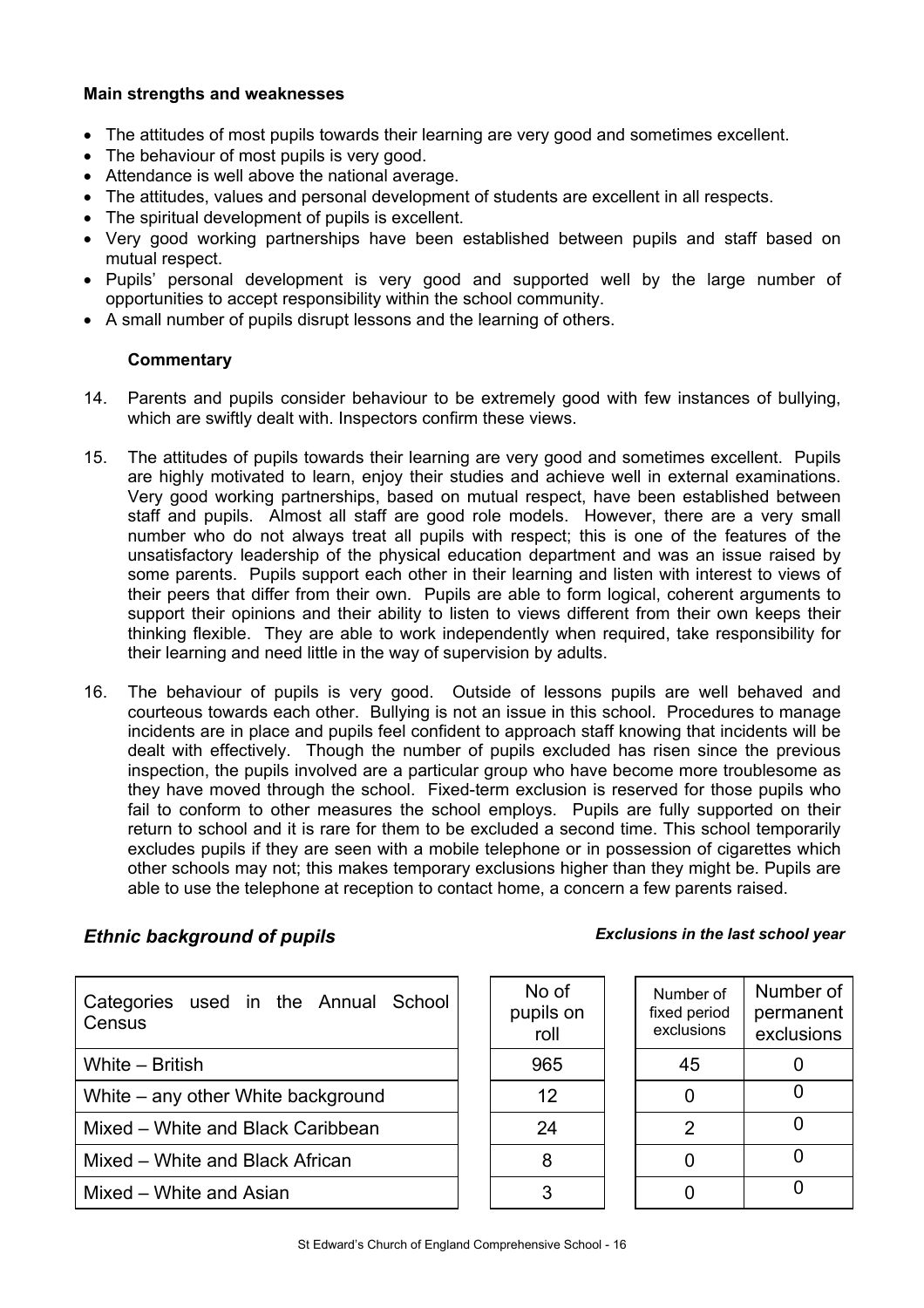| Mixed – any other mixed background                     | 25 |                | O |
|--------------------------------------------------------|----|----------------|---|
| Asian or Asian British – Indian                        | 8  | $\overline{2}$ | 0 |
| Asian or Asian British – Pakistani                     | 4  |                | 0 |
| Asian or Asian British - Bangladeshi                   | 3  | 0              | 0 |
| Asian or Asian British – any other Asian<br>background | 6  | 0              | ŋ |
| Black or Black British – Caribbean                     | 39 | 3              | O |
| Black or Black British - African                       | 60 | $\overline{2}$ | O |
| Black or Black British - any other Black<br>background | 26 | O              | n |
| Chinese                                                | 4  | 0              | O |
| Any other ethnic group                                 | 3  |                | O |
| No ethnic group recorded                               |    |                | ი |

*The table gives the number of exclusions, which may be different from the number of pupils excluded.*

- 17. In lessons the attitudes and behaviour of pupils with special educational needs are generally no different to those of others. Where teaching assistants (TAs) are present to support pupils with special educational needs, this is accepted well by all; others often taking advantage of their presence and seek extra help themselves. The attitudes and behaviour of those pupils who attend withdrawal lessons and the support option groups in the learning support department are very good – this results in a calm and purposeful learning atmosphere. Year 10 pupils, for example, responded very well to the role-play activity used to support their forthcoming work experience placement. Year 11 pupils with a statement of their particular needs are particularly appreciative of the help, support and guidance they received from the learning support department throughout their time in school.
- 18. The spiritual, moral, social and cultural development of pupils is very good. The school has a strong Christian ethos. Spiritual development is excellent. The religious education syllabus, and teaching, provides very good opportunities for the spiritual development of pupils. Music, art, drama and English also make significant contributions. The moral and social development of pupils is very good. Pupils are encouraged to look at a range of moral and ethical issues in various subjects and form their own opinions. Pupils say that they are given the freedom to think and not taught what to think. They are well aware of right and wrong actions and most have a clear understanding of what is expected of them. They are able to demonstrate an understanding of the effect of their actions on others and this is expressed well in their concern for others in the wider community. Pupils' cultural development is very good. There are many opportunities to develop their cultural awareness through visits to the theatre and art galleries. The multicultural diversity of the school's community is recognised and celebrated. During the inspection the main foyer of the school displayed information for both Lent and the Chinese New Year celebrations. Visits to Europe to support pupils' language studies also increase knowledge and understanding of different societies. The school provides a very good programme of assemblies that contain an act of worship and promote pupils' personal development. Morning tutor periods also have an act of worship.

# *Attendance in the latest complete reporting year (%)*

| Authorised absence |     | Unauthorised absence |     |
|--------------------|-----|----------------------|-----|
| School data        | 5.5 | School data          | 0.6 |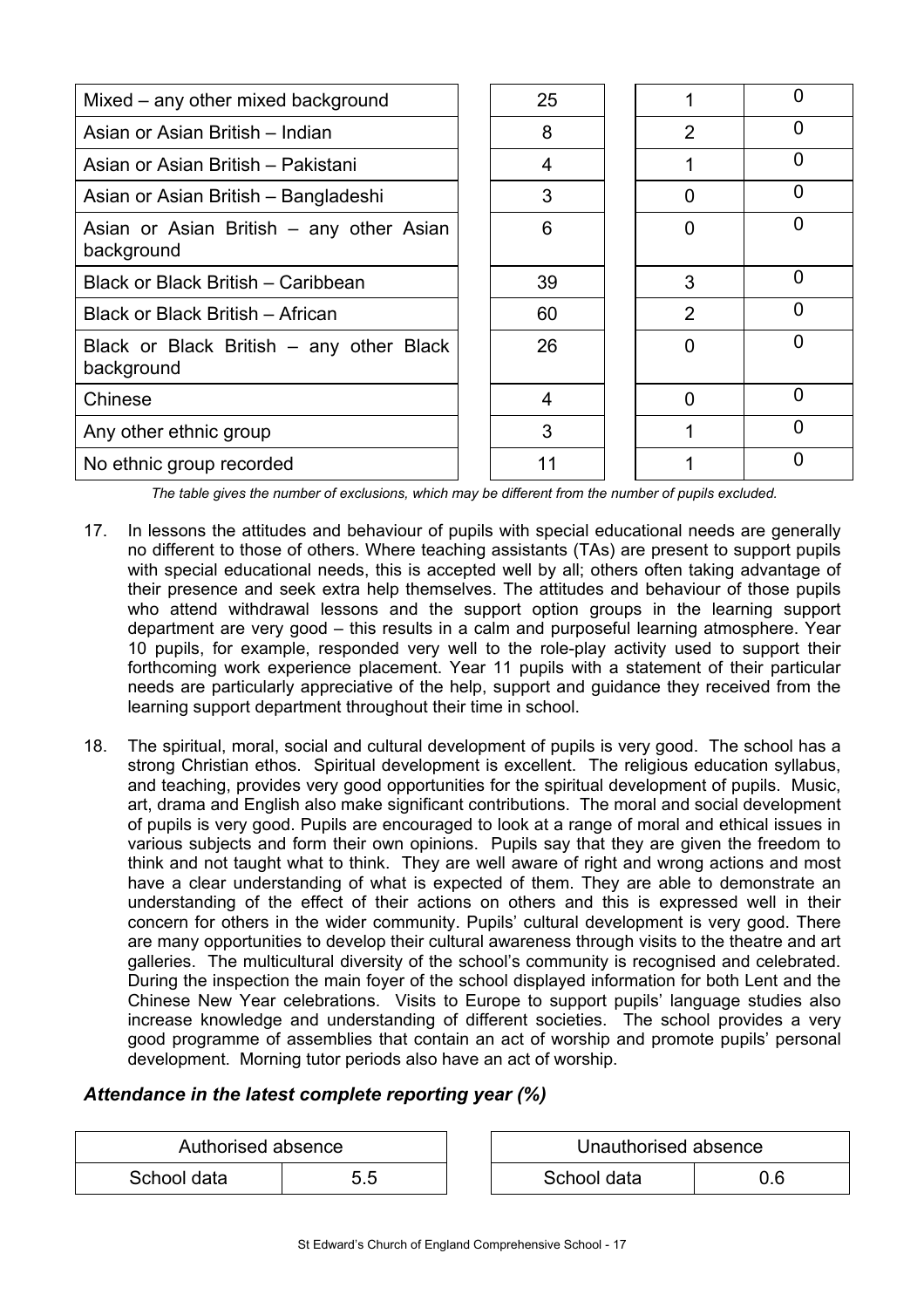| $N = 1$<br>.<br><b>Natic</b><br>iala | ı | data<br>.<br>auur |  |
|--------------------------------------|---|-------------------|--|
|                                      |   |                   |  |

*The table gives the per centage of half days (sessions) missed through absence for the latest complete reporting year.*

19. Attendance is well above the national average for all schools and is very good. Punctuality to school and lessons is very good. This contributes significantly to the high standards that pupils achieve in external examinations.

# **Sixth form**

20. Students' attitudes and behaviour are excellent. They have positive attitudes towards their learning and use their private study time effectively, working independently without the need of adult supervision. They are very good role models for the rest of the school. The prefects have duties at break and lunch-times supervising younger students. Year 13 students chair the school council. They organise an impressive range of fund-raising events for charities. The Rag Week, before Christmas, is very well organised and involves staff as well as students. The sixth form review is very popular. Year 13 students take complementary studies that involve community service. For example, they work in lower school lessons, primary schools and a senior citizens' club organising activities. About 70 students have volunteered to be trained as peer mentors to younger students. All of these opportunities contribute significantly to the personal development of students. Attendance and punctuality are very good and contribute significantly to the standards that students achieve.

# **QUALITY OF EDUCATION PROVIDED BY THE SCHOOL**

The quality of education provided by the school is very good. Teaching and learning, care, guidance and support, the curriculum, and links with parents are all very good. Links with the community and with other schools and colleges are good.

# **Teaching and learning**

Teaching and learning are both very good overall. They are very good in Years 7 to 9, very good in Years 10 and 11, and good in the sixth form. Assessment is good overall; it is good in Years 7 to 11 and very good in the sixth form.

# **Main strengths and weaknesses**

- Teaching and learning are only satisfactory in; citizenship in Years 7 to 11; physical education in Years 10 and 11; business education in Years 10 to 13 and art, and French in the sixth form.
- Assessment is unsatisfactory in physical education.
- In Years 10 and 11, teaching is very good in English, mathematics, science, design and technology, geography, history, and music but, in the sixth form, only very good (within the subjects inspected) in design and technology, history and music.
- Effective use of able learning support assistants helps ensure pupils with special educational needs achieve very well.
- In Years 7 to 11, relative weaknesses in teaching and learning, aspects which are good overall rather than very good, are some teachers' planning and use of time in lessons and pupils' independent and collaborative work. Pupils need to learn better for themselves, in some subjects, particularly in Years 10 and 11.

# **Commentary**

#### *Summary of teaching observed during the inspection in 151 lessons*

|  | $\sim$ $\sim$<br>⊨xcellent | Verv good | Good | iatistactor∨ | Unsatistactory | Poor | √erv<br>Poor |
|--|----------------------------|-----------|------|--------------|----------------|------|--------------|
|--|----------------------------|-----------|------|--------------|----------------|------|--------------|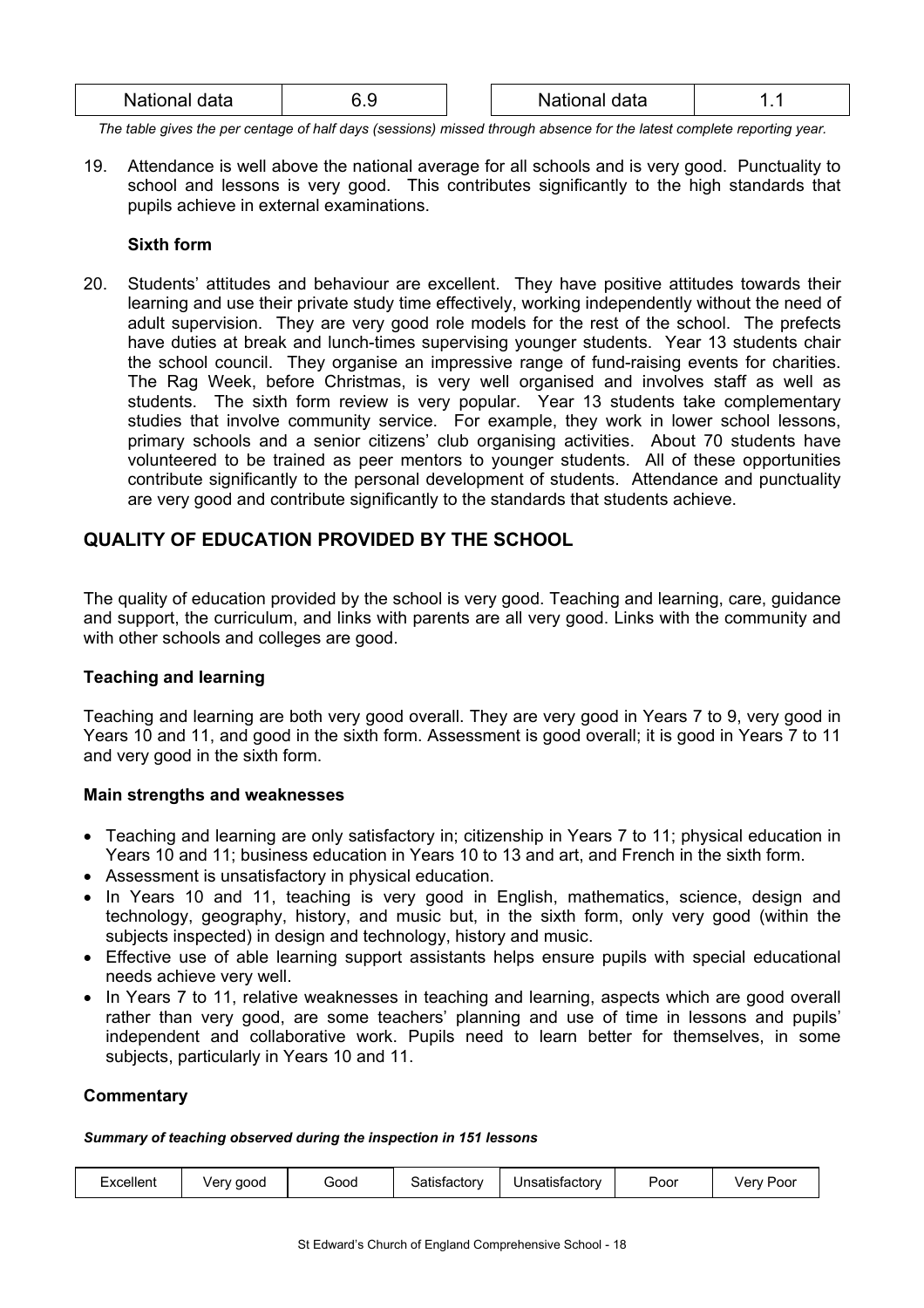| $9(6\%)$ | %<br>(34)<br>51<br>ີ | 56 (37%) | 32 (21%) | 3(2%) | $0(0\%)$ | $0(0\%)$ |
|----------|----------------------|----------|----------|-------|----------|----------|
|----------|----------------------|----------|----------|-------|----------|----------|

*The table gives the number of lessons observed in each of the seven categories used to make judgements about lessons; figures in brackets show percentages where 30 or more lessons are seen.* 

- 21. The proportion of good or better lessons seen is about average but the proportion of very good or better lessons is about four times greater in Years 7 to 9 and three times greater in Years 10 and 11.
- 22. Teaching and learning are very good in Years 7 to 11, particularly so in Years 10 and 11, when pupils are enabled to do very well in many GCSE examinations. Alongside teaching in classrooms goes thorough assessment, frequent conversations with pupils, very good contact with parents and high expectations by all, including pupils, that success will happen. Most teachers are happy to provide extra support outside of lessons and, though not seen at the time of the inspection, support increases as pupils approach GCSE. All this works, high standards result. However, the momentum is not quite carried through to the sixth form, where overall achievement slows. The school argues plausibly that pupils attain much higher standards at GCSE than might be expected and achievement in the sixth form is just as good but should be based on expectations from when students were younger, not at the end of Year 11. However, there are some relative weaknesses in teaching in Years 10 and 11 which do not foster smooth transfer into the kind of learning necessitated in Year 12 in 'crossing the bridge' as several inspectors described it. This relative weakness is teachers' planning for independent, collaborative and challenging work where pupils are more involved in the learning. Some subjects do this well: English, Spanish, science (including lessons called Thinking Skills), ICT, history (very strong) and music. These, except for Spanish, which is not taught post-16 yet, are doing well or very well in the sixth form too; history and music were two of the best taught subjects inspected in the sixth form. Two subjects are particularly weak in this area of teaching and learning, physical education and business studies. The latter is relatively weak in the sixth form. Other subjects are variable, some teachers, or some lessons, are better than others. The school has engaged in substantial staff development in teaching and learning styles, but not as much as in many schools inspected by this inspection team, and there are obviously positive signs of the results of these developments in the overall very good quality of teaching and learning inspectors have seen. Best practice now needs to be more uniform and even better ways of preparing pupils for the sixth form explored.
- 23. Citizenship is several years old now and practice in schools is variable. In this school teaching and learning are satisfactory due mainly to the use of teachers who have no specific skills or training in it. Best practice seen elsewhere usually involves a dedicated cadre of teachers who have trained up. Teachers also need to know exactly what standards they are working to or should expect, just as in any other subject. No examination in citizenship, in this school, means there is no carrot for general teachers to pursue. Teaching is also only satisfactory in physical education in Years 10 and 11. This time there are specialist teachers but teaching misses opportunities to constructively involve pupils and makes little use of teaching aids such as whiteboards and even chalkboards; not all physical education is physical exercise. Assessment is unsatisfactory in physical education too; practice is unclear and not recorded, and pupils do not know how well they are doing. This is a result of unsatisfactory leadership and management. Business studies has specialists too but lessons are taught to the middle ability range rather than all pupils; able pupils are not challenged and those that find it difficult are not helped enough. Teaching is not monitored very well; this is not helped by the part-time nature of the head of department.
- 24. Teachers have copies of pupils' individual education plans (IEPs) as well as very useful summary information provided for each pupil on the school's list of those with special educational needs. As a result, teachers are well aware of the needs of these pupils. Targets on IEPs for pupils with a statement of their particular need are discrete and sharp thus helping teachers plan their work to meet the needs of these pupils in lessons. In mathematics lessons, for example, targeting and sensitive support is provided particularly to support written work and, in ICT and history lessons, pupils are given individual support to ensure they make adequate progress. Group IEPs are in place for pupils at the School Action and School Action Plus stages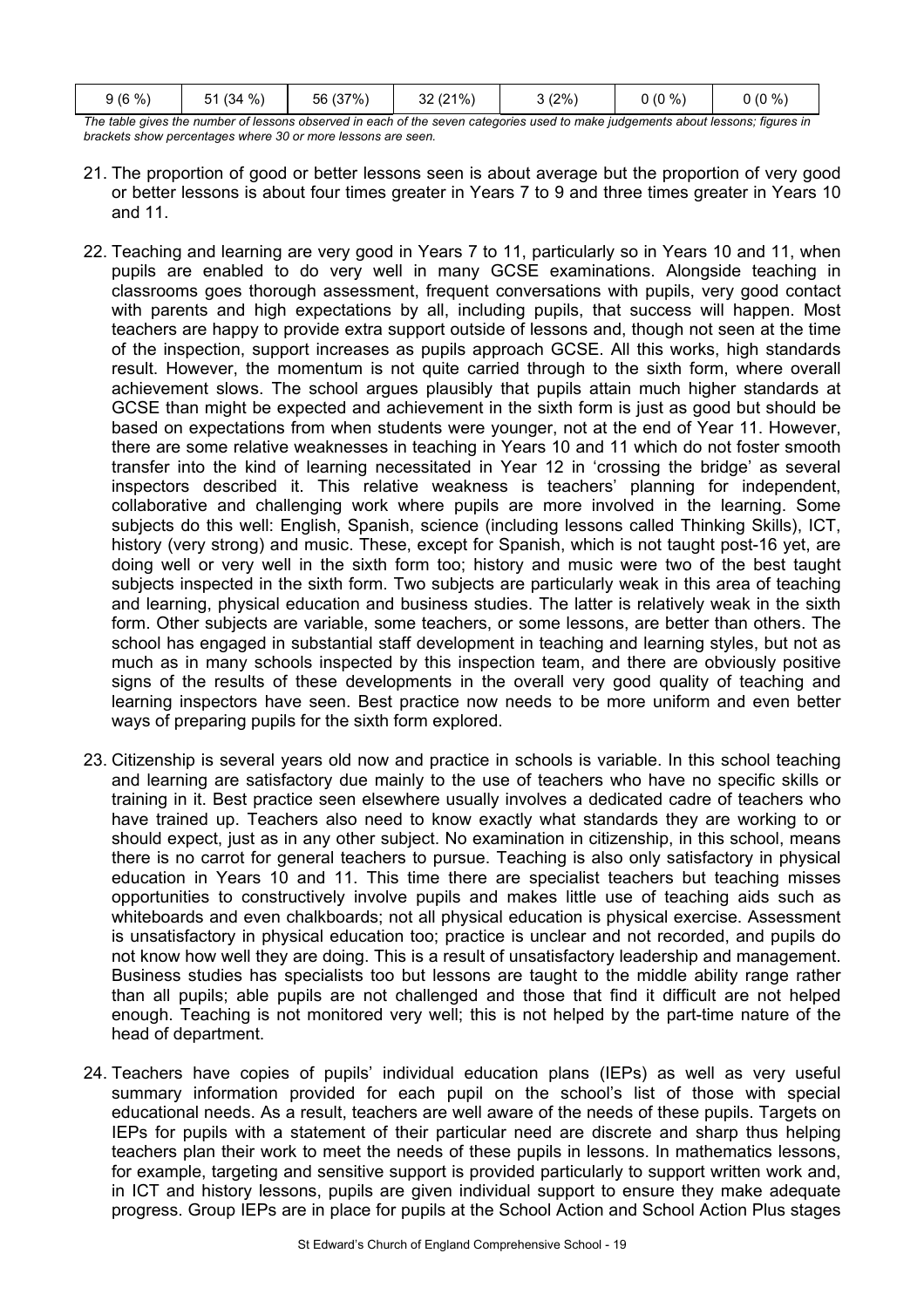of the Code of Practice for special educational needs. These are also useful in helping teachers plan their lessons but the more general nature of targets means it is not always easy to ensure the specific needs of those pupils at the School Action Plus stage are fully met. In the support option lessons in the learning support department, pupils with special educational needs are very well supported in their coursework and their development of literacy and numeracy skills. Where observed, teaching assistants provided effective support in lessons for pupils with

special educational needs. Because they are attached to specific departments they have developed well their own expertise in the subjects and are thus confident in supporting work in hand; pupils with special educational needs achieve very well in examinations.

#### **Sixth form**

*Summary of teaching observed during the inspection in 30 lessons*

| Excellent | Very good | Good     | Satisfactory | Unsatisfactory | Poor   | Very Poor |
|-----------|-----------|----------|--------------|----------------|--------|-----------|
| (3%)      | 10 (33%)  | 14 (47%) | 5(17%)       | $0(0\%)$       | J (0%) | 0 (0%)    |

*The table gives the number of lessons observed in each of the seven categories used to make judgements about lessons; figures in brackets show per centages where 30 or more lessons are seen.* 

- 25. These percentages are broadly similar to the distribution found nationally in sixth forms though, in this school, there were fewer good or better lessons than average; 83 percent as compared to 94 percent.
- 26. The sixth form provides a very good environment where students have the opportunity to develop intellectually and to be well prepared for higher education courses. Examination results imply satisfactory teaching and learning but the picture is better than that; overall students are achieving well and teaching and learning are good. The subjects that follow were inspected fully. Teaching and learning are very good in design and technology, history and music; good in English, chemistry, mathematics, and geography; and satisfactory in art and design, French, and business education.
- 27. Good teaching in art and design in Years 10 and 11 becomes satisfactory teaching in the sixth form as the needs of lower attainers are not well enough met; this is particularly so in Year 13. Business education suffers the same problems in the sixth form as described above; evaluation is not stressed enough, units of work are not well linked, and marking is variable. Teaching in French is just satisfactory because students are not given sufficient opportunities to take responsibility for their own learning or practice. Marking does not correct sufficient errors.
- 28. Teachers use their strong subject knowledge very effectively to set clear learning objectives in lessons; students are therefore well aware of what is expected of them. Effective planning, including starter activities as well as a variety of structured activities throughout, ensures lessons are well paced and that the time available is well used to ensure good learning takes place. In the best lessons, students are thoroughly engaged in challenging activities that help them develop intellectually as well as personally. In an excellent Year 13 history lesson, there was a very good balance between teaching and independent learning in assessing essays. The teacher provided very effective tools for judging others' work and the use of peer and selfassessment ensured students were being very well prepared for the forthcoming examination. On occasion, however, students are not sharpening their critical thinking skills and heightening their interest in the subjects they study. As a result, they are not being fully prepared for the rigours of study in higher education.
- 29. Very good classroom relationships underpin the best teaching in the sixth form. Where students are actively involved, they make very good gains in knowledge and understanding and their contributions, including presentations, enliven the quality of learning. In a Year 13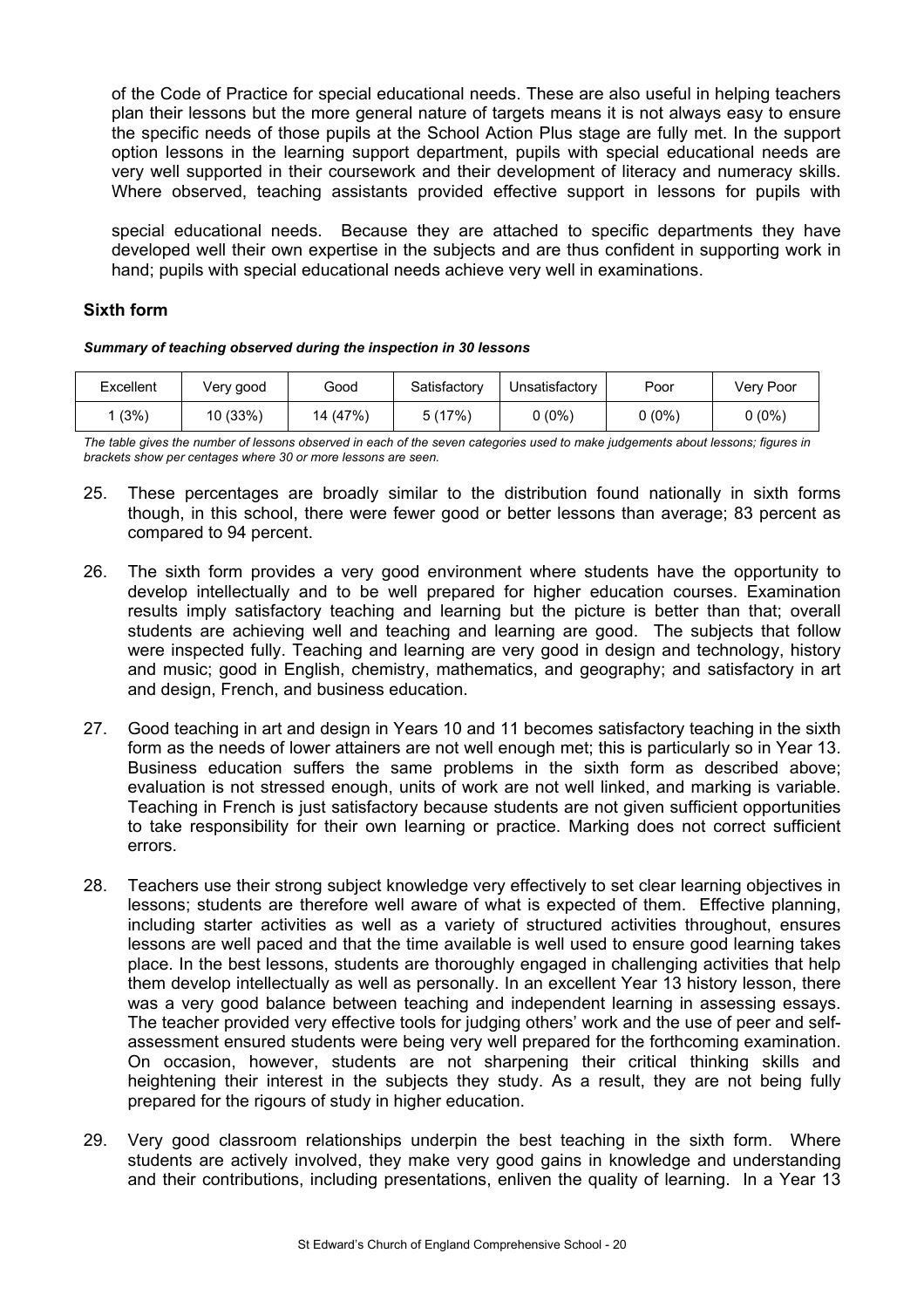English literature lesson, students were treated as young adults and encouraged to participate. Consequently, they demonstrated a mature attitude to learning and achieved well.

30. Based on inspectors' discussions with students, it is clear that students feel the standard of teaching in the sixth form is good and they particularly appreciate the fact that teachers are available to provide additional help and advice when it is required.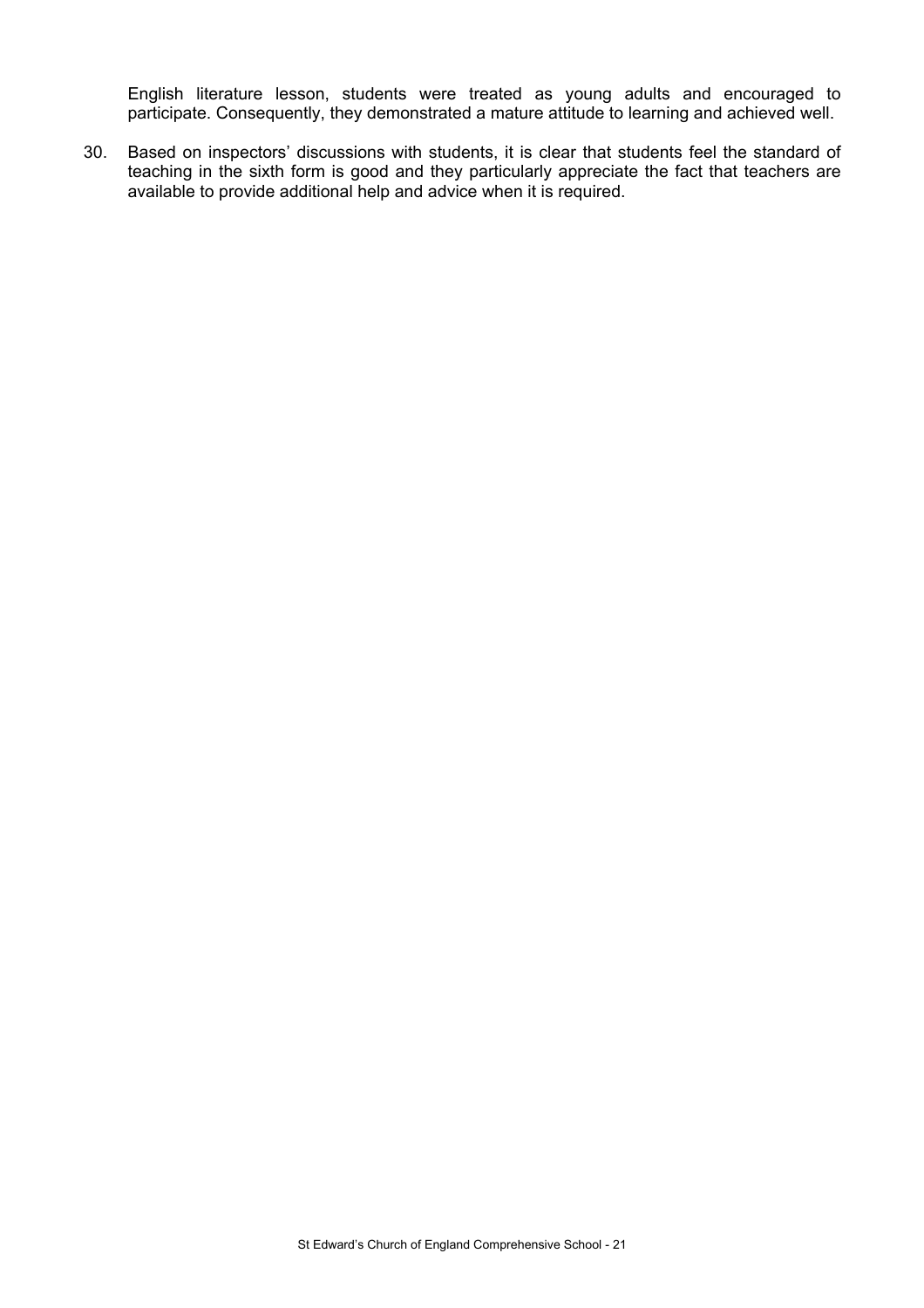# **The curriculum**

The curriculum is very good overall; it is good in Years 7 to 9, and very good in Years 10 and 11 and in the sixth form. Opportunities for additional activities outside of lessons are very good overall. Staffing is very good and resources are good. Accommodation is unsatisfactory and will remain so even after extensive building work is completed.

#### **Main strengths and weaknesses**

- The very good choice of options in Years 10 and 11 allows a broad education to be followed and high standards to be attained.
- There are very good opportunities for learning outside of lessons.
- The library is very good and soon to be better still.
- There is good provision of ICT equipment for both pupils and teachers; the number of interactive whiteboards is particularly high.
- Curriculum provision for pupils with special educational needs is very good.
- Careers education and guidance are very good but work-related learning is unsatisfactory. (See section in report entitled Work-related Learning).
- The range of courses available for sixth form students is very good; any prospective student needing to follow courses not provided in school is well guided to alternative sixth form provision.
- Insufficient time is provided for design and technology in Years 7 to 9.
- The take-up of sport, outside of physical education lessons, is not monitored.

- 31. The curriculum meets the requirements of the National Curriculum and all other statutory requirements. It is very successful in meeting the needs and aspirations of parents and pupils, especially in Years 10 and 11. Provision for personal, social and health education (PSHE) is good and dedicated fortnightly lessons are supplemented by a range of visiting specialists.
- 32. In Years 7 to 9, drama enriches pupils' experiences and complements the very good provision for music, both in lessons and in performances. From September 2004, as a pilot, almost all pupils follow three European languages; the 'new' language, Spanish, has proved very popular. This provision is described in the section of the report entitled 'European and Community Languages'. Science includes some lessons from the 'Thinking Skills' initiative; this work really challenges able pupils and should be more widespread in the school. The amount of time given over to each subject is broadly adequate except for design and technology where there is insufficient time to allow pupils to complete the range of practical tasks they should.
- 33. Through an arrangement of full GCSE courses and many half courses many pupils can follow most of the subjects within the National Curriculum right through to GCSE. The proportion of pupils taking short courses is double that nationally; the proportion of pupils taking three or more short courses is 25 times that nationally. Inspectors looked closely at this unusual provision and came to the conclusion that, as pupils were very successful in both full and short courses, it is very good.
- 34. All pupils follow courses in core subjects and religious studies. The most able students can follow courses in physics, chemistry and biology as an alternative to double award science and there is also the provision to allow able linguists to study up to three modern foreign languages. Key Stage 4 curriculum arrangements allow the most able pupils to maintain a broad range of study until the end of Year 11 giving them the widest possible choice of subjects when they move into the sixth form. The school has tried broadening the range of vocational provision, for example leisure and tourism and health and social care but the courses were dropped due to lack of demand; pupils would rather do well in as many GCSE examinations as they are able to, and their parents agree.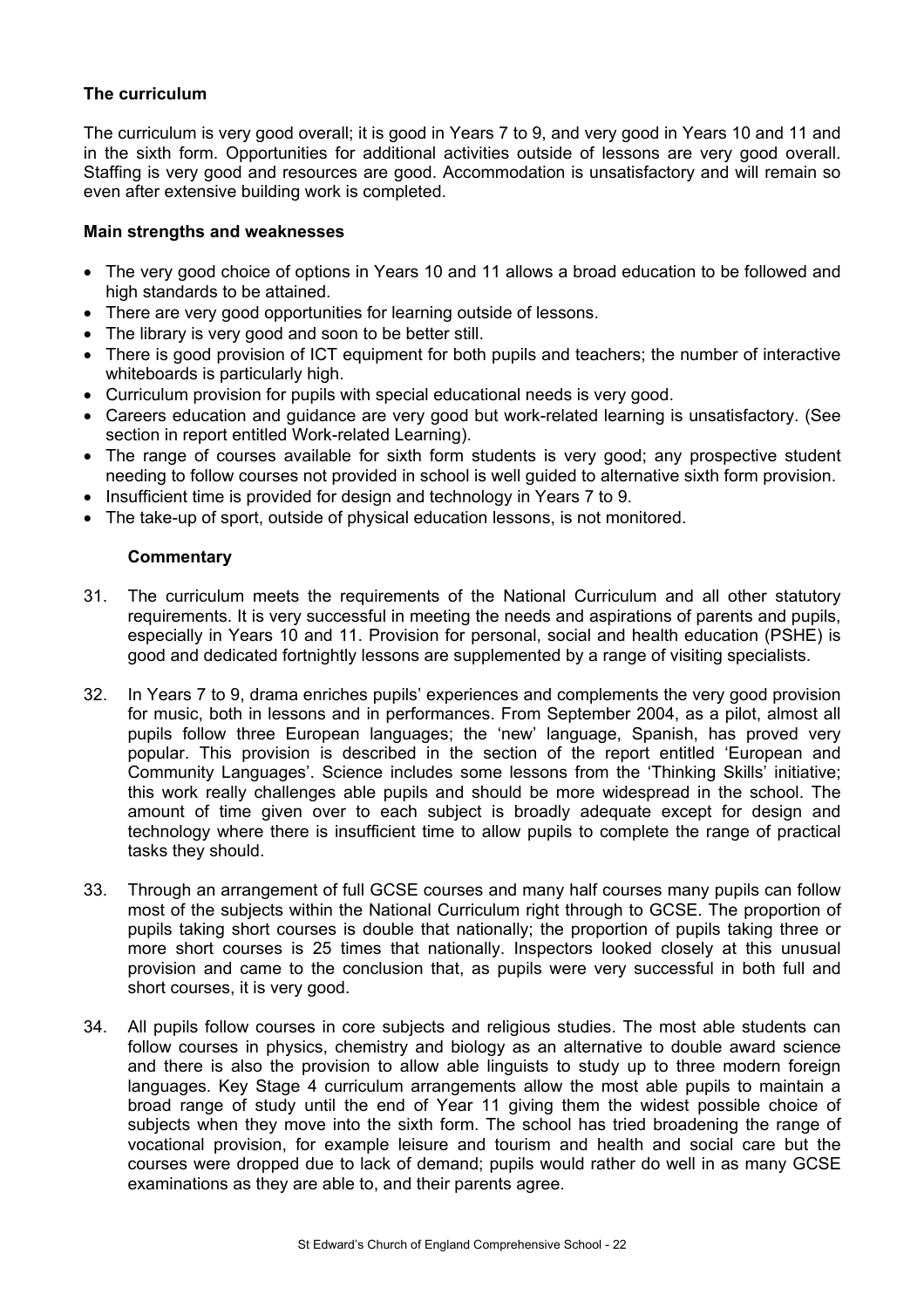- 35. Overall, curricular provision for pupils with special educational needs is very good. Pupils with special educational needs have full and equal access to the curriculum and are fully involved in the life of the school. In Years 7 to 9, pupils with special educational needs have access to special literacy support and some pupils have access to a social skills course offered by the learning support department. Alongside the broad range of GCSE courses on offer, pupils are able to take vocational courses and a support option group in Years 10 and 11 enables pupils to take one or more fewer GCSE courses. The strong ethos of inclusion and support for pupils with special educational needs has a positive impact on the social development and learning experience of these pupils as well as that of all other pupils in the school. A formal extracurricular homework club run by teaching assistants means pupils with special educational needs have the opportunity to ask for and receive extra subject and specific support and guidance during the week. A small games club also broadens the learning experience of pupils with special educational needs. Provision for pupils with special educational needs across subjects is good overall and in science is very good. Departments are kept fully informed of special educational needs as a result of regular liaison with the learning support department and the information it provides.
- 36. The range of activities available outside of lessons is very good and the proper lunch hour ensures pupils who need to catch buses at the end of the day can still participate in some. Participation in the arts, music and drama is particularly strong and inspectors saw one excellent lunchtime mix of music, from rock bands to a Gospel choir. Teams and squads get plenty of sports practice, with facilities open from 8.00 am, but it is unclear how much general participation in extra-curricular sport there is as no-one records it; this is important as it is not possible for pupils to get two hours of quality physical education each week (a government target) without participating in sport outside lessons. There is very good support for learning outside of lessons with many subjects providing homework and revision 'clubs' (close to examinations) and sixth formers supporting younger pupils formally or informally. A very good science club for youngsters is run by students; this uses Creativity in Science and Technology material which would benefit all pupils. All Year 7 pupils have a 24 hour residential trip within their first month in the school to help them get to know each other and this school still runs trips and visits to places of interest and longer trips abroad for languages, history and sport.
- 37. Staffing is very good, which is unusual close to London and a credit to school leadership and management and the very good attitudes of pupils, factors which encourage teachers to come and to stay. There is a high number of part-time staff, which makes timetabling and curriculum management harder than it might be with fewer, but full time, staff. The provision of non teaching staff, including learning support assistants, technicians and office, catering and site staff, is excellent. All these productive people help teachers get on with teaching and help pupils learn through ensuring they have a decent place in which to work or through helping them more directly. Along with experienced leadership and management, learning support teachers and a behaviour support mentor, there are sufficient teaching assistants to support those pupils with a statement of their particular needs as well as other pupils on the school's list of special educational needs. Teaching assistants are very enthusiastic and committed to working with pupils with special educational needs and their effective deployment ensures the curricular needs of these pupils are met.
- 38. Accommodation is unsatisfactory overall but well looked after, and teachers, pupils and students make the best of it. The increasing school roll has enabled some government funded new building and refurbishment. Undoubtedly more building will have to be done before accommodation becomes satisfactory, for example, new dining facilities, the replacement of 9 portakabin classrooms, increased accommodation for music, and some covered recreation areas. The swimming pool, paid for long ago by friends of the school, is very good and serves local clubs as well as the school. An unusual feature of service supply is the inadequate mains cable that brings electricity into the school. Since the school started using computers in the way that it should the cable has not been able to supply sufficient power. This has led to power cuts in the past with some disruption to the school. A substantial diesel generator is now used to run part of the school during the day and emergency backups protect computers.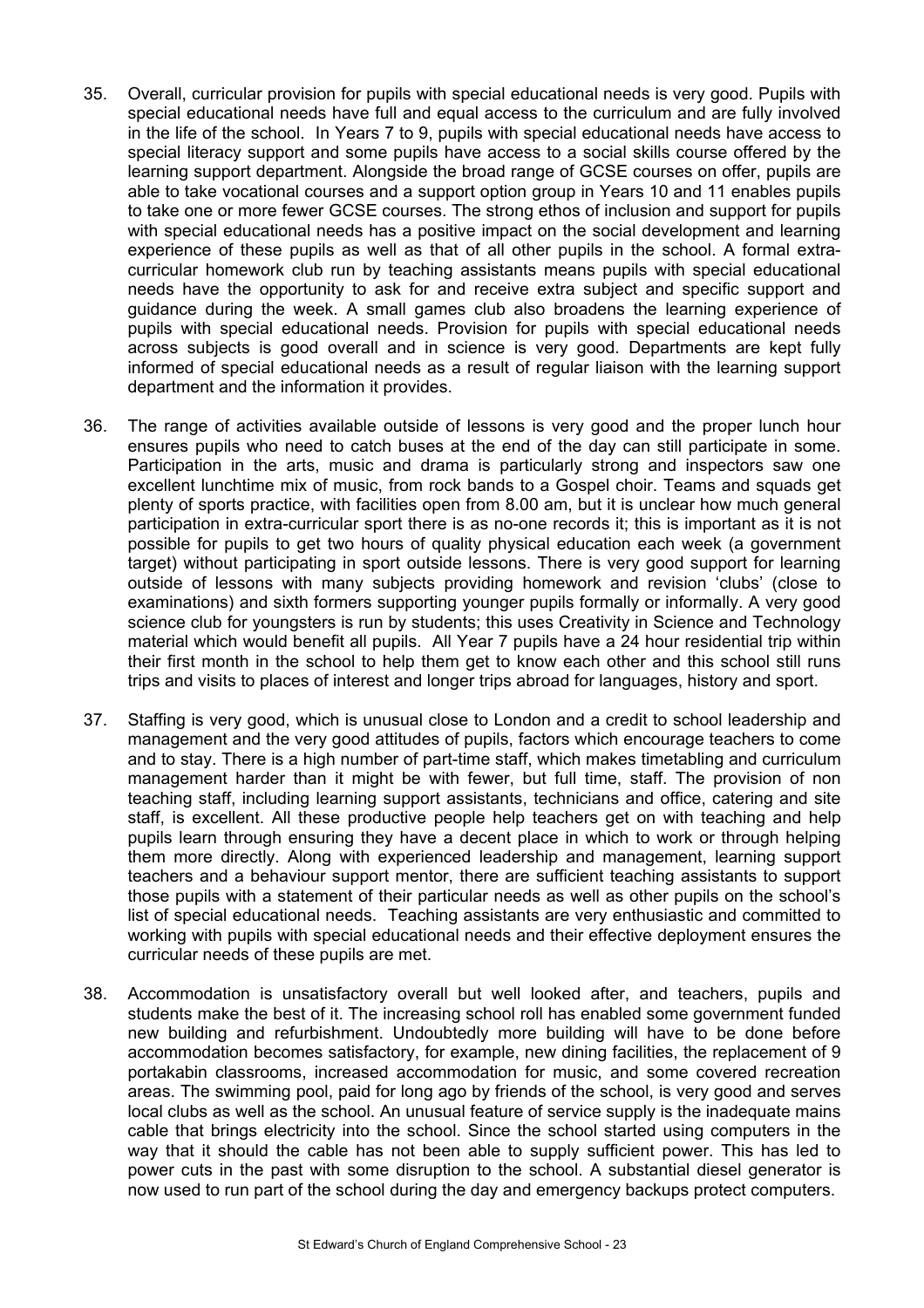- 39. Dedicated accommodation for the learning support department is not accessible by parents or pupils with mobility needs.
- 40. Overall, resources are good. They are sufficient in most areas, well used and well managed. Text book provision is good. The school library contains a good stock of books, which are updated each year, plus an extensive library of videotapes. The library is very well managed and will soon be enhanced still further through extension and refurbishment. The library is well used by pupils, especially at lunchtime. The videotapes are managed by the reprographics department; this jewel in the school prints and binds good quality booklets, notes, and visual resources which are prepared by teachers and used extensively to resource lessons. Resources are good in science, design and technology, ICT, history, and modern foreign languages. In art and design, resources are very good except that access to specialist photo manipulation software is limited. In music there is access to specialist ICT equipment in the sixth form, but this means it is not available for general use in Years 7 to 9. ICT resources are particularly well developed in design and technology, which helps raise standards in it. There is an above average number of computers in the school and good availability of them; teachers from any subject can access them if they want to. There are good ICT resources in the learning support department to support the learning of pupils with special educational needs. There are a large number of interactive whiteboards across the school and many, but not all, teachers are making increasingly effective use of them to support teaching; teachers also enjoy good access to ICT using desktop and laptop computers.

#### **Sixth form**

- 41. The school provides a very good range of academic courses that meet the needs of those students who wish to continue their education at school; the very high retention of students on courses, over 98 per cent, supports this judgement. Great care is taken to meet the particular requirements of individual students and, although the school does not offer a significant number of vocational courses, students are counselled to make sure that they choose the correct pathway for their continuing education whether it is at school or in one of the local colleges. In addition, the school makes notable efforts to provide breadth in the curriculum by maintaining subjects that attract small numbers, such as French and German. All students in Year 12 follow a general studies course and Year 13 students take part in a complementary studies programme that offers opportunities for community service and preparation for future employment. This latter course was, in the school's mind, more useful for Year 12 students than general studies but funding is provided nationally for general studies and the school has had to be pragmatic.
- 42. Music is popular across the school and both music and music technology are offered in the sixth form. Government and politics is successfully offered alongside history. Psychology is a new popular course and the school has bought into a fairly standard distant learning package which uses video conferencing. Sociology is likely to follow a similar model in September 2005.
- 43. The programme of induction for sixth formers is very good. This positive introduction and the very good advice and guidance that are offered through the tutorial system contribute greatly to the very good retention rates in sixth form courses. Almost all students continue their studies through from AS to A-level.
- 44. All students take part in a timetabled physical education programme in Years 12 and 13 and have access to sport in Year 13 if they want to. Otherwise, extra-curricular activities are similar to those enjoyed by younger pupils with sixth formers running some of them.
- 45. The sixth form general accommodation is cramped but students make excellent use of the study areas that are well equipped with computers. They seem able to work at school very late and a significant number were working when inspectors arrived in the morning and were still there when inspectors left.

#### **Care, guidance and support**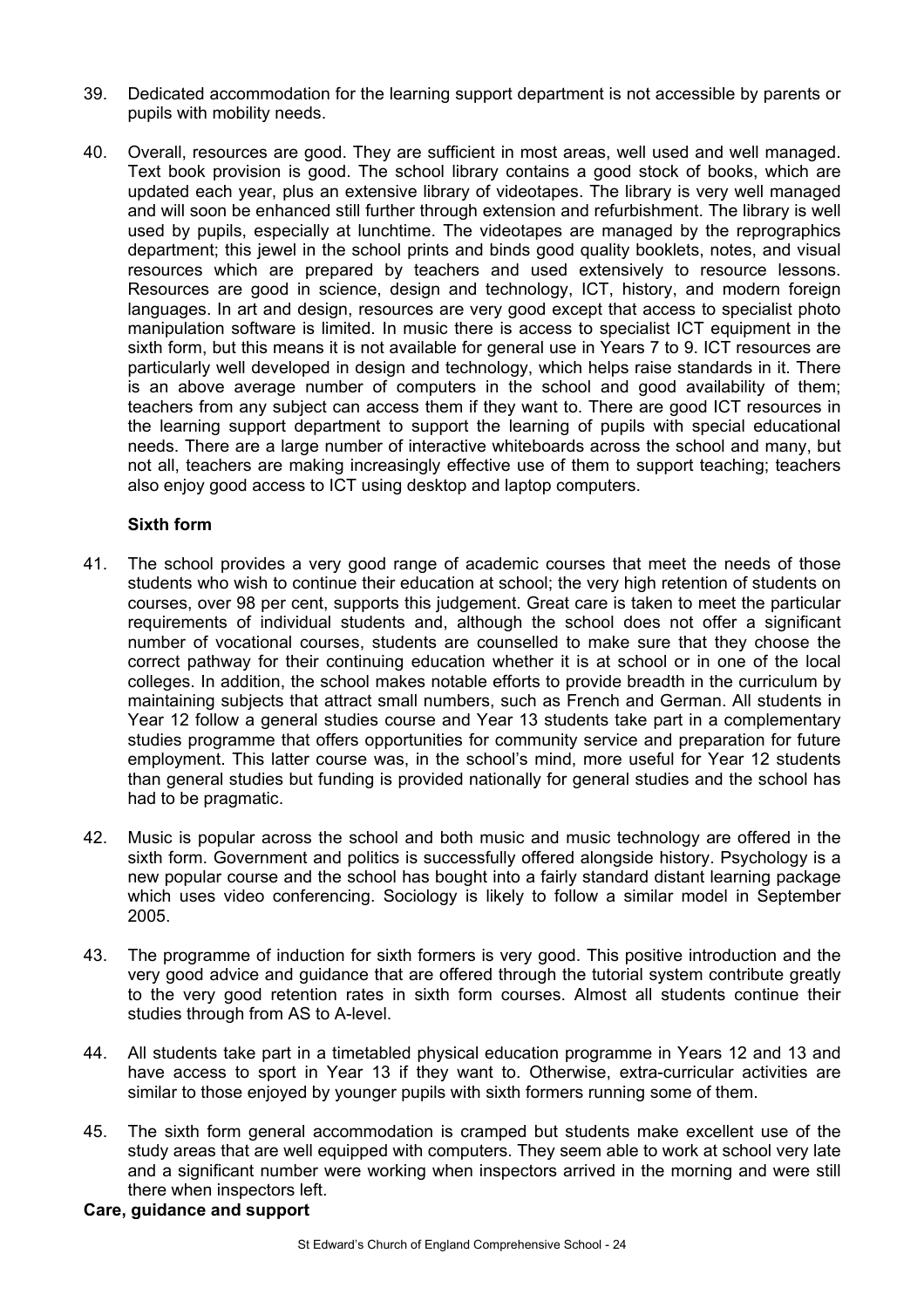The provision for pupils' care, welfare and health and safety is very good. The support, advice and guidance, based on monitoring, which pupils receive is very good. The involvement of pupils through seeking, valuing and acting on their views is excellent.

## **Main strengths and weaknesses**

- Pupils' access to well-informed support and guidance is very good.
- Induction arrangements for pupils coming into the school are very good.
- The involvement of pupils in the school's work and development is excellent and makes a positive contribution towards their personal development.
- High quality assessment information is used effectively to identify pupils who are underachieving.
- Support and guidance for less academic students and the few with behavioural difficulties is very good.

- 46. Parents commented that pastoral care is "second to none". Whilst inspectors cannot say that, they do agree it is very good. Pupils coming into the school from other schools commented on how it was different, they felt safe and looked after, they could talk to teachers in a friendly way.
- 47. The support, advice and guidance that pupils receive is very good. The transfer from primary to secondary school is well managed and pupils reported that they quickly felt secure in the school. There are also effective arrangements for the induction of pupils with special educational needs into the school. Year teams stay with pupils throughout their time in the main school and build strong relationships with pupils and their families. Pupils interviewed were confident that they would be able to ask members of staff for help, either academic or personal.
- 48. Very good use is made of the high quality assessment information the school has collated on pupils and achievement is very good as a result. Pupils who are underachieving are quickly identified and support strategies put in place. Parents are involved automatically in managing any difficulties that arise. The few pupils who have behaviour difficulties are monitored and supported well. The school has very good links with external agencies to provide specialist support for pupils as required. Annual reviews for pupils with Statements of Special Educational Needs are effective and support pupils with a statement of their particular needs as they move through the school. Parents' and pupils' views are taken into account because they are involved in the setting and reviewing of their targets at annual reviews and reviews of individual education plans (IEPs). The school draws on a wide range of assessment data to help guide the appropriate placement of pupils on the school's list of pupils with special educational needs. Whole-school data provide the potential to closely track the progress pupils with special educational needs make.
- 49. The school has successfully retained, through innovative timetabling, pupils who might otherwise have been excluded from education. They all manage to gain passes in GCSE examinations. Support for less academic pupils is very good. The number of GCSE courses they study is reduced and additional time allocated for focused study support. Very good careers guidance prepares pupils well for option choices at the end of Year 9 and Year 11 for post-16 studies. The provision for pupils' care, welfare and health and safety is very good. The school takes seriously its duty of care for pupils and has ensured that good procedures are in place to monitor health and safety and to ensure the welfare of pupils. Child protection procedures are rigorous and meet statutory requirements.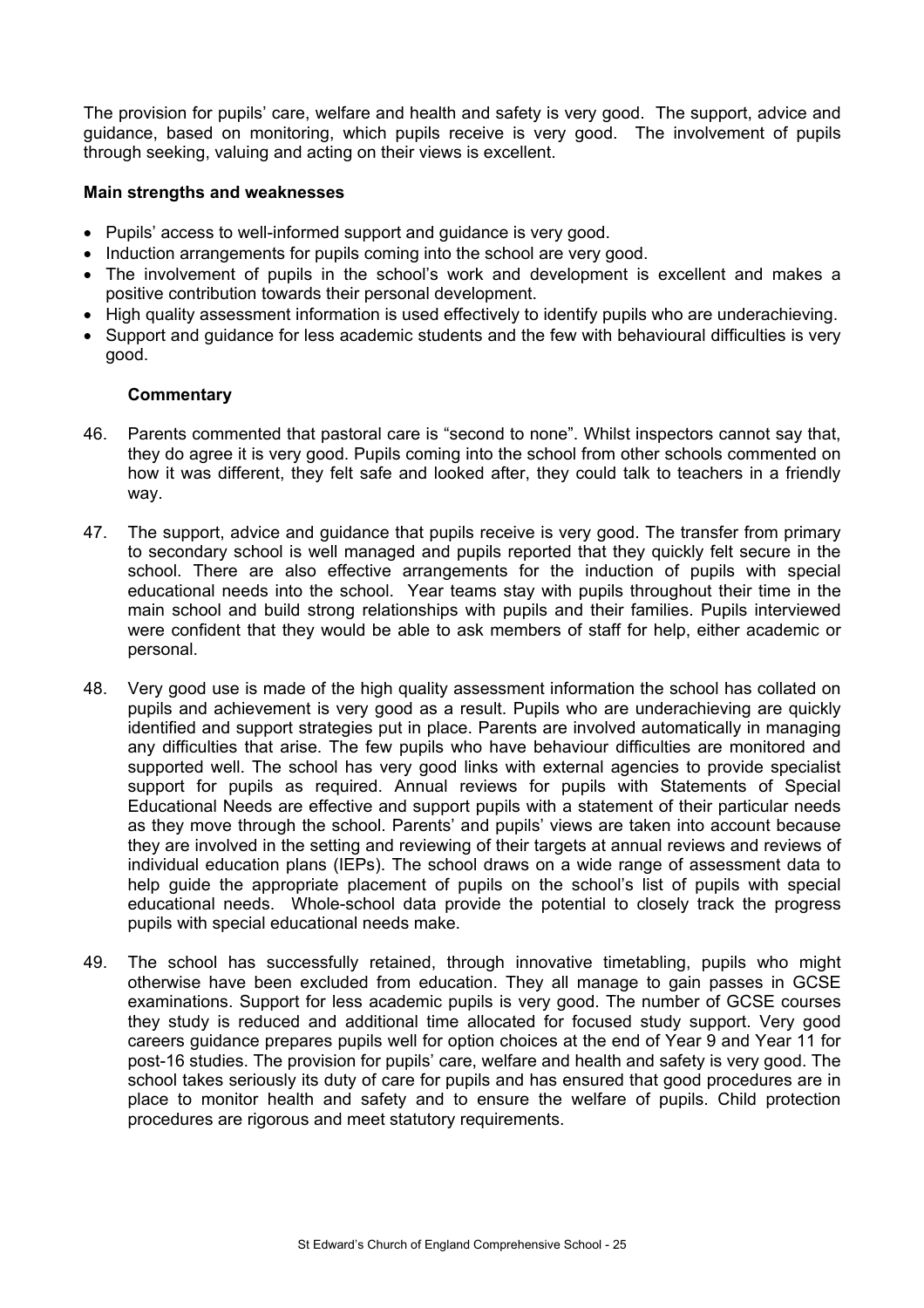50. The provision to involve pupils through seeking their views and acting on them is excellent. Both School and Year Councils are effective forums for pupils to express their views and bring about changes in the school environment. Pupils in Year 7 produce a newsletter that is circulated amongst their year group. Year 11 girls run a stationery shop twice a week for pupils in the school foyer. Pupils' views are surveyed from time to time on a range of topics such as their attitudes towards learning.

# **Sixth form**

51. Arrangements for students entering the sixth form are very good. They are encouraged to select subjects to study that will fit in with their career profile. Tutors use assessment data effectively to track students' progress. Students have to attend the sixth form full-time and are expected to use time not in lessons in unsupervised private study. Students not achieving as well as predicted are given a supervised study timetable until their work is of a sufficient standard. Guidance on future options is very good. All students are prefects; they also chair the school council, and undertake a range of duties to support the school in its work. They are actively encouraged through the complementary study programme to undertake community service within the school, helping and supporting younger pupils and staff.

# **Partnership with parents, other schools and the community**

The effectiveness of the school's links with its parents is very good. The quality of the school's links with the community is good. The school's links with other schools and colleges are good.

# **Main strengths and weaknesses**

- Links with parents are very good.
- Effective partnerships with feeder primary schools ensure no discontinuity in the educational experience of pupils.
- There are good links with parishes and community groups through the chaplains and the many clergy who contribute to the school's assembly programme.

- 52. The school's partnership with its parents is very good. Parents support the school well and are pleased with the education their child receives. Their views are sought periodically on the life and work of the school. The Parents and Friends Association actively supports the school by raising much-needed additional funds. Many parents also covenant monies to support the school in its need (as an aided school) to raise 10 per cent of all building costs. The school website gives parents access to information about the curriculum and forthcoming events. Parents are able to communicate with staff via email. The use of email to send information to parents is increasing.
- 53. Reports to parents are very good and give a clear statement of what their children have studied, how they have achieved and what they need to do to improve their work. However, they do not include National Curriculum levels their child is working at. The annual consultation meeting gives parents the opportunity to discuss progress and set targets with staff based on current assessment information. Parents also receive interim progress reports. Other information evenings are held at points of transition to support both parents and pupils in making appropriate choices related to future studies.
- 54. The quality of the school's links with the community is good. Particularly strong are the links with the parish churches, through the chaplains, who support each year group and through the many clergy who contribute to the school's assembly programme. Many parents choose to send their child to the school because of its strong Christian ethos. There is good use of the school facilities, particularly the swimming pool, by the local community.
- 55. There is a good partnership with other schools and colleges. There are close, consultative,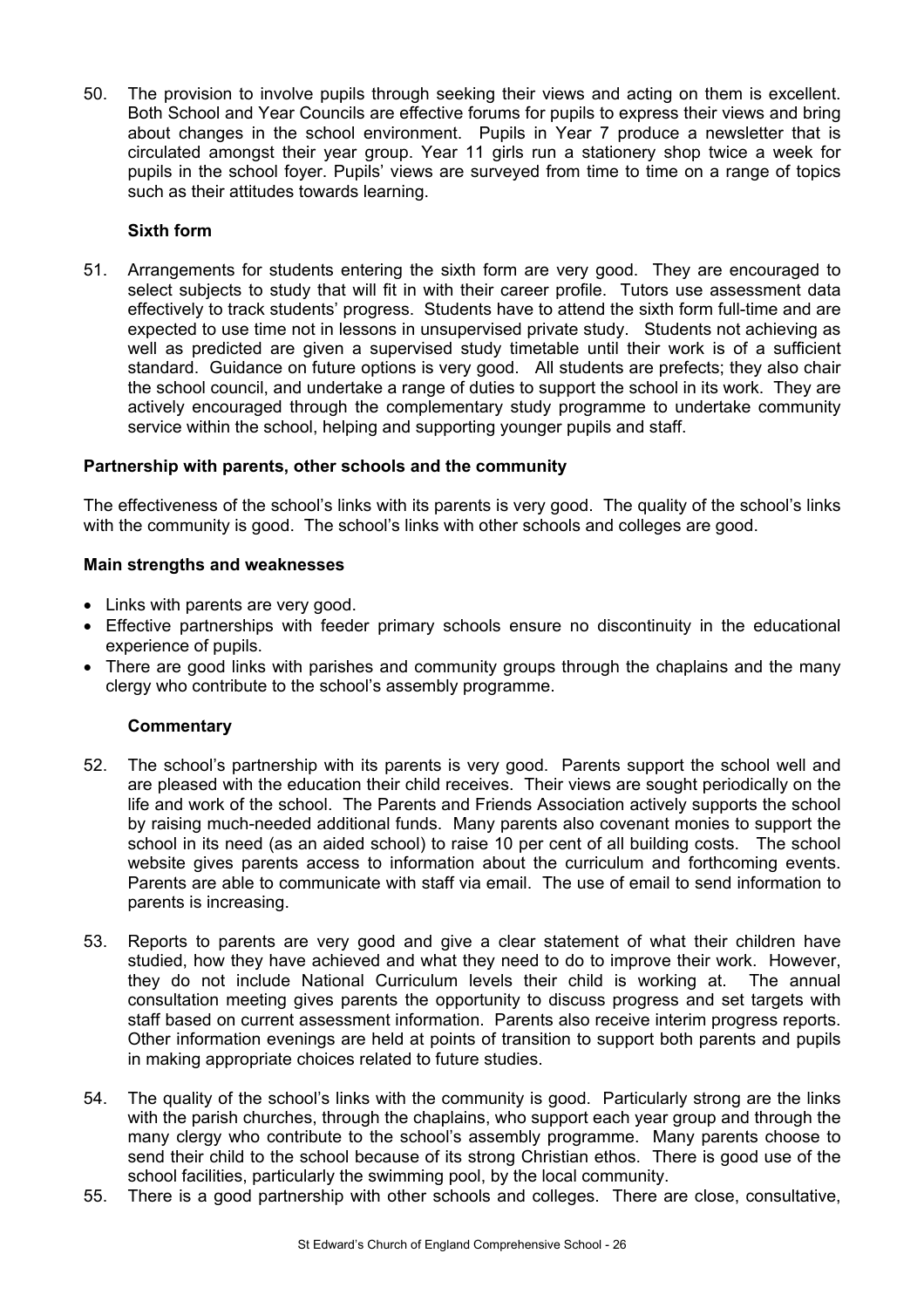working relationships with Church of England primary schools. The mechanisms for the transfer of pupils into school are very good. Curriculum-bridging units are in place to support continuity and progression in learning. Pupils from a local primary school joined with Year 7 for an Earth and Space Forum led by the heads of science and geography. Two primary schools currently benefit from an advanced skills teacher's weekly visits to teach French. The school is part of the sports coordinator scheme and outreach work is planned for September with a number of primary schools.

- 56. There are effective links between the learning support department and the parents of pupils with special educational needs. They are invited to and attend annual reviews of pupils with a statement of their particular needs. Their views are recorded; hence they are fully involved and informed about their child's progress towards the targets set out as part of the review process. Parents and pupils are also involved in the setting and review of targets on IEPs. Parents are kept fully informed of procedures for support of pupils with special educational needs. Leadership and management have close links with primary feeders and, as a result, provision for incoming pupils is planned in advance.
- 57. Support has also been given to five local secondary schools by the modern language department through their advanced skills teacher. The school has just been granted Language College status and will continue to develop such links with other schools through its outreach programme.

#### **Sixth form**

58. There are some links with local colleges of further education but links with other sixth forms are fairly rare because of the distance between this school and others; music links have been made from time to time. Under the national Aim Higher initiative, and gifted and talented programme, links with universities are becoming established that will benefit the aspirations and personal development of both pupils and students.

# **LEADERSHIP AND MANAGEMENT**

Leadership and management are both very good in the main school and are both good in the sixth form. Governance is good for the main school, satisfactory for the sixth form. The leadership of the headteacher is very good overall.

#### **Main strengths and weaknesses**

- The governing body is very good at ensuring the school fulfils its inclusive intentions and meets statutory requirements but is less strong at evaluating and monitoring.
- Leadership has ensured pupils achieve highly at GCSE level and students well in the sixth form; more can still be done to lift standards further in the sixth form.
- The school's self-evaluation and general monitoring are both very good overall, though they could be still sharper.
- Pupils with special educational needs achieve very well, in part because of the employment and very good deployment of excellent support staff and in part due to the very well thought out curriculum in Years 10 and 11.
- Sixth form managers and subject co-ordinators liaise well and students' progress is tracked effectively.
- The school enables teacher training to be very effective.
- Financial management and the pursuit of best value are both very good.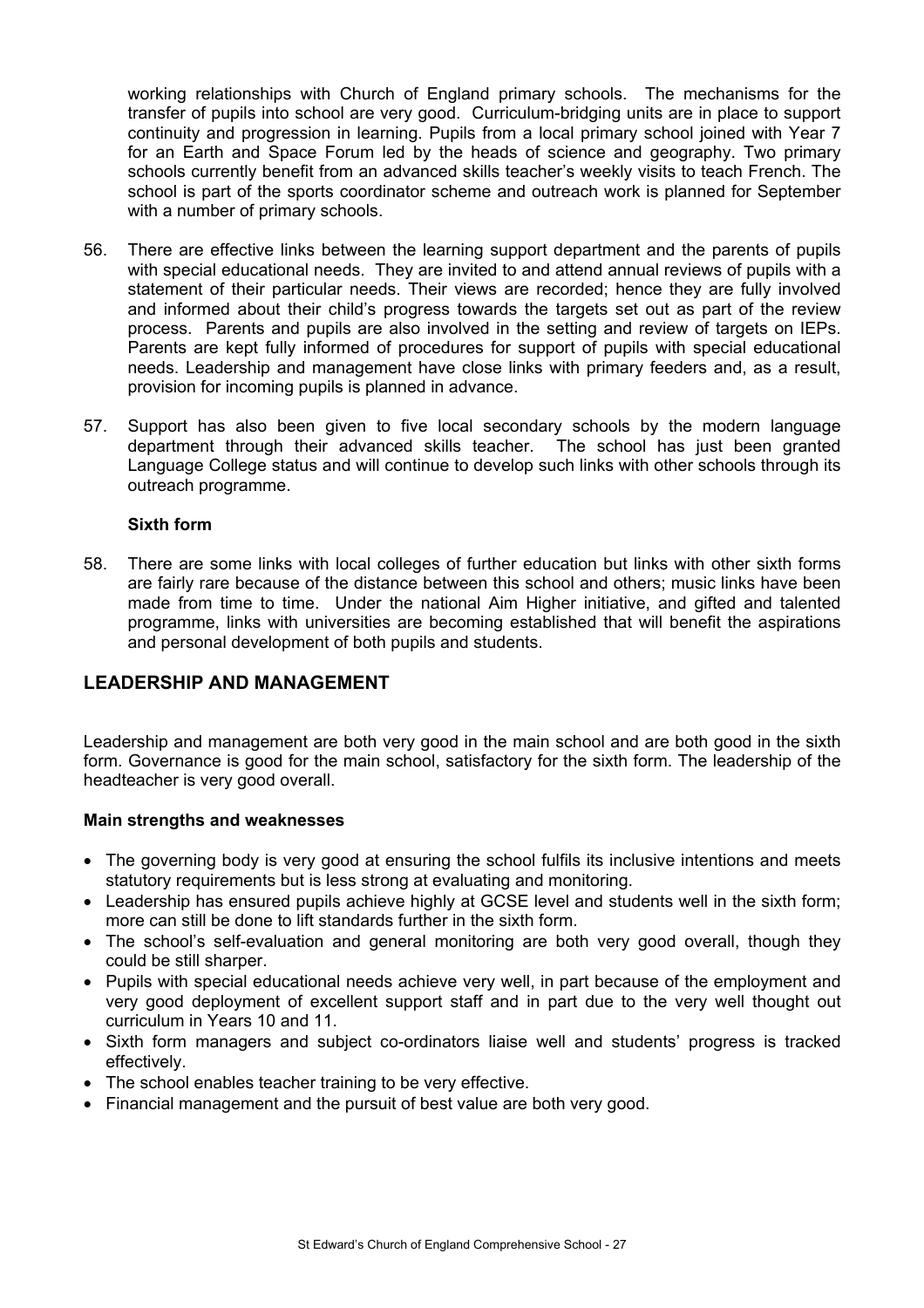- 59. The school's commitment to inclusion, to ensuring all pupils have equal and fair chances of success, is excellent. Pupils with special educational needs and pupils who are very academically able all make very good progress in the main school. Boys achieve as well as or even a little better than girls, depending on how statistics are viewed, and the increasing number of black pupils achieve as well as their peers. The small minority of pupils who misbehave are enabled to continue their education with the minimum of disturbance to it and some pupils, who have caused problems elsewhere, have been successfully integrated within this school. Governors, and particularly the Chair, have played their part in enabling this inclusiveness very well and have ensured it is a prominent feature of the Christian ethos of the school. Governors are also rigorous in ensuring statutory duties are met, though recent requirements for work-related learning have not so assiduously been followed through.
- 60. As the school is very good and has likely been so for some time, governors' evaluation and monitoring, though satisfactory, now needs sharpening or refocusing. For example, the sixth form has improved and students achieve well and the question is now how further improvements can be made. A number of governors were met during the inspection and it is apparent that parent governors would particularly like to be involved more in monitoring the school's work. School management and leadership also need to ensure any weak documentation, as exemplified by the physical education department's development plan, is improved sufficiently to help guide any necessary improvements.
- 61. The headteacher's leadership and management are very good overall and he has been particularly highly effective in raising standards in Years 7 to 11, especially at GCSE. He has also ensured that pupils' and students' willingness to learn is fostered and encouraged, and supported through the very broad curriculum that they can follow for as long as possible. Senior managers are also very good leaders and managers. They have very well supported the headteacher and enabled very good progress since the last inspection through working with staff to foster better teaching and middle management, and with pupils to ensure the school's very good ethos is maintained. Very effective recruitment and retention of staff, through the hard work of managers, has helped maintenance of high standards and further school improvement. The high proportion of part-time teachers makes some management roles potentially difficult though they have enabled the school to ensure each area of the curriculum is almost always staffed by subject specialists. Recruitment has been helped through training teachers. The school has engaged in, and remains involved with, a broad range of teacher training initiatives, both training teachers 'on the job' and in co-operation with teacher training institutions. Generally very good induction of new staff, which extends to trainees, and the very good behaviour of pupils enable trainees to learn their craft. The high number of interactive whiteboards around the school also allows trainees to become effective in new technologies. Both the headteacher and governors have ensured new workload agreements are well met and effectively did so before many were required; staff in this school have substantially more than the minimum amount of preparation time and are very well served by learning assistants and administrative and maintenance staff at all levels.
- 62. The headteacher and an assistant headteacher analyse performance data, generate pupils' academic targets and ensure their progress is very well tracked. In consequence of this, and undoubtedly also by improving teaching due to very good staff development, standards have risen by Year 9 and Year 11. Their close checking of several sets of data enables targets to be set which are considerably above standards that might otherwise be expected. Different levels of classroom observation and book scrutiny ensure the school has a good picture of teaching standards and, where problems exist, intervention strategies minimise difficulties. A very well-organised system of staff development booking and recording means in-house professional development is well augmented by external courses linked to teachers' performance management targets. A tight budget means staff development has to 'pay for itself' through improving the school directly in some way but there is still scope to support staff taking post-graduate academic qualifications. The school takes full advantage of opportunities to receive professional development 'cheaply' and, for example, piloted the national 'Leading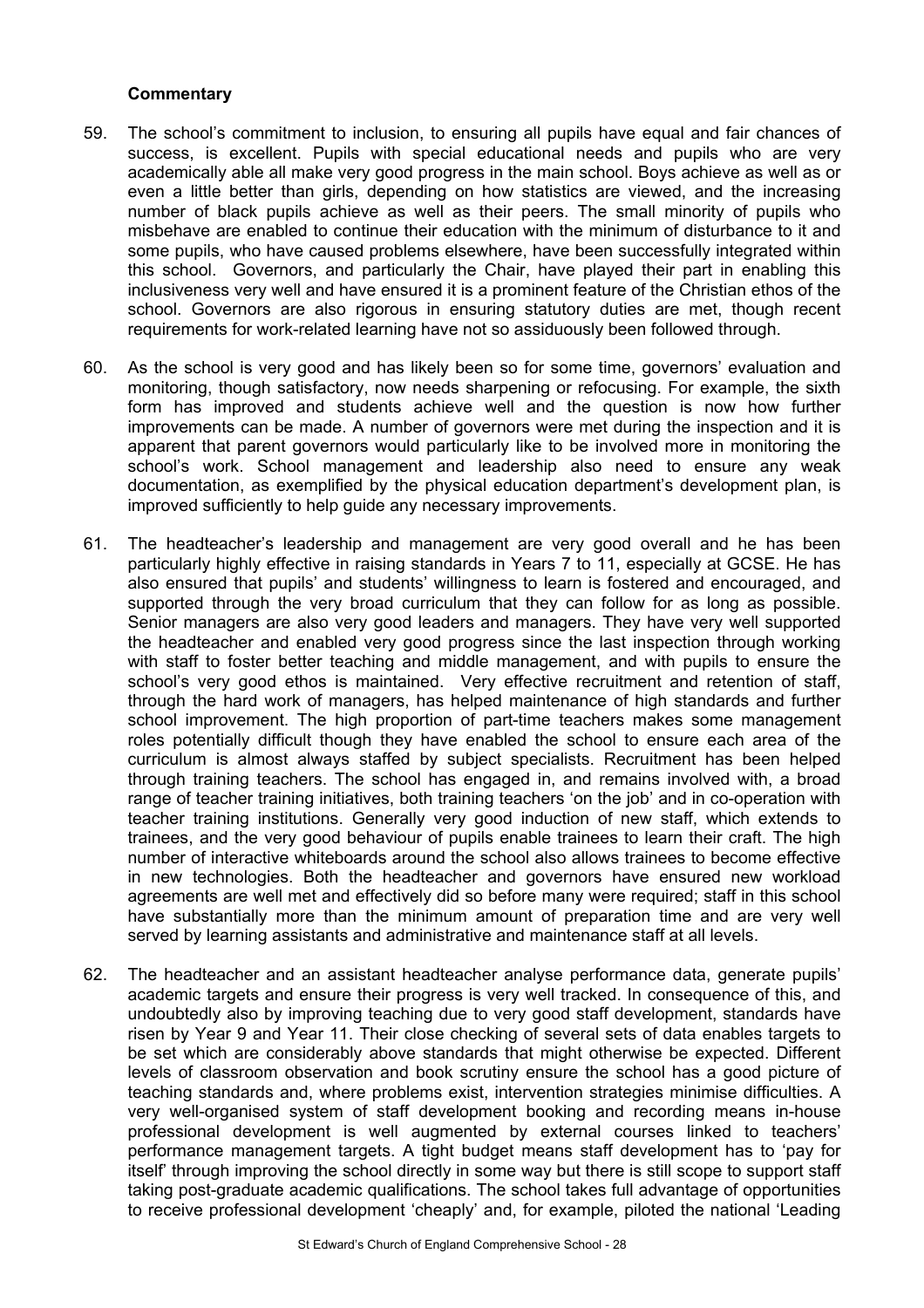from the Middle' training. The headteacher and senior leaders are also taking advantage of new SLICT courses (Strategic Leadership of ICT).

- 63. The leadership and management of subject departments are often very good overall, with most subjects led and managed well. Design and technology is led very well and managed satisfactorily; there have been ongoing staffing problems and assessment still needs to be made better in Years 7 to 9, but standards are rising sharply. Business studies is led and managed just satisfactorily. There are several issues relating to teaching, learning and achievement, which are reported in the relevant section; the part-time nature of the head of department's post has interfered with both leadership and management but this issue will shortly be resolved. Leadership and management of physical education is unsatisfactory; there has been insufficient improvement since the last inspection and there are several areas of weak management reported in the relevant section of this report. Leadership and management of pastoral areas of the school through, for example, heads of year is very good and is demonstrated through the high grades given for pupils' attitudes and behaviour and for the level of care they receive.
- 64. Leadership and management of the learning support department are very good and provide a clear focus and direction for the provision of pupils with special educational needs. This has resulted in a very good whole-school ethos for the involvement of and support of these pupils. Leadership has ensured that the ethos of provision and support for pupils with special educational needs has a high profile and that staff are fully involved in the overall provision for them. Development planning is well linked to whole-school areas for improvement. Management has ensured teaching assistants are deployed effectively to provide the required support for pupils with a statement of their particular needs as well as those pupils at the 'School Action Plus' stage of the Code of Practice for special needs. This provides the breadth and level of support required for these pupils. The monitoring and evaluation of the work of the support staff are well embedded as a result of the appraisal system they are part of. Improvement since the previous inspection has been good.

# **Financial information**

# *Financial information for the year April 2003 to March 2004*

| Income and expenditure $(E)$ |             | Balances (£)                           |          |
|------------------------------|-------------|----------------------------------------|----------|
| Total income                 | 4, 227,071  | Balance from previous year             | £48,230  |
| Total expenditure            | 4, 147, 760 | Balance carried forward to the<br>next | £127,541 |
| Expenditure per pupil        | 3,613       |                                        |          |

- 65. Though the school's income per pupil is slightly above average, it is well below the average of similar schools within the outer London area, even though almost half of the pupils live in inner London areas which attract much higher educational funding. In a nutshell: this school is relatively poorly funded when it has to pay London salaries and London on-costs. Consequently, the governors and the bursar they employ have to manage funds very cleverly to make ends meet. To their credit, the school has never run a deficit budget. Governors also managed to fund elements of Language College work prior to the school receiving additional funds so that the official start to the College, September 2005, will see many things in place. Details of pay related management points are made known to all and staff can apply for or recommend others to receive additional pay. Governors consider such requests within the pay review committee. This has resulted in an open and generally equitable pay structure.
- 66. Governors currently have to pay over £1000 each week for fuel and hire costs for a diesel generator; the electricity supply cable to the school was installed forty years ago and cannot cope with the use of electricity for computers. This is an un-looked for expense which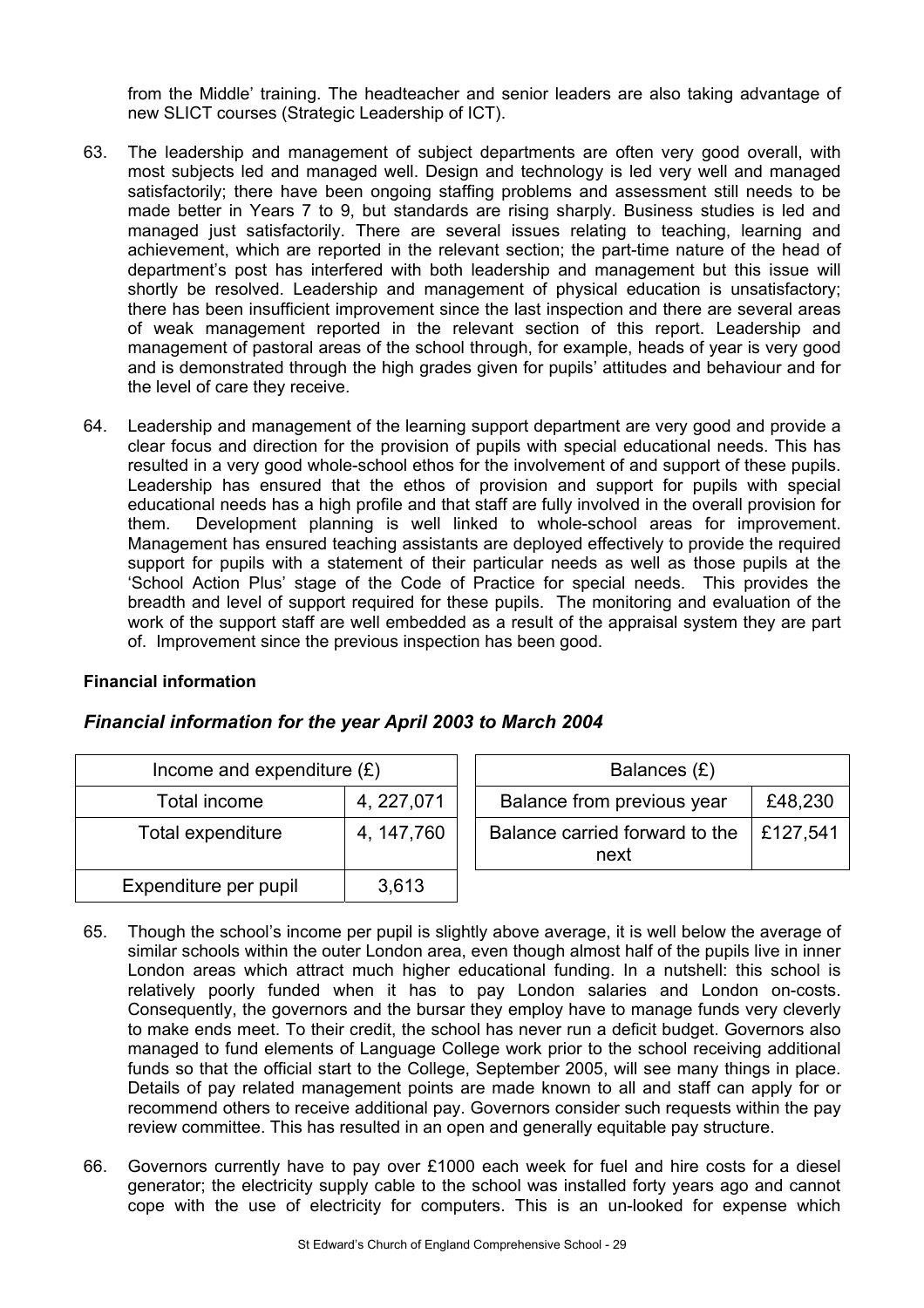governors are attempting to resolve. Best value is always sought in contracts and supplies and within the curriculum offered. The employment of a skilled and thinking site manager enables work to be done effectively and tendered work well managed. Buildings are externally well maintained whilst the interiors, though crowded, are essentially cheerful and looked after. The school applied to the DfES for a capital grant for new building and received it; badly needed classrooms and laboratories will be open in a few months. The school has to raise ten per cent of the cost itself, around £530,000, and fund-raising and management strategies will see success. Considering the very good features of the school, in particular the very good quality of education, set against comparatively low costs, the school gives very good value for money.

#### **Sixth form**

- 67. Leadership and management of the sixth form are good. Governance of the sixth form is satisfactory. Governors are informed about the sixth form provision, its cost and the results students achieve. Assessment data is used well to evaluate performance in the sixth form both in terms of analysing examination results and ensuring that students' progress is tracked efficiently against their targets.
- 68. The sixth form managers know students very well and have effective systems in place to ensure students' progress is tracked and they are given appropriate support and guidance. This is concentrated mainly upon individual students' progress in the sixth form. The sixth form provision is well organised and co-ordinated and procedures run smoothly from day to day. The sixth form is a well run and pleasant community, characterised by mutual respect, very good relationships and a commitment to learning. There are good arrangements for induction into the sixth form and students settle in quickly. The atmosphere within the sixth form area is calm and conducive to learning.
- 69. Some students find the transition to the different demands of A-level courses in Year 12 difficult and they have access to interactive learning programs which help them to develop the skills they need, for example research and essay writing techniques. In some subjects students make the transition from GCSE to sixth form work very smoothly. In order to raise standards further there is scope to draw on best practice to identify and share effective teaching and learning techniques which prepare students more effectively for the demands of all advanced level courses.
- 70. There is a good understanding of the strengths and weaknesses within the sixth form through thorough analysis of available data. The procedures for monitoring and evaluating the work of the sixth form are good and there is effective liaison between the sixth form managers, tutors and subject coordinators to raise standards.

# **WORK-RELATED LEARNING**

Provision in work-related learning is **unsatisfactory**.

#### **Main strengths and weaknesses**

- The incorporation of the school's policy into a whole-school approach that involves all departments is in an embryonic stage.
- Teachers have not yet received training on how to implement the work-related curriculum.
- The school has not played an active role in promoting a range of vocational options.
- Very good careers education and guidance and well-planned work experience make a strong contribution to pupils' awareness of work-related issues.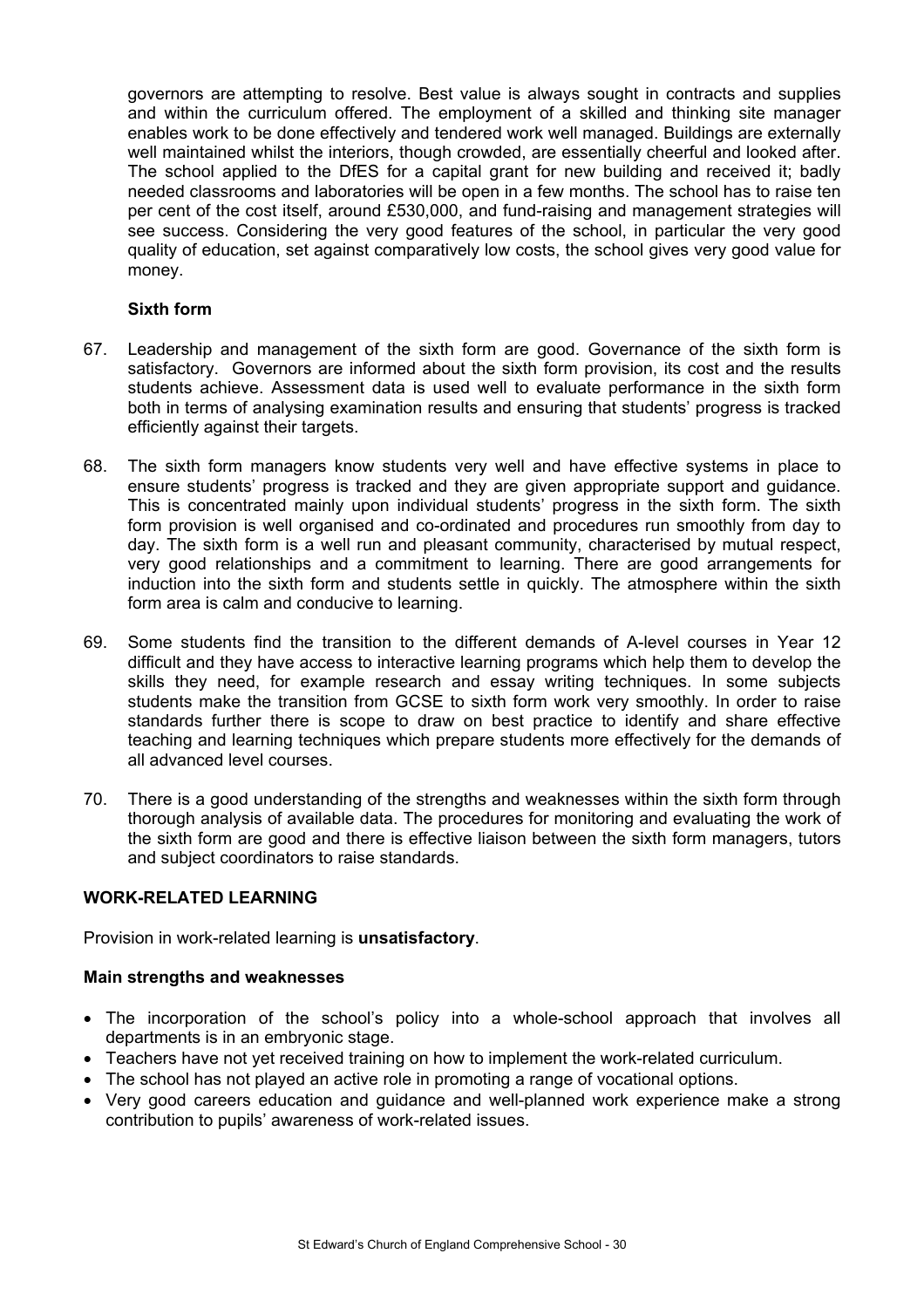- 71. Work-related learning (WRL) is unsatisfactory. A co-ordinator has only been recently appointed and there has been insufficient time for any developments to become embedded and effective. An audit of current practice within departments has been done and a draft action plan produced but this has not yet been agreed by the senior management or governors. A policy is still in draft. Strong links with the local Education Business Partnership have been established. The co-ordinator has been well trained, but the rest of the staff have not yet received training that would enable all to appreciate the width and import of WRL and to readily identify future contributions. WRL does not fully contribute to the wider curriculum. Relatively few subjects currently support WRL well, although there are some examples of good practice. For example, science has good links with engineering firms and art and design with firms of architects and designers.
- 72. The well-planned work experience allows all Year 10 pupils to extend their understanding of work through direct experience. Very good careers education and guidance prepares pupils well for the world of work. Pupils from Year 7 onwards are offered very good advice and support when making choices and considering the management of their careers. There are close links with Connexions, the careers service, and extra support is carefully tailored according to pupils' needs. Those with special educational needs and the more able are well catered for. However, there are missed opportunities to highlight and promote activities that engender an enterprising spirit and increase employability.
- 73. There are one or two vocational courses offered to a group of less academic pupils, which are well taught and result in good achievement. The school offers a vocational GCSE ICT and nearly all Year 10 and 11 pupils take a business studies course, which makes some contribution to their awareness of work-related issues. There are no other opportunities for pupils to study vocational courses or to test their aptitude for vocational training. Links with colleges are sparse. This aspect of WRL is underdeveloped.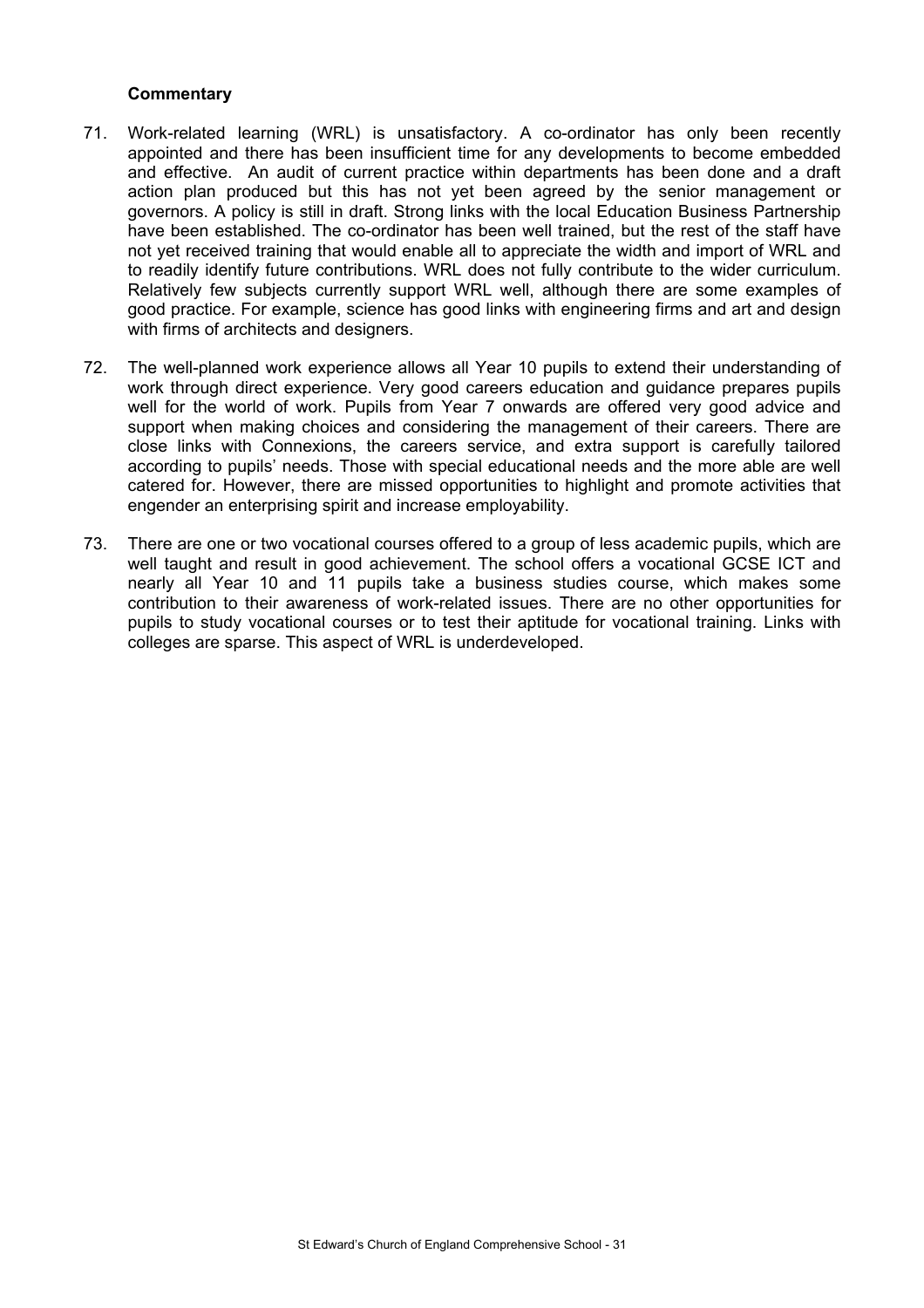# **PART C: THE QUALITY OF EDUCATION IN SUBJECTS AND COURSES**

# **SUBJECTS AND COURSES IN KEY STAGES 3 and 4**

# **ENGLISH AND MODERN FOREIGN LANGUAGES**

# **English**

Provision in English is **very good**.

## **Main strengths and weaknesses**

- Pupils achieve very well by Year 11 to gain GCSE examination results that are well above the national average.
- National test results underline the very good achievement of pupils by Year 9.
- Very good teaching ensures that lessons are challenging and enjoyable so that pupils learn very well
- Very good leadership and management have led to better teaching and improved standards since the previous inspection.

- 74. Improvement since the last inspection is very good. Teaching and learning are better and standards have improved.
- 75. National test results at the end of Year 9 in 2004 appear better than those in 2003, which were above average. The trend over the last three years is one of faster improvement than the national trend of gradual improvement. Results in 2004 match the well above average standard of work seen during the inspection. Test results in 2004 were much better than they were in similar schools because teaching and learning are very good and because the department is very well led.
- 76. GCSE results in 2004 were well above those in all schools. The proportion of pupils attaining an A\*-C grade was well above average; the proportion attaining an A\*-B grade was above average. The proportion of pupils attaining an A\*-G grade was very high. When compared to results in similar schools, GCSE results were much better than might be expected overall. The proportion of pupils attaining A\*-C grades was particularly high whilst the proportion gaining A\*-G grades was as expected. Boys' results were further ahead of the national average compared with girls' results because they work equally hard but participate more in oral work. Results in 2004 are better than in 2003. The trend in results over the last three years is up because better teaching and leadership have led to improved learning.
- 77. Standards in Years 7 to 9 are well above average. Pupils achieve very well.By Year 9 pupils write very well using varied sentence structures to enliven their work. They enjoy reading a range of literature and understand how writers achieve effects. They talk confidently and express themselves clearly. However, girls do not always show the same confidence in their oral work as boys.
- 78. Standards in Years 10 and 11 are well above average. Pupils achieve very well.By Year 11 pupils write well at length for a variety of purposes. They show through perceptive close analysis that they can read complex texts with very good understanding. Speaking and listening skills are very well developed. Most pupils write fluently but the expression of a minority remains awkward because they read too little, despite regular library lessons.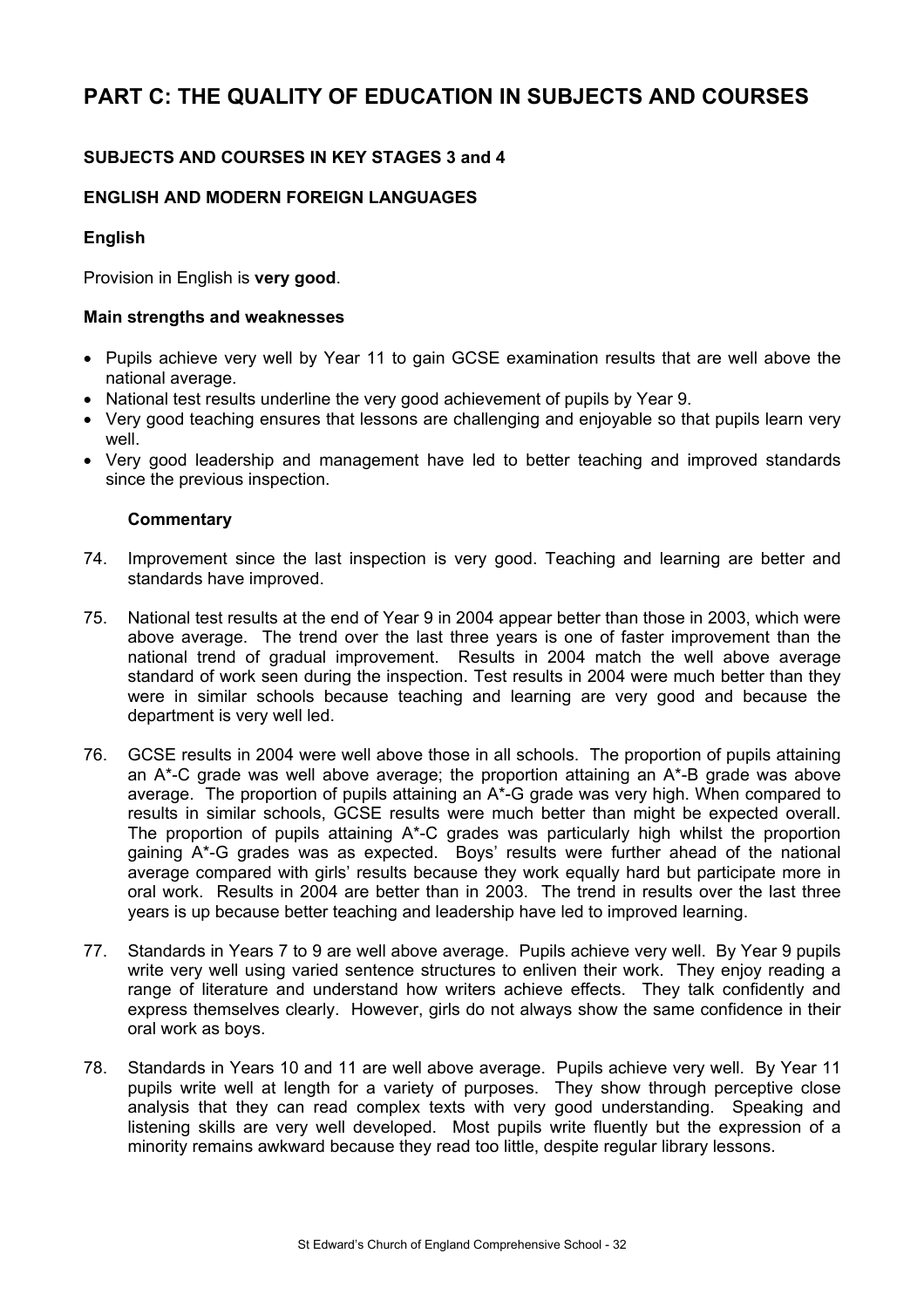- 79. Pupils with special educational needs make very good progress in mixed ability groups because they are very well supported by others. The most able pupils make very good progress because lessons are stimulating and provide many opportunities for independent study.
- 80. Teaching and learning are very good.In Year 9, an excellent lesson saw pupils in role as producers of *Macbeth* presenting their ideas to others posing as theatre managers. Oral language skills were very well developed and each pupil was assigned an evaluation task, so that everyone was enthusiastically involved and learning was excellent. In contrast, learning was just satisfactory in a library lesson for Year 8 pupils where lower-attaining pupils did little to develop their reading skills. In an excellent Year 10 lesson pupils prepared for enacting trials of Mercutio's character in *Romeo and Juliet* by reading the address of Atticus Finch to the jury in Harper Lee's *To Kill a Mockingbird*. Pupils greatly enjoyed the pace and challenge of learning and made excellent progress. In all the lessons seen for pupils in Years 10 and 11 teaching was at least good. Teachers help pupils to develop their ICT skills by regular use of computers. Assessment is very good.Teachers mark the work of pupils with great care, giving helpful comments to help them improve standards further.
- 81. Leadership and management are very good. Evaluation and monitoring of teachers' work is thorough. Teachers are strongly supported and work very well together. They share a common vision for English and have worked hard to produce an exciting programme of lessons that offers appropriate challenge to all pupils. As a result, pupils enjoy English lessons and standards are rising further. Departmental planning is very good. Lessons for all pupils include important aspects of citizenship.

#### **Language and literacy across the curriculum**

82. Pupils have well above average skills in language and literacy. They have no difficulty in meeting the demands for reading and writing in all subjects. Oral work in lessons is also consistently strong. In English lessons a steady focus on aspects of language helps to ensure that all pupils develop their reading and writing very well. Regular lessons in the library help encourage pupils to read widely. Very good teaching of literacy is evident in music, where teachers emphasise key vocabulary in lessons and give very good support for essay writing. Pupils extend their writing skills in science, art and design and in religious education by tackling a range of tasks. Careful marking by teachers in these subjects helps further in improving written work. Work on the structure of language in modern foreign languages gives pupils better understanding of how sentences may be varied to make their writing more interesting. In geography, history, ICT, and design and technology pupils are made aware of technical vocabulary and encouraged to use it precisely.

# **Modern Foreign Languages**

83. Provision in **Spanish** was sampled. Teaching and learning in lessons seen were very good and pupils clearly enjoy their work. They make rapid progress in lessons and build very effectively on previous learning. After only one and a half terms of Spanish, pupils involved already have a very good range of language and structures and manipulate the language effectively to express their ideas both in speech and in writing. They are keen to participate in oral work in class, have very good relationships with their teachers and are not afraid of making mistakes. Lessons are conducted almost exclusively and very effectively in Spanish. The language used is very well matched to pupils' experience and capabilities so that pupils not only benefit from excellent role models but also develop their listening and speaking skills. Activities are challenging but learning is fun. Lessons are very well planned with clear steps in learning; opportunities for pupils to identify patterns themselves are frequent and effective. Pupils are given frequent opportunities to practise informally in pairs, very effectively monitored and supported by the teacher. Pronunciation and intonation are very good and standards are well above average in all skill areas.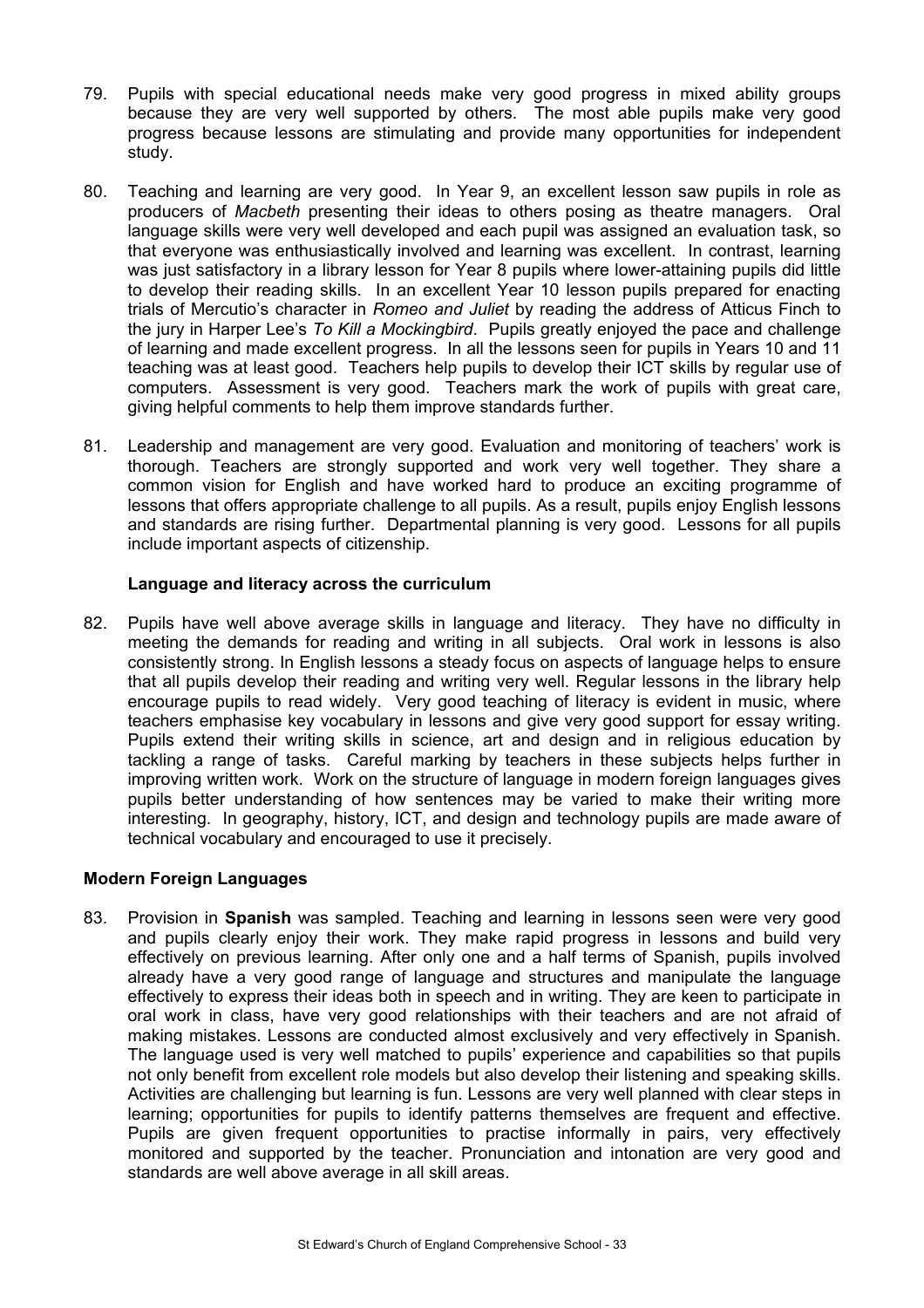84. Provision in **German** was also sampled; three lessons were seen and written work was scrutinised. Standards in the 2004 GCSE examinations were above average. The proportion of candidates attaining A\*-C grades was well above average; results in German improved very significantly between 2003 and 2004. Pupils achieved relatively better in German than they did in French if pupils' performance across the board is taken into consideration. Though lessons seen were satisfactory or better, in the sample of work scrutinised the quality of marking was unsatisfactory overall; work was unmarked for lengthy periods and there was often little indication to pupils of the standards attained or sufficient guidance to pupils about how to improve. Unsatisfactory marking was brought to the attention of the school. Standards in lessons seen were below average; pupils write fairly accurately and can construct simple sentences to communicate their ideas on a variety of topics but the range of language and structures they use is limited. There is little evidence of pupils writing imaginatively or creatively. They describe events in the past, present and future and give their opinions but rarely compare and contrast their ideas.

# **French**

Provision in French is **good**.

# **Main strengths and weaknesses**

- Standards of writing, reading and listening are well above average.
- Pupils' attitudes towards their learning are very positive and behaviour is very good.
- Teaching and learning are good and enable pupils to achieve well.
- Leadership and management are good; teachers work well as a team.
- There is scope to use assessment information more effectively to plan for the progress of groups of differing ability within lessons and raise standards further.
- Pupils do not always have sufficient opportunity to use the language themselves in lessons and lack confidence in speaking and responding spontaneously.

- 85. Improvement since the last inspection is good. Standards in French have improved: examination results are now well above average. Good leadership and management have resulted in a good degree of consistency in the quality of marking and the use of assessment but there is still scope to use assessment more effectively in lesson planning to improve standards further.
- 86. GCSE results in 2004 were well above average compared to those in all schools. The proportion of pupils attaining an A\*-C grade was well above average. All pupils entered for examination gained an A\*-G grade. The proportion of B grades was above average and of A\*- A grades average. Since the school enters a greater proportion of pupils for examination than is the case nationally, results represent very good achievement, particularly for lower-attaining pupils; no candidates attained less than an E grade in examinations. There is no significant difference between boys' and girls' results. Results in 2004 are better than in 2003.
- 87. Standards in Years 7 to 9 are above average; pupils achieve well. By Year 9 pupils can describe events in detail in the past, present and future and express opinions and are beginning to give reasons for their views and identify the main points and detail from extracts of speech and short texts. They display a good understanding of grammar and write accurately using a good range of vocabulary and structures. However, this is not the case in speaking and responding; most find difficulty in manipulating the language on the spot without reference to notes and models. Because of this their pronunciation when working independently of the teacher is often approximate, being adversely affected by their dependence upon the written form of the language.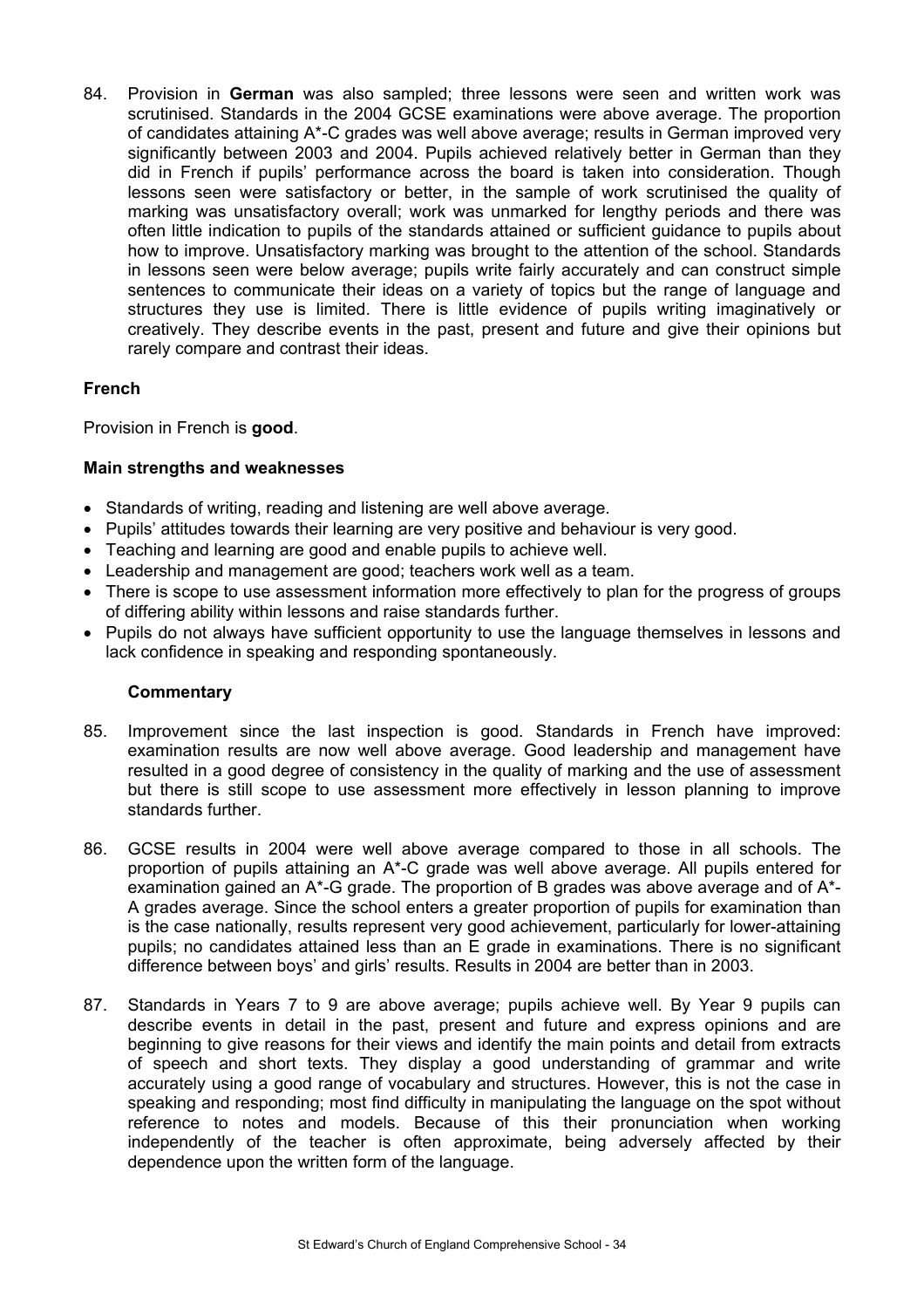- 88. Standards in Years 10 and 11 are above average; pupils achieve well**.** By Year 11, pupils can write at length and in detail for a variety of purposes and in doing so they use a very good range of vocabulary and structures and link sentences effectively to compare and contrast ideas. However, although their listening skills are well developed as a result of extensive exposure to very good role models in lessons, their responses are very brief and they lack confidence in speaking and responding without recourse to guidance from the teacher or notes. Opportunities for pupils to use the language themselves are too often limited in both time and scope, so that they do not get enough chance to practise and use new language on a regular basis.
- 89. The most able pupils make very good progress; they have the opportunity to study up to three languages and transfer skills from one language to another. They are very well supported outside the school day and especially through interactive computer programs designed to enable them to extend their own learning.
- 90. Teaching and learning are good. Activities and resources are well matched to pupils' capabilities and sequenced well to enable pupils to build on previous learning; the needs of the least and most able are effectively addressed and these pupils achieve very well in examinations. Teachers have a very good command of French and usually use the language effectively to conduct activities. In the best lessons higher attaining pupils are challenged to interpret more complex instructions for others. Clear presentations of new language allow pupils to identify and apply patterns and enable pupils to rapidly understand and use new language themselves. Sensitive and supportive questioning enables all pupils to respond successfully. Starter activities are used well to consolidate previous learning and games and pair work activities are effective in increasing pupils' confidence and competence. In Year 11 a good lesson enabled pupils to make good progress in speaking. The lesson was well planned with clear steps in learning. Pupils began by revisiting previously learned school vocabulary and ways of expressing opinions. This was followed by a clear demonstration followed by effective questioning in French to show pupils how to link ideas together effectively to compare and contrast their opinions of school subjects. They were given opportunities to practise informally in pairs and, as a result, rapidly increased their confidence in producing more complex sentences. In contrast, an otherwise satisfactory lesson in Year 7 left pupils unsure about how to ask and answer each other about their leisure activities because steps in learning were not planned clearly enough and pupils had too little time or opportunity to practise key elements of the dialogue beforehand.
- 91. Pupils' attitudes and behaviour are very good. They listen attentively, concentrate on tasks set and work productively in small groups and pairs. They have good relationships with their teachers and are concerned to do well. In a minority of instances they become restless and lose concentration during lengthy teacher-led activities where they are not directly involved themselves or when they find tasks too difficult. When they have had the opportunity to practise informally they are keen to participate in class oral work but when this is not the case they are reluctant to volunteer in class.
- 92. Leadership and management are good. Monitoring and evaluation of teaching and learning are good, examination results are analysed regularly and appropriate action is taken to raise standards. Marking is consistent across the department and teachers make good use of assessment information to inform pupils how to improve their work. However, there is still scope to use assessment information in lesson planning so that all pupils achieve their potential and raise standards further. Accommodation for the subject is unsatisfactory; although a large proportion of lessons are taught in specialist rooms, many are taught in inappropriate rooms without access to specialist resources and at a distance from the languages area. This restricts the range and variety of learning opportunities which can be provided since teachers have to carry equipment and resources across the school. Classes involved do not benefit as they should from display to reinforce the use of French in lessons. This arrangement also makes the monitoring of teaching and learning very difficult and slows

development. The department makes a good contribution to pupils' spiritual, moral, cultural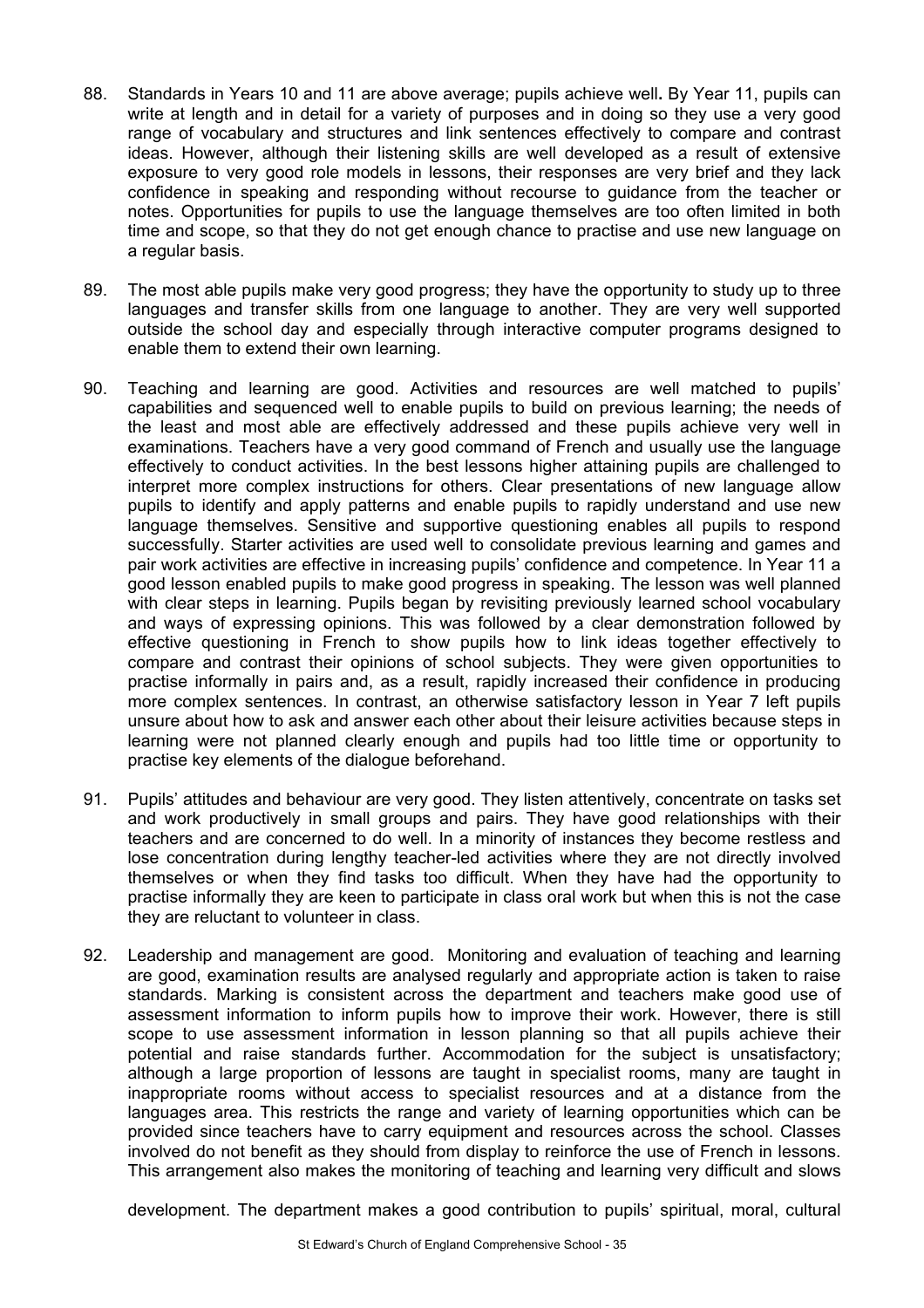and social development, particularly through contact with native speakers, use of the Internet and opportunities for study trips abroad.

#### **European and Community languages**

Provision in languages is **good**.

#### **Main strengths and weaknesses**

- The school's provision supports diversification of languages.
- Provision in French in Years 7 to 11 is good (see subject report).
- Standards in Spanish are well above average whilst in German they are below average (see samples above French report).
- The department has very good links with local schools.
- Few students continue with a language in the sixth form and standards are only average (see subject report).

- 93. The school does not offer any community languages because very few pupils have a community language (a language other than English most likely spoken at home). The school offers three European languages, French, German and Spanish, from Years 7 to 10. Currently, French and German are offered in Year 11.
- 94. Curriculum arrangements are complex and permit all students to study a minimum of two languages. This year, as a pilot exercise, the top half of the ability range in Years 8 and 9 compulsorily studies three languages. Students with special educational needs are withdrawn from the second taster language so that they can receive directed support for their special needs. The school has made it possible for the most able linguists in Year 10 to study all three languages. This has been very successful; standards are high and pupils are very well supported outside the school day in extra lessons and through independent learning using ICT programs.
- 95. Uptake of a language in Years 10 and 11 is very good. However, only about one in fifteen pupils currently takes two languages The successful introduction of Spanish has had a positive impact upon pupils' attitudes towards language learning; increasing pupils' opportunities to experience learning three languages in Year 9 has led to a significantly higher proportion of pupils now indicating they will take two languages in Years 10 and 11. Few students continue with a language into the sixth form and numbers taking German are low.
- 96. The modern foreign languages department makes a valuable contribution to teaching French in a local primary school and trains the primary teachers. Teachers in this school also teach well-attended evening classes in French and Spanish to parents and local businesses. Good relationships exist with other schools; for example, sixth formers helped Year 11 students to revise for their GCSE oral component when a school experienced staffing difficulties. The head of department does outreach work in the borough one day per week. The school has recently heard that it has been awarded Language College status. It is already making good plans to improve provision, for example in the use of ICT, next year.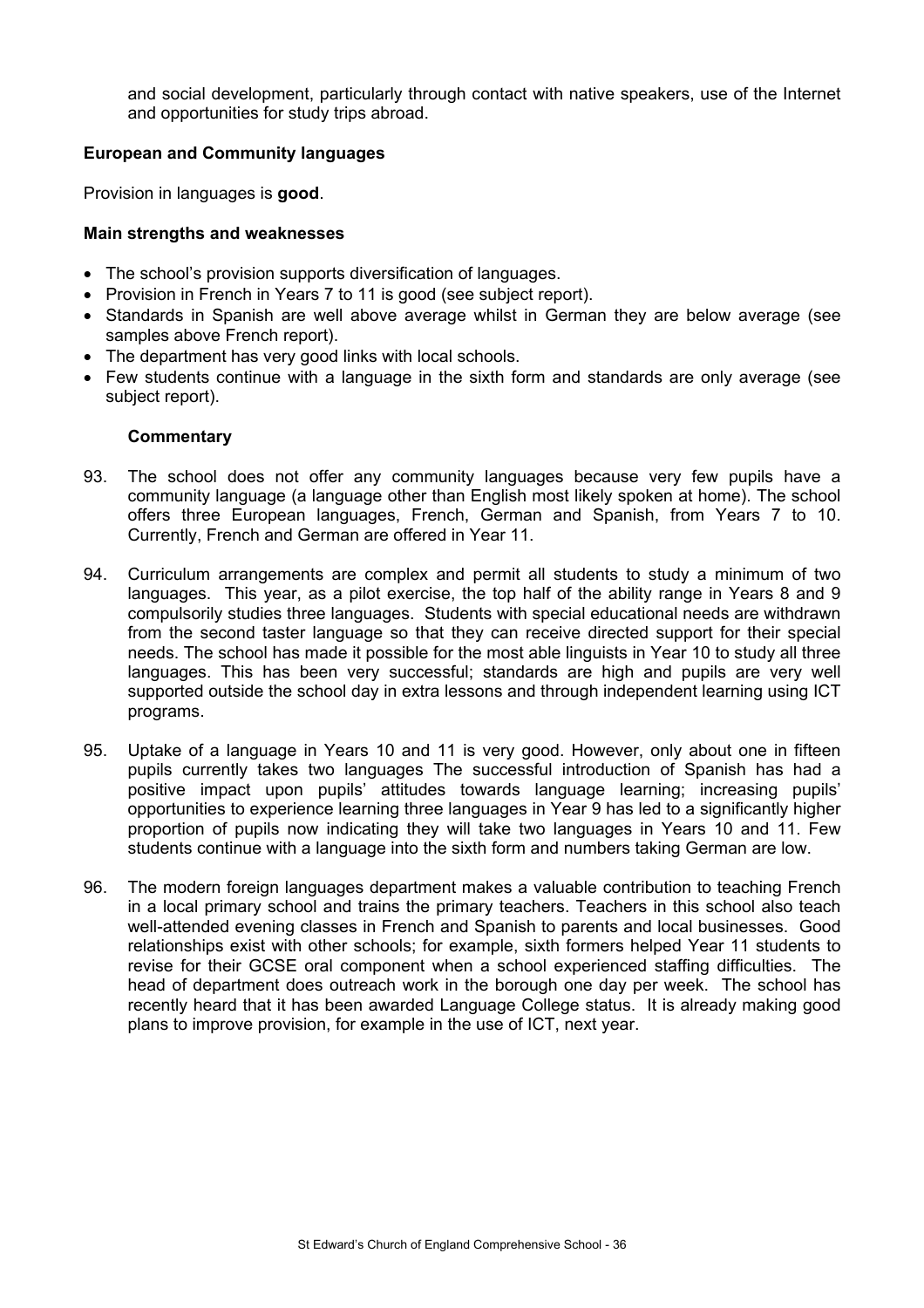# **MATHEMATICS**

Provision in mathematics is **very good**.

#### **Main strengths and weaknesses**

- Attainment by the end of Year 9 and Year 11 is well above national averages.
- The high expectation of teachers effectively supports pupils' learning.
- In some instances there is insufficient variety in the range of teaching strategies used.
- Leadership and management are very good.

- 97. Improvement since the last inspection is very good. GCSE results have consistently shown a marked upward trend. The results in 2004 were well above national averages and the proportion of grades at A\*-A significantly exceeded national averages.
- 98. National test results at the end of Year 9 surpass the national improvement trend. In 2004 the proportion achieving the highest grades represents the best set of results achieved by the department. In comparison with both national and similar school data the attainment is well above average. The department rigorously focuses upon attainment and this is reflected in the recent results. Standards on entry of the current Year 7 were above average.
- 99. Standards seen during the inspection in Years 7 to 11 confirm the recent test results and pupils achieve very well. By Year 9 pupils are able to competently use trigonometry and lowerattaining pupils work successfully well on angles and constructions. By Year 11 pupils' work in lower ability groups is extensive and of high quality, including secure work on angle theorems. Pupils with special educational needs achieve well; the support they receive in lessons is very good and work is appropriately crafted to their needs by teachers and support assistants. Pupils from ethnic minority backgrounds achieve as well as others. Clear evidence was seen of the use of mathematics as an investigative tool but the use of ICT is insufficient to support pupils' learning. The coverage of the Key Stage 3 framework and GCSE is thorough and pace is such that ample time can be devoted to examination revision.
- 100. Teaching and learning are very good. In the best lessons explanations are clear and questions are probing, demonstrating the high expectations teachers have. Pupils display very positive attitudes to learning and are encouraged to reflect on their work and evaluate and write comments about their understanding of it. In a Year 9 low-attaining set, pupils listened well to accurate explanations about simplifying algebraic expressions. As a result of questions matching the direction and pace of the lesson, all pupils were involved and able to explain their own ideas. Similarly, in a high-attaining Year 11 class, a range of questions laced with a very lively presentation totally engaged pupils. Very good use of an interactive white board supported the complete understanding of angles in circles. Pupils were visibly enjoying their work and were obviously very well motivated. However, where teaching was less skilled the style and balance of the lessons focused upon mathematical routines at the expense of opportunities to encourage pupils to openly think and take forward their own learning.
- 101. Leadership and management are very good. Documentation is sharp in detail. Analysis of test and examination data gives support for reflection and amendments to planning. Assessment is good and pupils know how well they are doing and how to improve. A well-used merit system recognises pupils' achievement. Retention of samples of pupils' work over a number of years helps the department plan improvements and successfully prepares individual pupils for examinations. The head of department is keenly aware of the need to further broaden curriculum, teaching and learning strategies to help pupils take the leap into post-16 mathematics.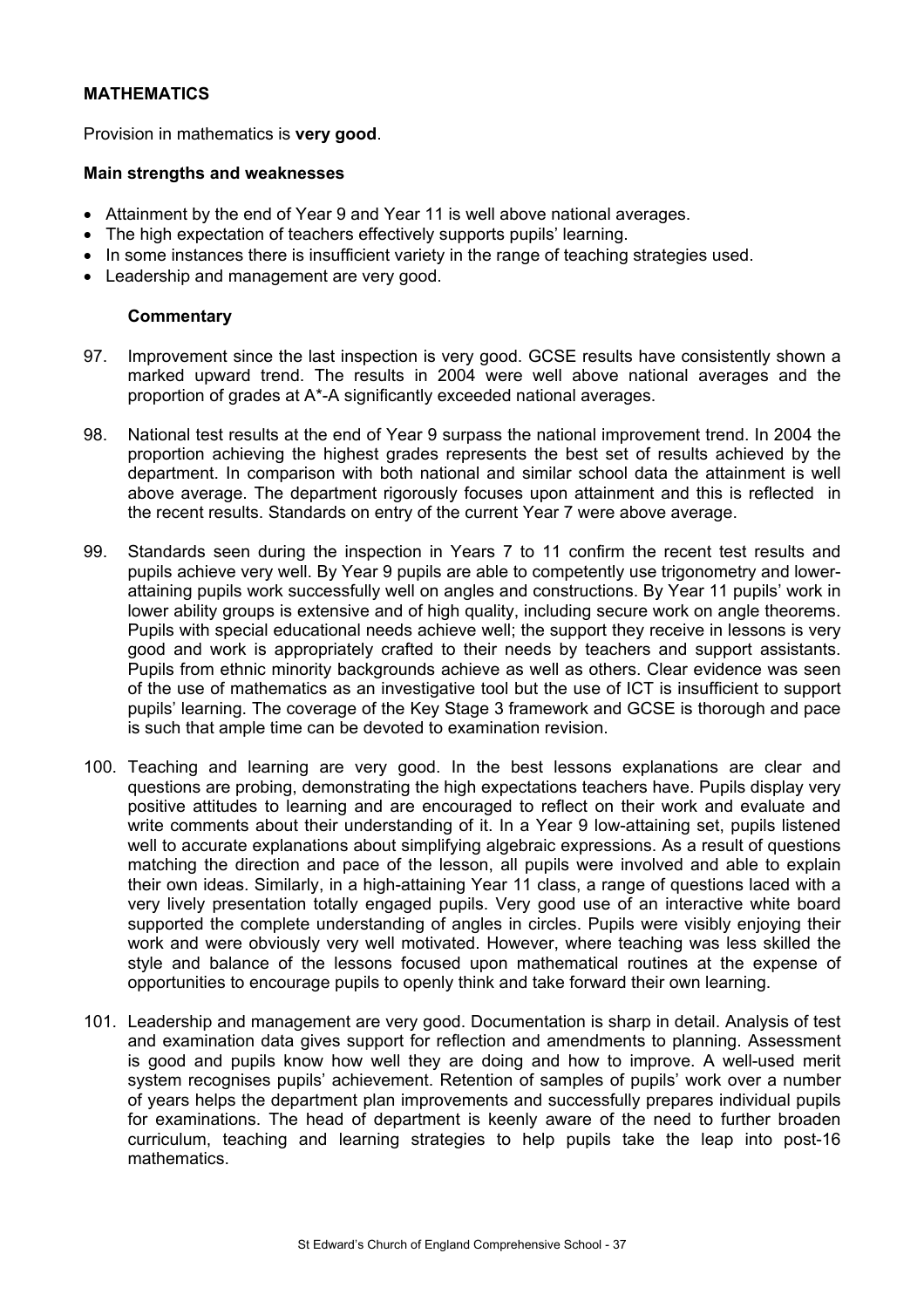102. Mathematics is currently taught in widely spread areas of the school; this impairs communication between teachers and mutual support.

# **Mathematics across the curriculum**

103. There is a very clear policy for mathematics across the curriculum. Pupils' competence is very good in support of their other subjects. In science confident use is made of a range of ways of presenting numbers, for example graphs. Pupils in Years 7 to 11 handle measurements well, correctly apply units, take recordings from experiments and appropriately compare data. In design and technology, pupils are confident in the use of drawing scales and weighing, and can effectively estimate size and quantity. Pupils in music recognise rhythmic patterns, scales and retrograde inversion. Numeracy is prominent in ICT through programming and pupils are also very competent in the use of spreadsheets.

# **SCIENCE**

Provision in science is **very good**.

# **Main strengths and weaknesses**

- Results in national tests and at GCSE are well above average.
- Teaching and learning are very good overall and pupils achieve very well.
- Teachers use ICT very well to both help teaching and to develop pupils' ICT skills.
- Though resources are good overall, there are insufficient to support higher level thinking skills.
- Creativity in Science and Technology (CREST awards) and Thinking Skills work are both successful in raising standards and understanding.

- 104. Improvement since the last inspection is very good. Standards, teaching, leadership and management are all much better. Unsatisfactory accommodation issues are currently being resolved through a programme of new building.
- 105. Standards on entry in Year 7 are currently above average. National test results at the end of Year 9 in 2004 appear well above average and likely within the top five per cent of similar schools. Results significantly improved over the previous year. The trend over the last three years has shown steady improvement above the national trend. Results have generally been better than those in English, but not quite as good as those in mathematics.
- 106. GCSE results were well above average in 2004 and have shown an improving trend in recent years. There is a high proportion of A\*-B grades. Boys' results in this school are similar to girls', which is opposite to the national picture.
- 107. Standards in Years 7 to 9 are well above average and pupils achieve very well. By Year 9 pupils can interpret evidence systematically, measure accurately, and complete practical exercises effectively to obtain consistent results, work out symbol equations, and draw appropriate graphs from their own practical results. The thinking skills lessons in Years 7 and 8 extend the way pupils approach science and contribute to their understanding and ability to interpret evidence. This process is enhancing the quality of science learning throughout the school.
- 108. Standards in Years 10 and 11 are well above average and pupils continue to achieve very well. Boys' achievement is similar to that of girls. By Year 11, pupils can complete complex and accurate calculations, understand complex scientific principles and apply them to new situations, and use very good applications of ICT to enhance their learning. Work shows good examples of pupils applying ICT skills to extend their science knowledge and understanding, with some very good examples of research projects where pupils have used a number of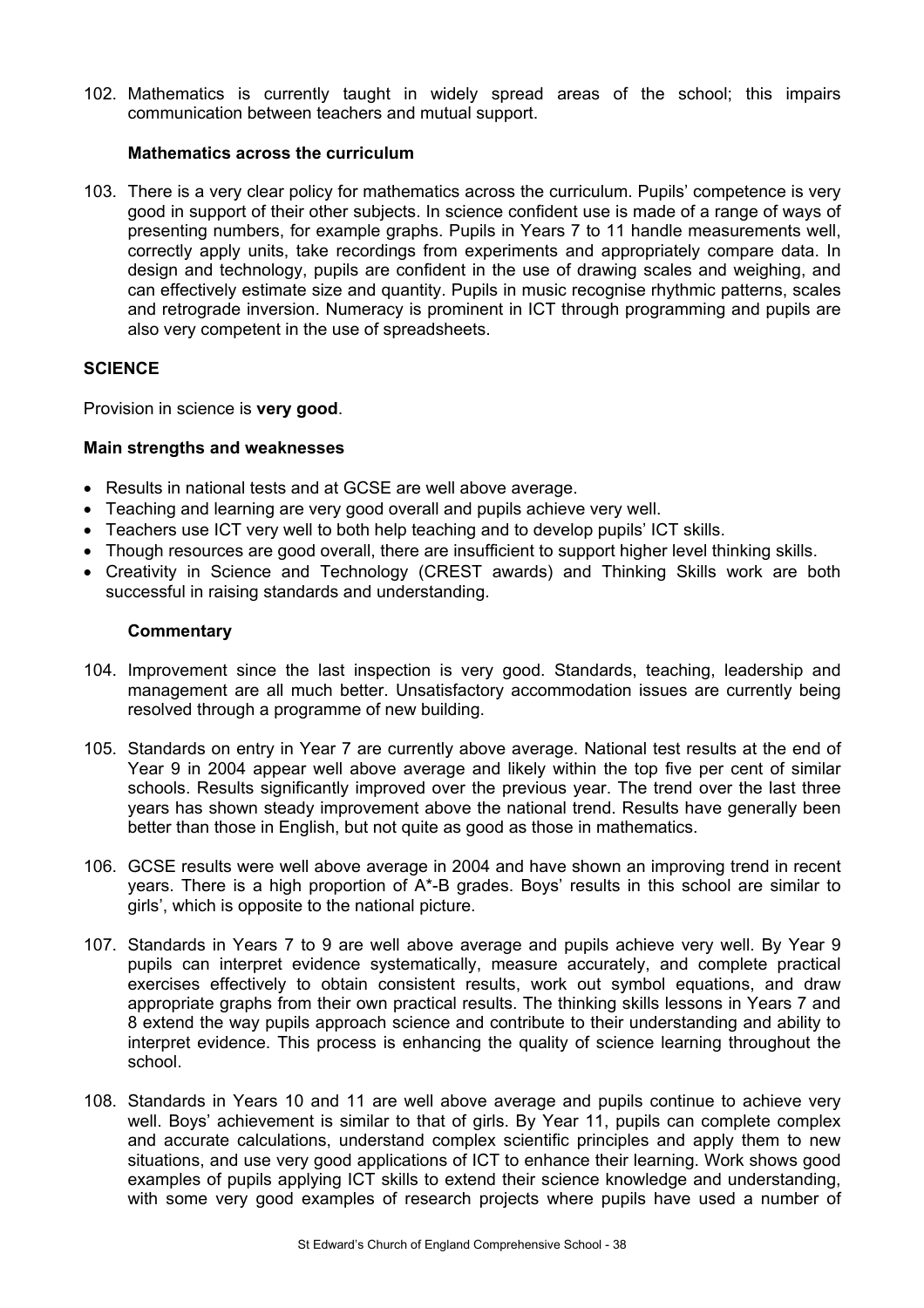references to add to their own material. The introduction of triple science (biology, chemistry and physics) has extended the range of opportunities for pupils in science; the standard of work seen in these classes is very high, with very good motivation of pupils contributing to this level of work.

- 109. Teaching and learning are very good overall; they are very good in Years 7 to 9 and good in Years 10 and 11. There are very good relations between teachers and pupils. In Year 7, in an excellent lesson on cells and reproduction, pupils showed they understand the life cycles of both fish and humans. They developed their own stories about fish and frogs, using the principles learned in the lesson, and showed good literacy skills. In Year 9, in a very good lesson on displacement of metals in solution, pupils completed a practical exercise working out how much heat was produced in a series of reactions. They showed they could design an experiment, carry it out, and measure results accurately. In Year 11, in an excellent lesson on waves and radiation, the teacher used a camera to show a demonstration of wave motion to the whole class. This enhanced learning and added a new dimension to using the interactive whiteboard, an excellent example of use of ICT by teachers.
- 110. Very good support by learning support assistants ensures pupils with special educational needs achieve success; the team of dedicated learning support assistants is well integrated into the work of the department. The most able pupils are supported well in extending their knowledge and understanding; teachers direct specific questions to ensure they are thinking of new ideas and other applications. However, there are insufficient resources to help stimulate this type of thinking.
- 111. Leadership and management are very good. A strong team of teachers works very well together to provide a good science experience for all pupils. The National Key Stage 3 Strategy has been well adopted to make lessons more focused. There is a good development plan with priorities established for the future. Resources are good overall and are used very effectively to provide plenty of practical science. Teachers are supported through peer assessment and monitoring, with in-service training opportunities taken up to improve skills. The science department successfully uses the facilities in the library with books being prepared for project work to add to other resources in lessons. Assessment is good and teachers use data effectively to monitor pupils' progress at all stages. Pupils are set targets and teachers revise them according to recent information about performance provided from tests and marked work.
- 112. The adoption of new laboratories in the very near future will solve problems of accommodation and provide more specialist spaces, storage, and teacher work spaces as well as specialist ICT facilities. Currently, lessons out of laboratories are well planned to extend learning and ensure there are no limitations for pupils. Very good support is given by the team of technicians, who work hard under current difficult circumstances.
- 113. Pupils are aware of moral and social issues relating to science, particularly in health and environmental topics, and teachers encourage them to develop their own ideas and attitudes. This makes a positive contribution to their understanding of their roles as citizens. The sixth form organises a science club on a weekly basis, which is very popular and effective in raising pupils' interest. Pupils are introduced to industry links through Creativity in Science and Technology (CREST) awards, and this type of work, specifically to promote work-based learning, needs to be developed more universally.

# **INFORMATION AND COMMUNICATION TECHNOLOGY**

Provision in information and communication technology is **good**.

#### **Main strengths and weaknesses**

• Attainment in the Business and Communications Systems course is well above average.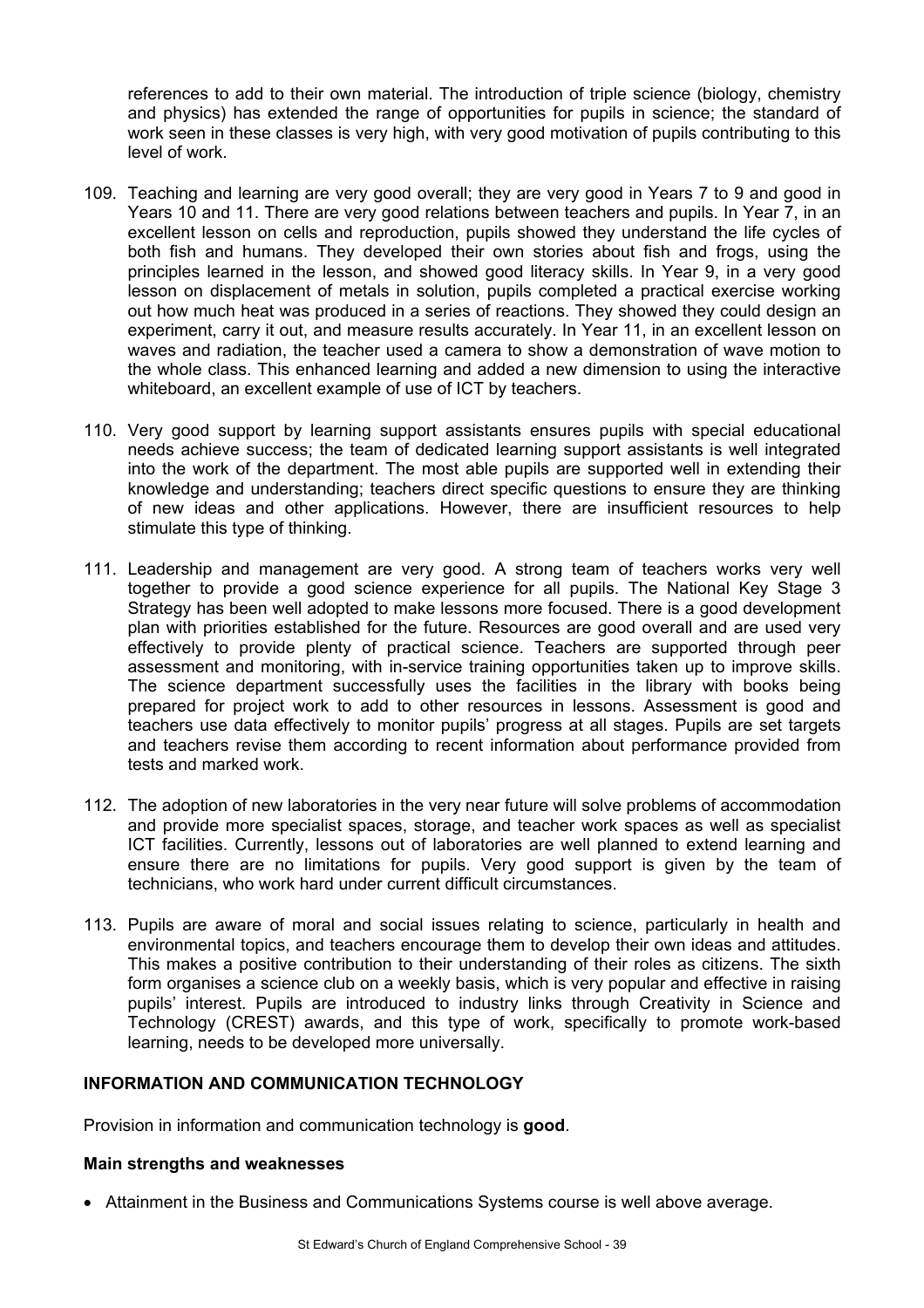- Pupils' attitudes to their learning in ICT are excellent.
- The teaching of ICT is good.
- Leadership and management are good.
- The use of ICT in subjects is good and is developing rapidly.
- Work in Year 9 is not developed as well as it might be.
- There are insufficient company links within the vocational context of the GCSE courses.

- 114. There has been good improvement since the last inspection. Standards in GCSE examinations have improved. Management is more effective. The use and impact of ICT across subjects has improved.
- 115. Teacher assessments show that attainment by the end of Year 9 in 2004 was average. Standards have improved over the last three years, in line with the national trend. The introduction of the ICT strand of the National Key Stage 3 Strategy has supported the school's improvement.
- 116. GCSE results in 2004 were above average in the Applied ICT course and well above average in the Business and Communications Systems (BCS) course. The proportion of pupils attaining an A\*-C grade was high and the proportion attaining an A\*-G grade was very high. Attainment on both courses was well above average compared with similar schools. Pupils on both courses experienced only two-thirds of the teaching that is recommended for these courses. These results therefore represent very good achievement for these pupils. Results in ICT subjects at GCSE have been consistently above average in recent years.
- 117. On entry, pupils' experiences of ICT cover a very wide range. The standard of work in Years 7 to 9 is close to national expectations and better than that seen in many schools. There is scope for the further development of the new national teaching units in Year 9, which will raise standards further. By Year 9 pupils can explore a financial model on a spreadsheet and use 'goal seek' to calculate a target level. They can identify bias in information sources and form and explore hypotheses. They can design a seating plan for a theatre booking system following an analysis of the required functions. They can undertake complex searches using Boolean logic. Pupils' achievement is good. Gifted and talented pupils produce outcomes that reflect their higher ability and depth of thinking, whilst pupils with special educational needs benefit from the guidance provided by teachers.
- 118. In Years 10 and 11 standards are above average on both GCSE courses. Pupils' achievement is good in relation to their prior attainment, especially considering that they experience less teaching than is recommended. By Year 11, pupils can create a database application on the subject of mobile phones including data validation routines. They can design and build a member database for a video shop and create a user guide using a range of IT applications. The vocational context required for these studies is partly provided by work experience but the development of links with local companies and organisations would further improve the quality and context of learning.
- 119. Teaching is good overall, with examples of very good and satisfactory teaching. In a lesson judged as very good, the confident, in-depth approach by the teacher enabled pupils to understand how to program a database application with built-in validation and the use of queries. Good concentration and responsiveness characterised effective learning; this was underpinned by pupils' excellent attitudes and a good level of independent working. In a similar lesson, skilful questioning drew out a good understanding from pupils about devising and testing hypotheses relating to a dataset. Pupils were able to recognise and explain the nature of bias in forming questions. The lesson successfully promoted ICT capability and thinking skills at the higher ICT levels. Leadership for ICT is good. Good progress has been made since the last inspection in improving ICT provision. Senior staff have participated in a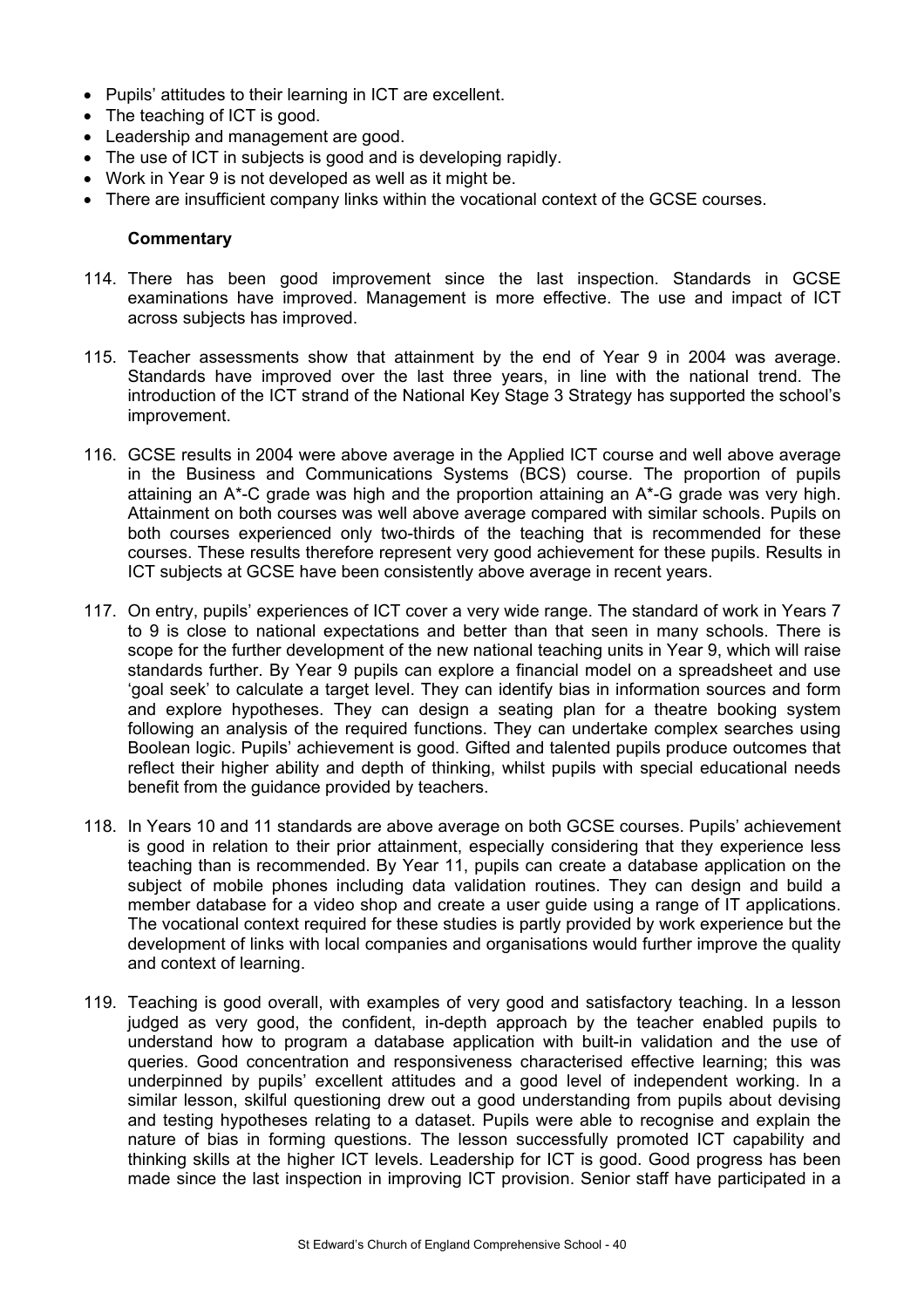national ICT leadership course (SLICT) and there is strong direction to ICT developments. There is now an above-average number of computers in the school and these are used to good effect by pupils.

120. The management of ICT is good. Substantial energy has gone into introducing new courses, providing ICT accreditation for all pupils at GCSE level and improving the quality of experience in Years 7 to 9. ICT teachers have made a significant response to the Key Stage 3 National Strategy in adapting teaching materials and developing their own expertise in some new areas. The current standards reported at the end of Year 9 can be expected to rise further as teachers develop the Year 9 units of work to the ambitious levels that can be expected from pupils in this school. Three well qualified technical staff manage a large, reliable network of computers, ensuring that teachers can make use of ICT, confident that there will be few technical problems.

#### **Information and communication technology across the curriculum**

- 121. The use of ICT to teach and learn in subjects across the curriculum is good and is fast developing. There are currently examples of ICT used for learning in all subjects. Pupils have a good degree of access to school computers and many have the use of ICT at home. At lunchtime many pupils use the computer rooms for study and recreation. The Internet is used extensively by pupils for background research to their subject work. The use of ICT is improving the quality of presentation of their work, for example in geography. Pupils, a high proportion with special educational needs, following a vocational studies course in Years 10 and 11 follow ICT units of work which lead to accreditation; all pupils in one Year 11 class attained a distinction in word processing.
- 122. All teachers have access to ICT and many have laptop computers. The purchase of a large number of interactive whiteboards is a recent investment that is raising staff confidence and enthusiasm for using presentations to underpin their teaching. Particularly good use of whiteboards was seen in science. Most departments have identified ICT opportunities in their schemes of work and often use ICT areas for lessons. E-Learning Credits have allowed the school to acquire a good range of software. The impact of ICT use on pupils' learning is significant in design and technology and in music technology. Across design and technology subjects, pupils experience ICT for design, CAD CAM, computer control, digital photography (in food technology) and a computer microscope for investigating textiles. In art and design, pupils make use of photo-editing software but not often enough. Good use is made of the medium of ICT in English. The physical education department make use of a digital camera for the analysis of performance.

# **HUMANITIES**

# **Geography**

Provision in geography is **good.**

#### **Main strengths and weaknesses**

- Pupils achieve very well in both full and short courses at GCSE.
- Good teaching and learning engages pupils' interest and encourages them to work hard.
- There are very good attitudes to learning by all pupils.
- ICT is not used frequently enough to support learning in the classroom.
- Fieldwork opportunities in Years 7 and 9 are not extensive enough.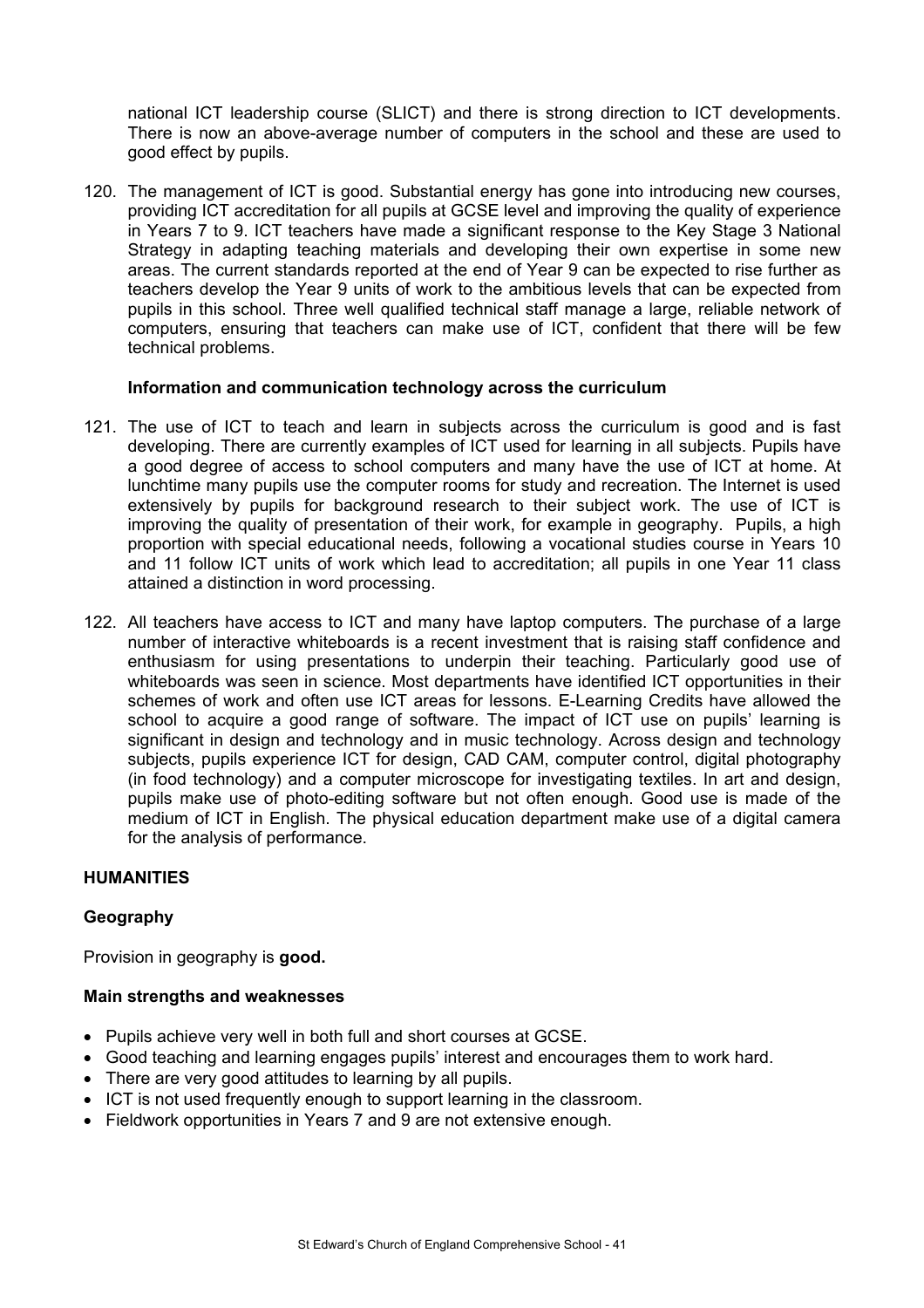- 123. Improvement since the last inspection has been good. Standards have risen. Assessment is now good. It is now one of the most popular optional subjects in Years 10 and 11 and is enabling more pupils to continue to A-level.
- 124. Standards on entry are average although, as pupils come from a large number of primary schools, they display a wide range of geographical expertise. By the end of Year 9 standards of work of both boys and girls are above average. The gap between the standards of boys and girls is smaller than the national pattern and ethnic minority pupils do equally well. In 2004, GCSE results for both short and full courses were well above national averages; boys did particularly well. In the full course almost all pupils attained an A\*-C grade and almost twice as many attained A\*- B grades as the proportion nationally, though the proportion of entries was half the national too, so comparisons need to be moderated to some extent.
- 125. Achievement in Years 7 to 9 is good and it is very good in Years 10 and 11. In relative terms, boys' achievement is slightly better than that of girls, whose achievement is, nevertheless very good. Pupils' attitudes are very good and particularly so in Years 10 and 11. The mutual respect between teachers and pupils creates a purposeful and harmonious atmosphere in classrooms.
- 126. Teaching and learning are good overall and very good in Years 10 and 11. The most successful lessons seen were those in which pupils were able to learn in a variety of ways and in which they were given opportunities to work independently and collaboratively. Year 9 pupils exploring contrasts in economic development and Year 7 pupils investigating settlement are able to discuss, select and present ideas confidently and articulately. Year 10 and 11 pupils are able to balance the positive and negative effects of transnational companies on less economically developed countries and to analyse the differential effects of coastal erosion with precision and perception. Pupils are encouraged by the challenging and sensitive support of their teachers. Learning was most secure when pupils were able to review and evaluate their progress with their peers and there is scope to extend this good practice to more lessons. Marking of pupils' work is thorough and provides helpful comments to enable improvement to be made and assessment arrangements are good.
- 127. Teachers recognise and provide for the differing needs of pupils and teaching assistants work with them effectively to support pupils with special educational needs. Teachers use ICT very effectively in lessons and there were very good examples of pupils' use of ICT, especially in GCSE coursework. However, use of ICT as a support for learning in lessons is limited.
- 128. Leadership and management of the department are good. The head of department is an enthusiast and the increasing popularity of the subject as an examination choice reflects this. The head of department has very effectively managed temporary cover arrangements. There is an informative departmental handbook, and a clearly expressed development plan and schemes of work are detailed, although they still need some adaptation to meet the range of learning needs. The use of ICT as an aid to learning is underdeveloped, although access to equipment is a problem. Although there are opportunities for fieldwork, those in Years 7 to 9 are less good than those in Years 10 and 11. Accommodation is unsatisfactory. The department's rooms are scattered and several are temporary rooms; this limits the amount of display and the use of ICT. Resources are satisfactory overall with some particularly good text books for GCSE.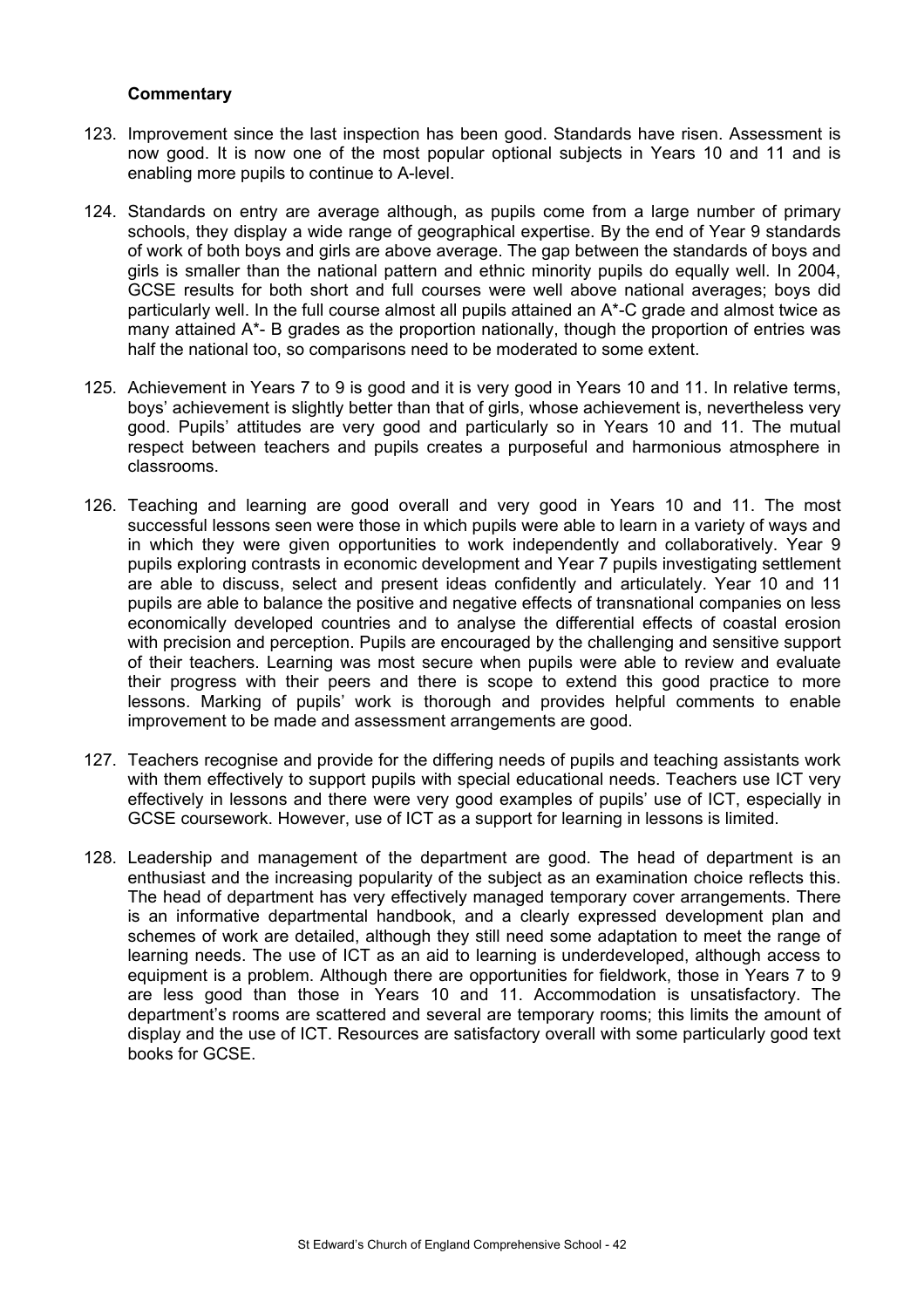# **History**

Provision in history is **very good**.

# **Main strengths and weaknesses**

- Pupils achieve very well in Years 10 and 11 and standards are well above average.
- Teaching and learning are very good in Years 10 and 11.
- GCSE results are very high in the full course but only slightly above average in the short course.
- Very good relationships with teachers underpin pupils' positive attitudes to learning.
- Very good leadership and management ensure continuing improvement and a rising trend in standards.
- ICT should be used more by pupils.

- 129. Improvement since the last report has been very good. GCSE examination results continue to remain very high, with most pupils now achieving A\*-C grades. In 2004 there was also double the national proportion of A\*-A grades amongst the 36 pupils following the full course.
- 130. Pupils demonstrate very good attitudes to learning; they collaborate well and contribute actively to their own learning. By Year 9, pupils attain above average standards and they achieve well. Standards are raised to well above average by Year 11 for those who take a full course GCSE; standards in the short course are a little above average. Overall, pupils achieve very well in Years 10 and 11. In the work seen and lessons observed in Years 7 to 9, it is very evident that pupils demonstrate a good sense of chronology. They use historical skills of enquiry and interpretation well and the more able are developing high levels of research and recording skills. They work well as independent learners, as noted in their portfolios of work on 'working conditions in the nineteenth century'. In Years 10 and 11, pupils not only cover the examination syllabus content thoroughly but also build strongly on their previous knowledge and understanding to improve skills of inference, interpretation and cross-referencing. They use technical language very well and interpret and evaluate how sources present different accounts. They use information to identify reasons and explain events very well. Higher ability pupils are supported very well through additional resources and research opportunities whilst pupils with special educational needs are enabled to achieve as well as their peers, receiving additional support if necessary. There was little evidence to indicate that pupils make substantial use of ICT to help their learning.
- 131. Teaching and learning are very good overall; they are good in Years 7 to 9 and very good in Years 10 and 11. Teachers have a very good command of their subject and they know their pupils well. Their varied methods, including detailed planning, a fast pace and effective challenge, keep pupils engaged and on task, enabling pupils to acquire new historical knowledge and deepen their understanding. Teachers teach historical terminology and skills systematically and cover examination requirements very well. They have high expectations of both behaviour and standards of work. For example, in a briskly paced lesson in Year 11, the teacher asked pupils from different ability groups to make one-minute presentations, about specific elements in the education of girls and boys in Nazi Germany; their classmates listened carefully and then responded well to questions. There is good ongoing assessment, a special feature of it being pupils reviewing each other's work, which broadens historical interpretation. Teachers make good use of the interactive whiteboard to enrich teaching and make better use of resources to help learning. Literacy is well supported through opportunities for lengthy writing in portfolio work.
- 132. Leadership and management are both very good. Leadership is very enthusiastic, bordering on to the inspirational. The department's work is well monitored. Teachers mark pupils' work regularly and make comments on how to improve it but do not indicate National Curriculum levels, which would, for example, make pupils' self evaluation more rigorous. There is a clear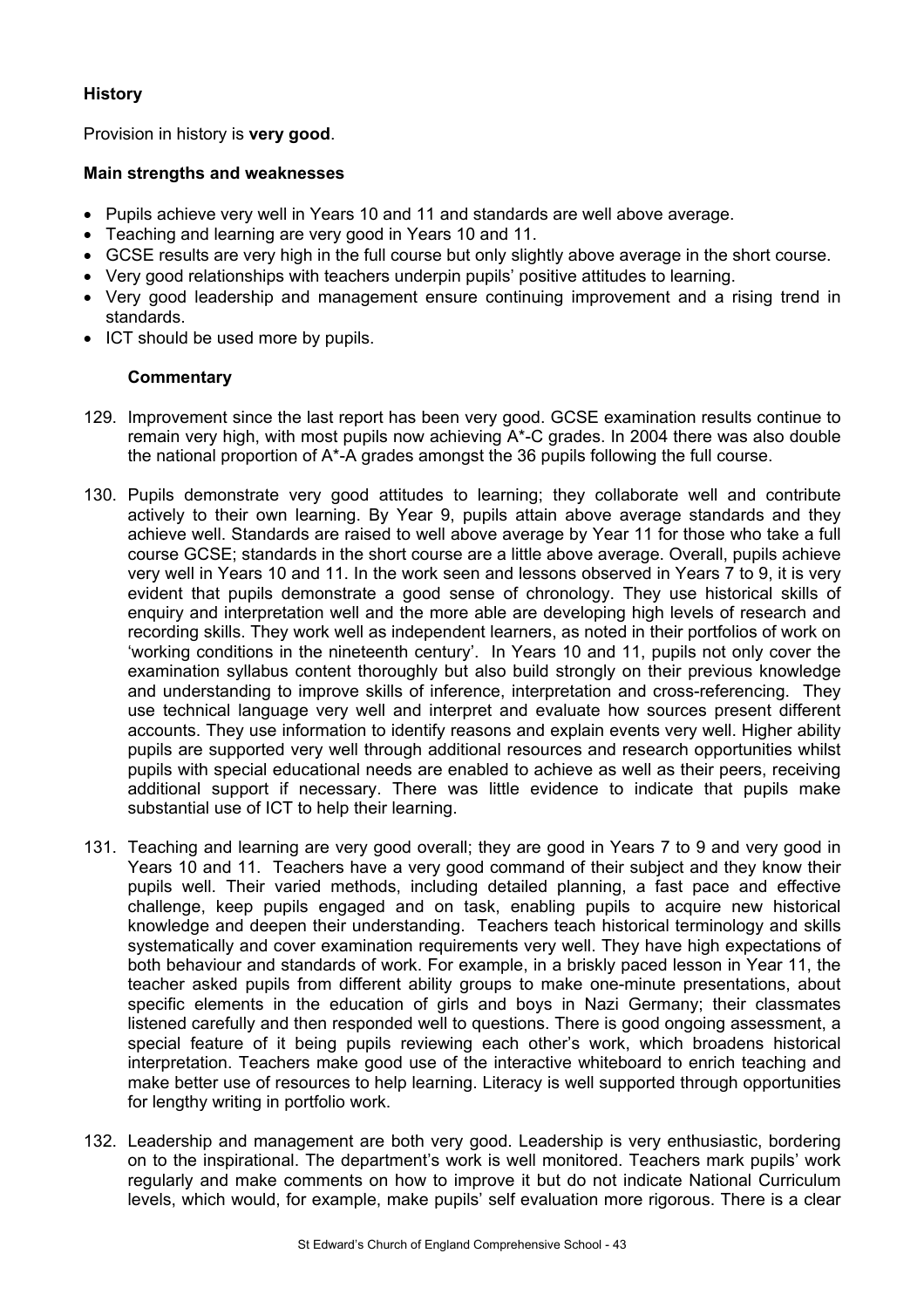vision about what needs doing and how to go about it; very good team-work and supportive relationships amongst staff provide good role models for pupils. The scheme of work is broad and balanced and makes good links with other areas of the curriculum. However, links with citizenship education are not always made explicit. History contributes well to pupils' spiritual, moral, social and cultural development. Provision is further enriched through visits to places of historical interest. The development of pupils' literacy and numeracy skills or of the relationship of history to citizenship is not overt enough in planning. The department makes good use of the available accommodation for teaching and displays, which include pupils' work.

# **TECHNOLOGY**

## **Design and technology**

Provision in design and technology is **very good.** 

#### **Main strengths and weaknesses**

- Standards are above average and pupils achieve very well due to very good teaching.
- The use of ICT is very good, and supports pupils' learning.
- The amount of time allocated in Years 7 to 9 is less than the national average and reduces the range of experiences that are offered to pupils.
- Day-to-day assessment in Years 7 to 9 is unsatisfactory and pupils are unsure of how to improve.
- Accommodation is unsatisfactory. In some lessons, pupils do not have access to all necessary resources.

- 133. There has been very good improvement since the time of the last inspection, particularly in standards and teaching.
- 134. The 2004 Year 9 teacher assessments were accurate and indicated above average standards. Pupils enter the school with standards that are well below those expected, as they have had little experience of the subject. All pupils make rapid leaps in gaining an understanding of design, making and evaluation processes. This is due to very good teaching. Consequently, all pupils, including those with special educational needs, achieve very well.
- 135. In the 2004 GCSE examinations, standards were well above the national average overall and had improved from previous years, particularly in the proportion attaining  $A^*$  to C grades, which was well above average. The proportion of pupils who gained A\* to G grades was average. The proportion who attained A\*-A grades was almost twice the average.
- 136. Standards of work seen in Years 10 and 11 are well above average overall. Staffing problems, now partially overcome, have adversely affected standards and achievement by Year 11 pupils in resistant materials technology. However, by Year 11, pupils' projects are very well presented, and closely follow the design specification.
- 137. Teaching and learning are very good overall and underpinned by teachers' secure subject knowledge. Teachers have very high expectations, which lead to a high level of motivation by pupils. Lessons are very well planned, and no time is wasted, which contributes to the very good progress that pupils make in their learning. Teachers use questioning very well to foster explanations of ideas by pupils and encourage them to answer problems they encounter. Workshop practices are thoroughly taught, as demonstrated through the confidence with which pupils use equipment and tools in the workshops and kitchens. The use of ICT is very good; for example, Year 7 pupils produce work competently with computer-aided design and manufacture programmes (CADCAM). Leadership is very good and management is satisfactory. The department is divided into two material areas; this fragmentation militates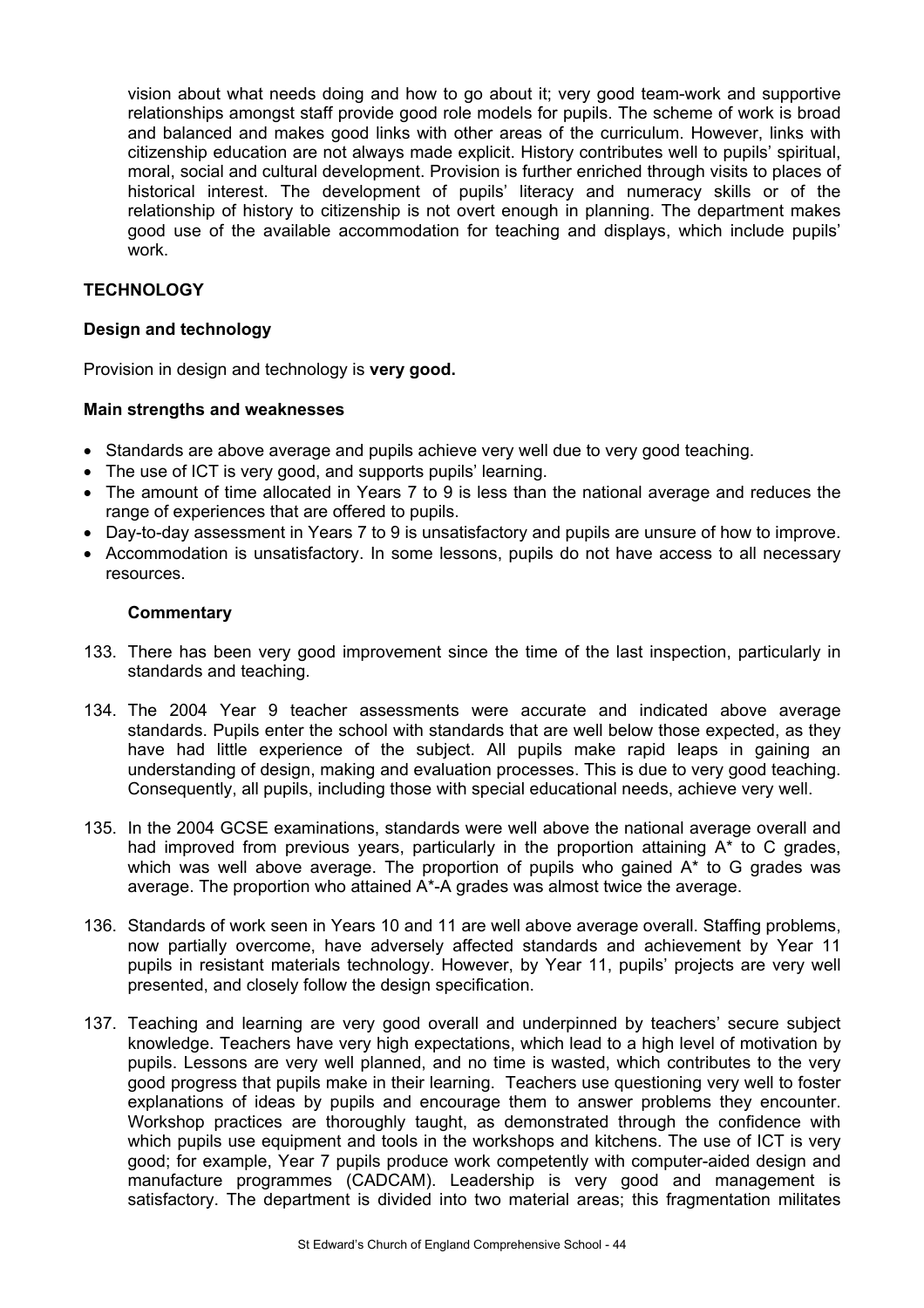against the smooth running of this subject. Assessment is very good in Years 10 and 11, where pupils know in detail how to improve. In Years 7 to 9, pupils are not assessed according to National Curriculum levels in all areas, and they are unsure how to improve. The time allocated in Years 7 to 9 restricts the range of experiences that pupils receive, particularly in resistant materials, graphics and electronics. This results in time having to be spent in Year 10 on some basic skills that would normally be covered in Years 7 to 9. Accommodation is unsatisfactory, as the department is in separate areas of the school, and rooms are used where resources needed by the pupils are not available, which hinders the progress that they make.

# **VISUAL AND PERFORMING ARTS**

138. Three lessons in **drama** were sampled. Teaching was good and pupils made good progress. Drama is taught fortnightly to pupils in Years 7 to 9. Standards of work by Year 9 are average and by Year 11 are above average. GCSE results for 2004 were comfortably above average compared with those in all schools. Leadership and management of the department are good. A good programme of drama activities outside lessons enriches pupils' learning.

#### **Art and design**

Provision in art and design is **very good**.

#### **Main strengths and weaknesses**

- GCSE results are consistently well above average.
- Standards and achievement are very good in Years 7 to 9; they are good in Years 10 and 11.
- In Years 7 to 9, the quality of teaching is very good; it is good in Years 10 and 11.
- Pupils with special educational needs and pupils who are of above average ability achieve well.
- Leadership and management are very good.
- Pupils do not use ICT enough for image manipulation.

- 139. Overall improvement since the previous inspection has been good; the department has maintained the high standards and improved planning and assessment arrangements.
- 140. Attainment is average on entry; pupils have basic drawing and painting skills and knowledge and understanding of art. Progress is rapid and by Year 9 attainment is well above average. National Curriculum teacher assessment results are accurate and consistently well above the national average. GCSE results have improved from above average to well above average in 2004. The proportion of  $A^*$ -C grades was well above average and, though there were no  $A^*$ grades, the proportion of A grades was very high. There were more girls than boys; no significant variation is apparent in relation to gender or ethnicity.
- 141. Standards are well above average and achievement is very good in Years 7 to 9; pupils make rapid gains in learning skills, they have a well-established knowledge of a wide range of artists and cultures and confidently explore ideas in a broad range of media. Pupils' use of literacy is particularly strong, pupils write knowledgeably about art and their sketchbooks are full of high quality investigative work. Standards are above average in Years 10 and 11 and achievement is good; pupils express their own ideas well. They link their work meaningfully to artists and use a wide range of media confidently. Most pupils have strong observational skills and draw well. Across all years pupils with special educational needs make good progress due to flexible and supportive teaching. Above average ability pupils respond well to the challenging teaching; they achieve well and explore and express their own ideas. Attitudes and behaviour are consistently very good.
- 142. Teaching and learning in Years 7 to 9 are very good; at its best teaching is well structured, explanations are clear and very high standards of discipline are maintained. For example, in a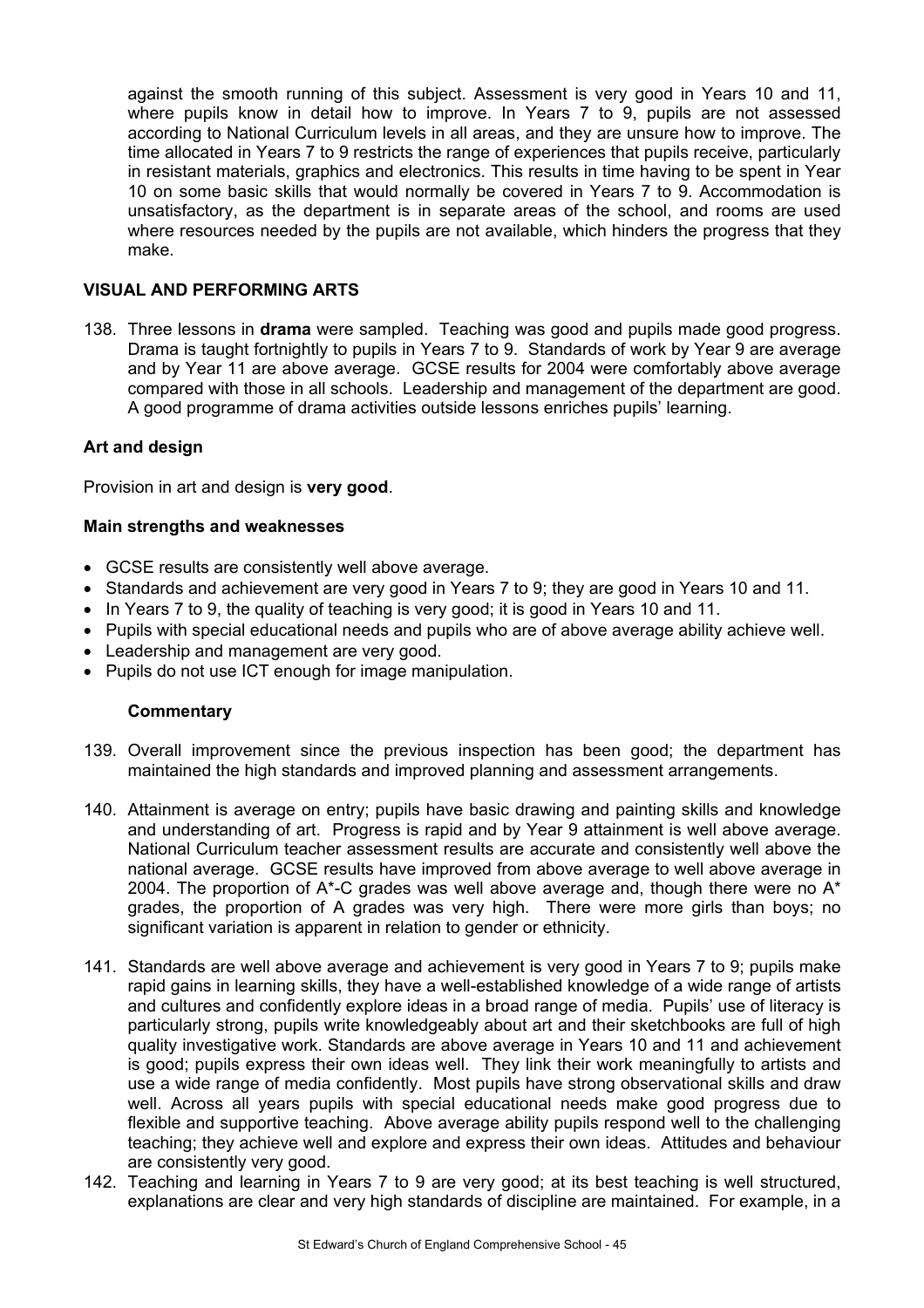lesson on Cubism, Year 7 pupils were taught how to draw an accurate self-portrait from direct observation using mirrors and measurements; they were then shown how to rearrange the image and how to paint it in the style of Picasso. Pupils respond very well; concentration during lessons is very good and they willingly devote much of their own time to the challenging homework. Teaching is good in Years 10 and 11. Teaching provides a well-structured programme with varied and interesting activities, and expectations are very high. During the inspection good use was made of a visiting speaker who talked about the designing of the Lloyds building. Pupils listened attentively and asked perceptive questions in the plenary. Their work-related to this shows commitment and extensive research and development into the work of artists such as Leger and Delaunay. Year 11 teaching ensures pupils are well prepared for their GCSE examination; in one lesson they proceeded with confidence and were conscientious, enthusiastic and imaginative. A strong emphasis is placed on self-evaluation, which ensures pupils are aware of their strengths and weaknesses and know what they need to do to improve.

- 143. The department benefits from very good leadership and management. Particular strengths include the planning and provision for the Year 7 to 9 curriculum, and excellent assessment practice which provides pupils with extensive useful information about their performance. Though the department is short of space it is very well organised and works efficiently. The provision and use of resources is generally good but insufficient use is made of ICT for image manipulation; teachers find it difficult to access the ICT network room for lessons.
- 144. The department engages very vigorously with external agencies and makes a very strong contribution to the cultural and spiritual dimensions of the school; pupils have won many prizes and competitions. Many visits to places of artistic interest have taken place and visitors come to the school to provide workshops for pupils.

#### **Music**

Provision in music is **very good.** 

# **Main strengths and weaknesses**

- All pupils achieve very well because of very good leadership and management, teaching and learning.
- Both the number of GCSE pupils and their examination results are well above the national average.
- Pupils' learning and personal development are enhanced by very good extra-curricular opportunities.
- Pupils in Years 7 to 9 have no opportunities to use music ICT programs.

# **Commentary**

- 145. Improvement since the previous inspection is good. Standards, achievement, teaching and learning have all improved and effective assessment is now in place. There is much better provision to support pupils of different capabilities and resources are better. Although ICT facilities have increased, their constant use for music technology in the sixth form means that pupils in Years 7 to 9 are not gaining any competencies in computer music programs.
- 146. Pupils' standards on entry are average. Standards by Year 9 are well above average and all pupils gain at least National Curriculum Level 5 in teachers' assessments. Achievement in Years 7 to 9 is very good. Standards by Year 11 are well above average. GCSE results in 2004 were well above average, with an almost one hundred per cent pass rate at grades A\*-C

and a high proportion of A-B grades. This was an improvement even on the very good results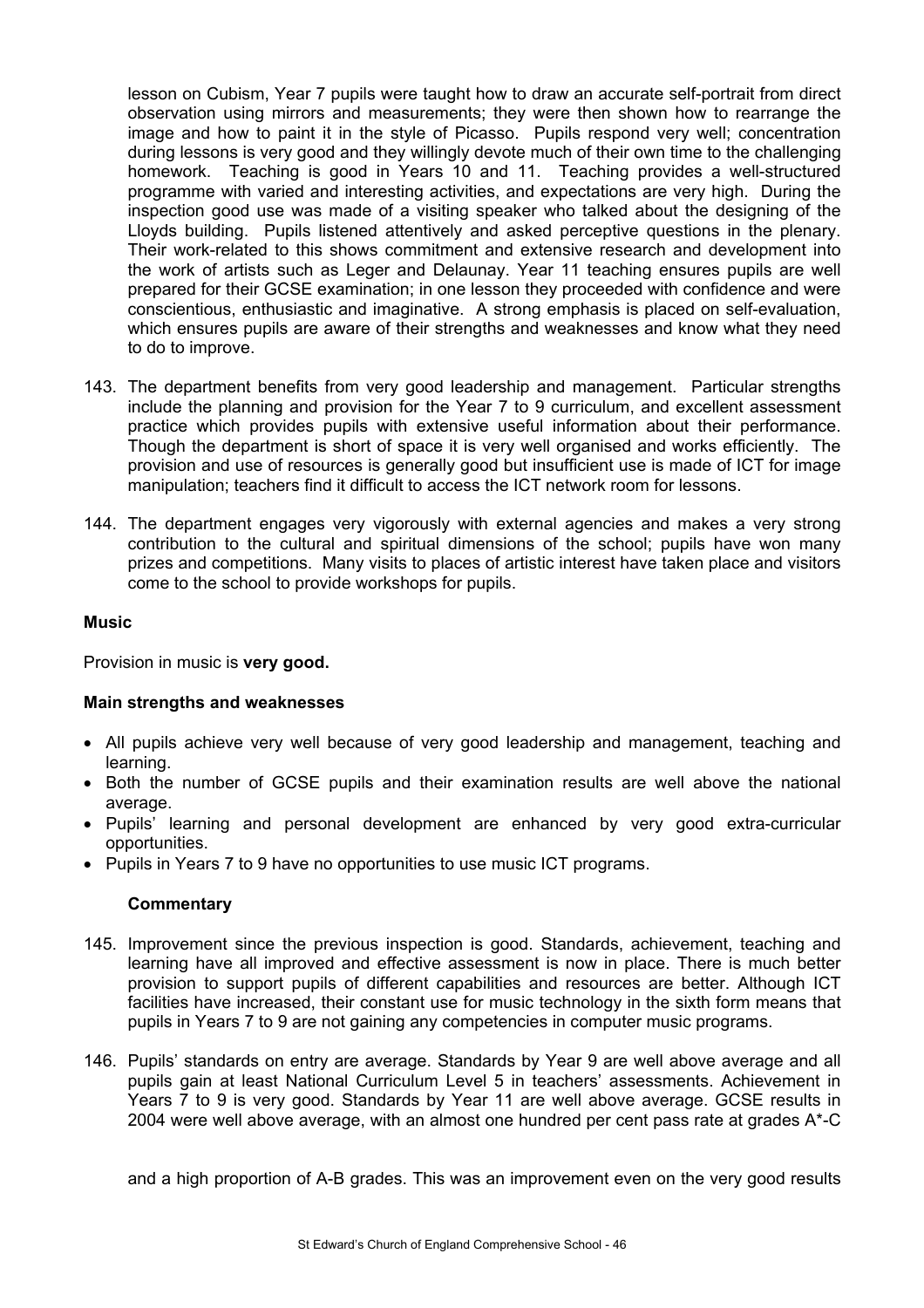in 2003. Achievement by the unusually high numbers of pupils in Years 10 and 11 is very good.

- 147. Teaching and learning are very good across Years 7 to 11. Learning is both rigorous and enjoyable because pupils are challenged and stimulated by a very good range of topics and practical activities which develop performing, composing and listening skills. However, keyboard technique is not as good as it could be for all pupils by Year 9, with the result that some pupils who then choose to take music in Years 10 and 11 are initially slightly disadvantaged. Pupils communicate well because they have regular opportunities to read and perform from musical notation and to analyse and evaluate using a very good range of technical language. Learning is progressive and the increasing demands teachers make on pupils of all levels of attainment are supported well by the adaptability of tasks and the personal help pupils receive from their teachers and fellow pupils. Some recent teaching in Years 7 to 9, although good, is very inexperienced in managing pupils' learning. Assessment for learning, which is very good especially in Years 7 to 9, makes a significant contribution to pupils' progress.
- 148. The majority of pupils show very positive responses to the quality of their learning and their concentration, collaboration, productivity, enthusiasm and determination to do well was outstanding in some classes observed. Well above average numbers of pupils learn instruments in the school and participate in a wide range of very good musical activities, which often culminate in public performances. The quality of teaching and coaching is very good. Overall, music makes a very strong contribution to pupils' personal development and to the reputation of the school.
- 149. Leadership and management are both very good. Music has a high profile and status in the school and its popularity, as indicated by pupils' own views and the numbers who choose to continue in Years 10 and 11, is remarkable. There is constant commitment to strategic development and improvement.

# **PHYSICAL EDUCATION**

Provision in physical education is **satisfactory.** 

# **Main strengths and weaknesses**

- Pupils achieve well by the end of Year 9 as a result of good teaching.
- Over the past three years the proportion of pupils attaining  $A^*$ -C grade passes in the GCSE short course has improved and in 2004 was 95 per cent.
- Leadership and management are unsatisfactory and, as a result, the quality of provision in physical education has not improved enough.
- Pupils' behaviour is very good and results in a productive atmosphere in lessons and extracurricular activities.
- Very good opportunities to take part in competitive fixtures throughout the year extend pupils' learning experiences.

- 150. Improvement since the previous inspection has been unsatisfactory.
- 151. Standards by the end of Year 9 are average; pupils achieve well in relation to their below average standards on entry to the school. By Year 9 all groups of pupils have acquired a range of individual skills and are able to apply these in the activities they follow. In swimming, for example, boys are able to adapt their front crawl style to the style required for water polo. In gymnastics, girls are developing their individual skills well and applying these successfully in pair work balance and sequence work. In Years 10 and 11, all pupils continue to build upon the quality of their work in previous years and achieve satisfactorily. Across all years pupils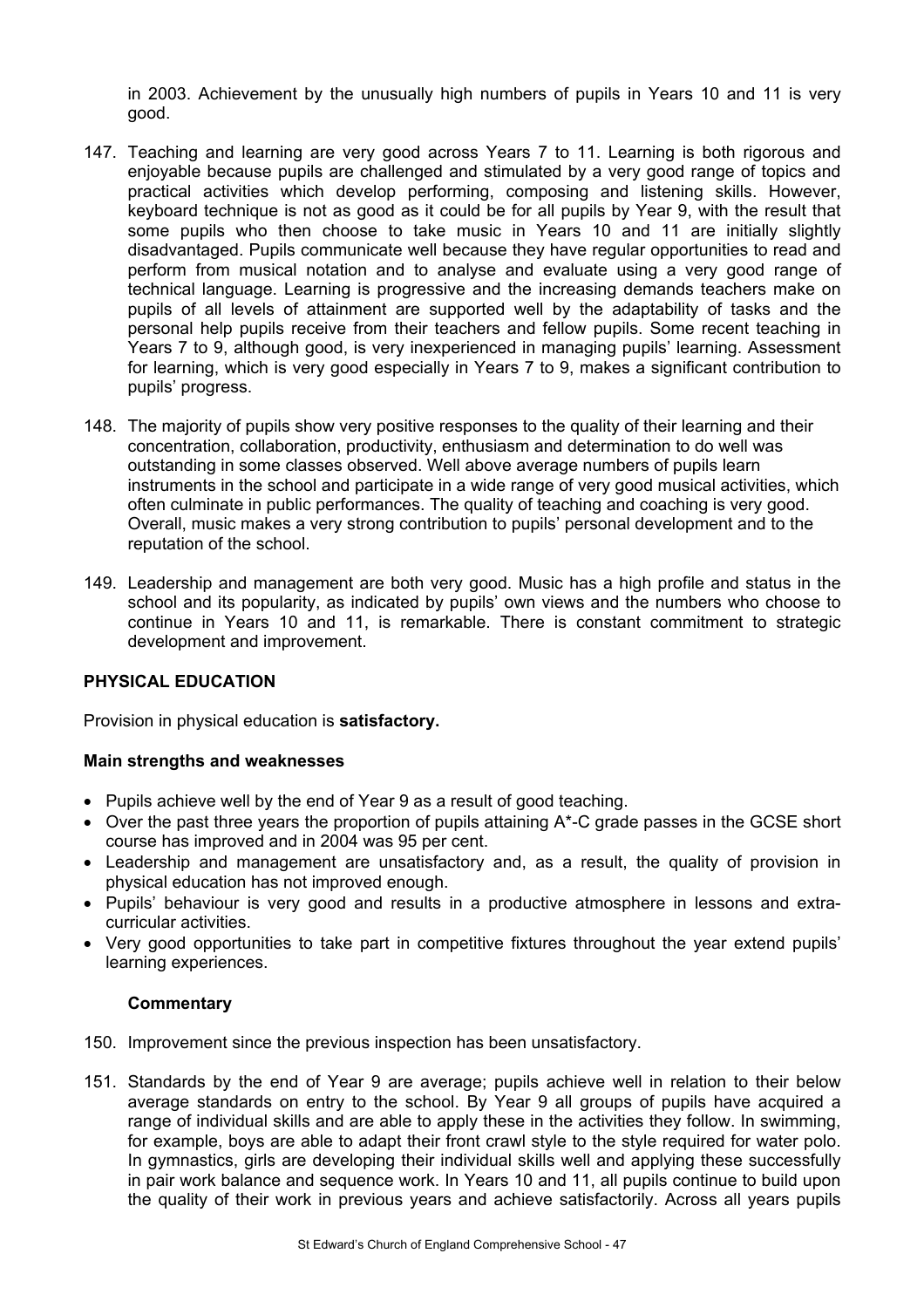have a good knowledge and understanding of the principles and procedures for warm up and cool down. However, the quality of evaluation of both their own strengths and weaknesses as well as those of their peers is not developed well enough across all activities.

- 152. In Year 11, groups of pupils are entered for the GCSE short course. The proportion of pupils attaining  $A^*$  to C grade passes has been high and in 2004 ninety-five per cent attained  $A^*$ -C grades. There are no national comparisons for this course. Standards of work seen in the short course in Year 11 are above average and most pupils are achieving well. Pupils are now able to opt for the GCSE full course, with the present Year 10 group being the first. Standards of work seen are average and most pupils are achieving satisfactorily in developing their knowledge and understanding of health-related fitness. There are no significant gender differences.
- 153. Overall, teaching and learning are satisfactory. They are better in Years 7 to 9. Lesson outcomes are shared with pupils at the start; pupils are immediately engaged and know what is expected of them. Good planning for structure, pace, progression and challenge involves pupils in pairs and small groups. Teachers have high expectations in terms of discipline, behaviour and the ability of pupils to work hard. This, along with the very good behaviour of most pupils in lessons and extra-curricular activities, helps create a productive learning atmosphere, though the strident approach of some teachers detracts from this. Effective use of questioning enhances pupils' speaking and listening skills and enables teachers to gauge level of pupils' understanding. There is, though, not enough support for pupils' literacy development in indoor lessons; whiteboards and chalkboards, for example, are not used to highlight terminology and key words.
- 154. Effective breakdown and demonstrations of skills, usually involving pupils, ensures they understand further what to do to make progress. However, there are missed opportunities for pupils to be involved in peer coaching and evaluation – this would deepen pupils' understanding further and help them refine and develop their own practice. In a Year 7 girls' dance lesson, for example, too much teacher direction inhibited pupils' creativity. Teachers circulate well and their effective use of praise and constructive criticism makes pupils aware of their capabilities and what they need to do to improve but no reference is made to physical education National Curriculum levels or what pupils need to do to reach these. There are not enough opportunities for the use of ICT to support pupils' learning in practical lessons. In the best plenary sessions, for example, in a Year 7 boys' gymnastics lesson, pupils are involved in discussion as to what they have learned and what they need to do to improve. GCSE theory work, though marked consistently, varies in quality because pupils are not always being told what to do to improve their work and comments, as regards missing work, are not followed up.
- 155. Unsatisfactory leadership and management have resulted in a lack of focus and direction for the subject and have been slow in building on the provision at the time of the previous inspection, for example, in introducing accredited courses such as full GCSE. The present short course taught over two years does not provide enough challenge for pupils and results in too much time being spent on revising and consolidating their knowledge and understanding of the theory aspects of the course. Documentation does not reflect or effectively guide the work of the department. Assessment of pupils' practical work in the common course at the end of Year 11 lacks clarity; it is not recorded and pupils are unaware as to how well they are performing.
- 156. Teachers give freely of their time to provide very good extra-curricular provision throughout the year, particularly competitive fixtures. This broadens pupils' learning opportunities, enhances their personal development and extends the learning opportunities for the more physically capable. As a result, teams have had success at local, district, regional, national

and international levels, particularly in volleyball for girls; seven individuals have achieved volleyball regional representative honours and three have achieved national representative honours.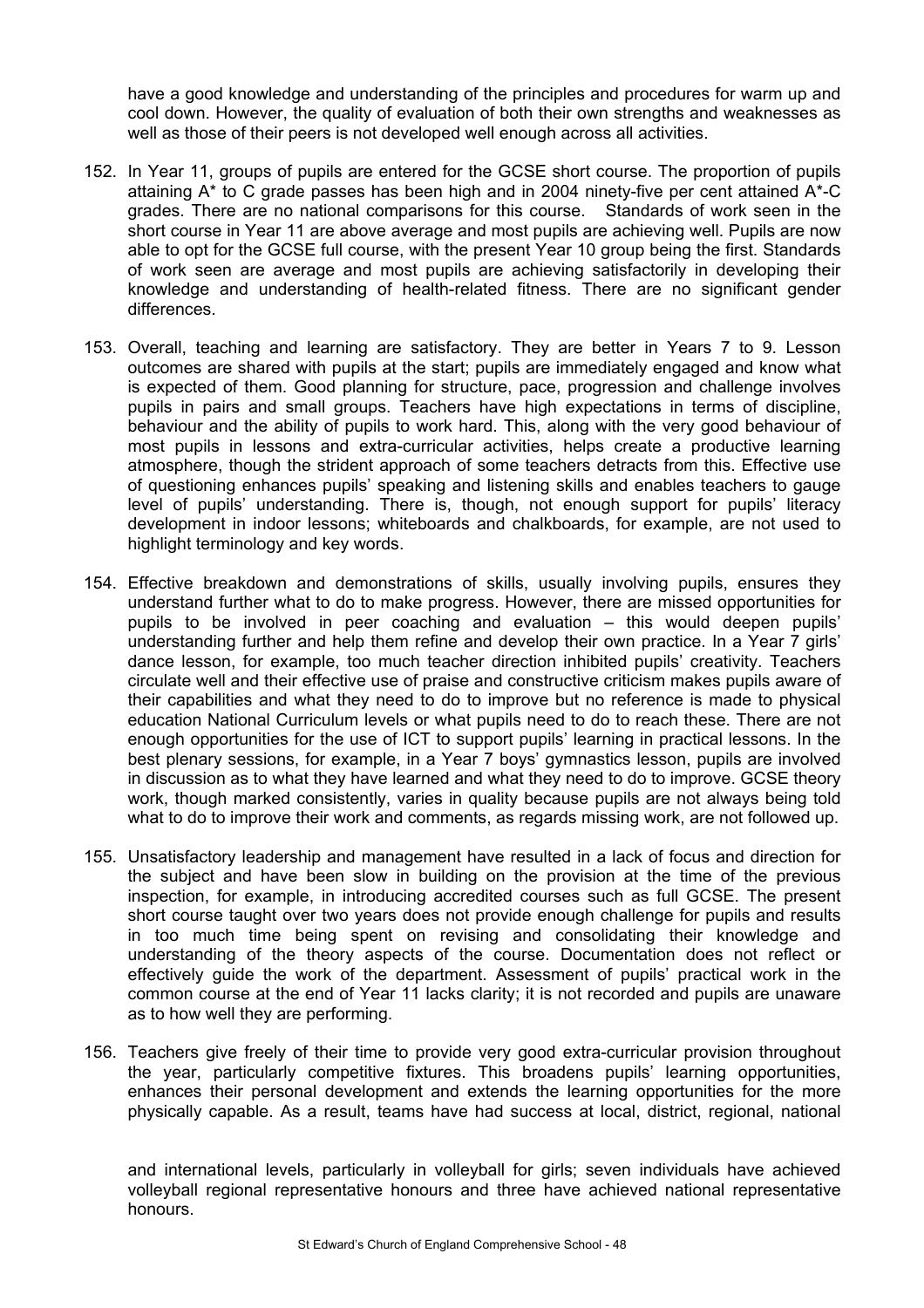157. The timetable structure of the school means that unless pupils take part in extra-curricular activities, it is not possible for them to experience two hours of quality physical education per week. This is particularly the case in Years 10 and 11. The physical education department has some data to show how many pupils take part in extra-curricular activities during the year but not for all activities and no data was given to inspectors. As a result, the government's target for 75 per cent of pupils taking part in two hours' quality physical education per week may not be met. The physical education department has plans to be involved in a local schools sports co-ordinator partnership scheme with a local sports college but has yet to become formally involved in the wider Physical Education School Sport and Club Links Strategy (PESSCL).

# **BUSINESS AND OTHER VOCATIONAL COURSES**

# **Business Studies**

Provision in business studies is **satisfactory.** 

# **Main strengths and weaknesses**

- Pupils studying the Businesses Communications Systems (BCS) GCSE examination attain above average standards and achieve well.
- Pupils' achievement in the GCSE Business Studies course is just satisfactory but not consistently so for all pupils.
- The department's readiness to offer a range of courses, including vocational ones, benefits the school.
- The inability of a part-time head of department to be a strong subject leader means that the current development of the department is hindered.

- 158. No judgement can be made on improvement in business studies since the last inspection as the nature of the provision has changed since the previous report.
- 159. GCSE results in business studies have been variable over the past few years. In 2003 the proportion of pupils obtaining the higher grades was below average when compared to other schools but in 2004 they were well above. Boys did particularly well. Pupils achieved well compared to their prior attainment. Standards of work in the current Year 11 are broadly average. Although pupils understand the main elements of the course, they do not demonstrate good evaluative skills or awareness of the intrinsic links between the various aspects. This will limit their ability to obtain an A\* or A grade. Overall, most pupils are achieving satisfactorily. Standards of work and the achievement of current Year 10 pupils are relatively higher.
- 160. The department jointly teaches the BCS course, which is a combined ICT and business studies GCSE. The results were well above average in 2004 and pupils' achievement was very good. Work in Year 11 is above average and pupils achieve well. Pupils make good progress on this vocational, skills based course. This is because of good, on occasions very good, teaching and the systematic management of a curriculum that focuses on short-term tasks and success. This style of work is particularly beneficial to pupils with special educational needs.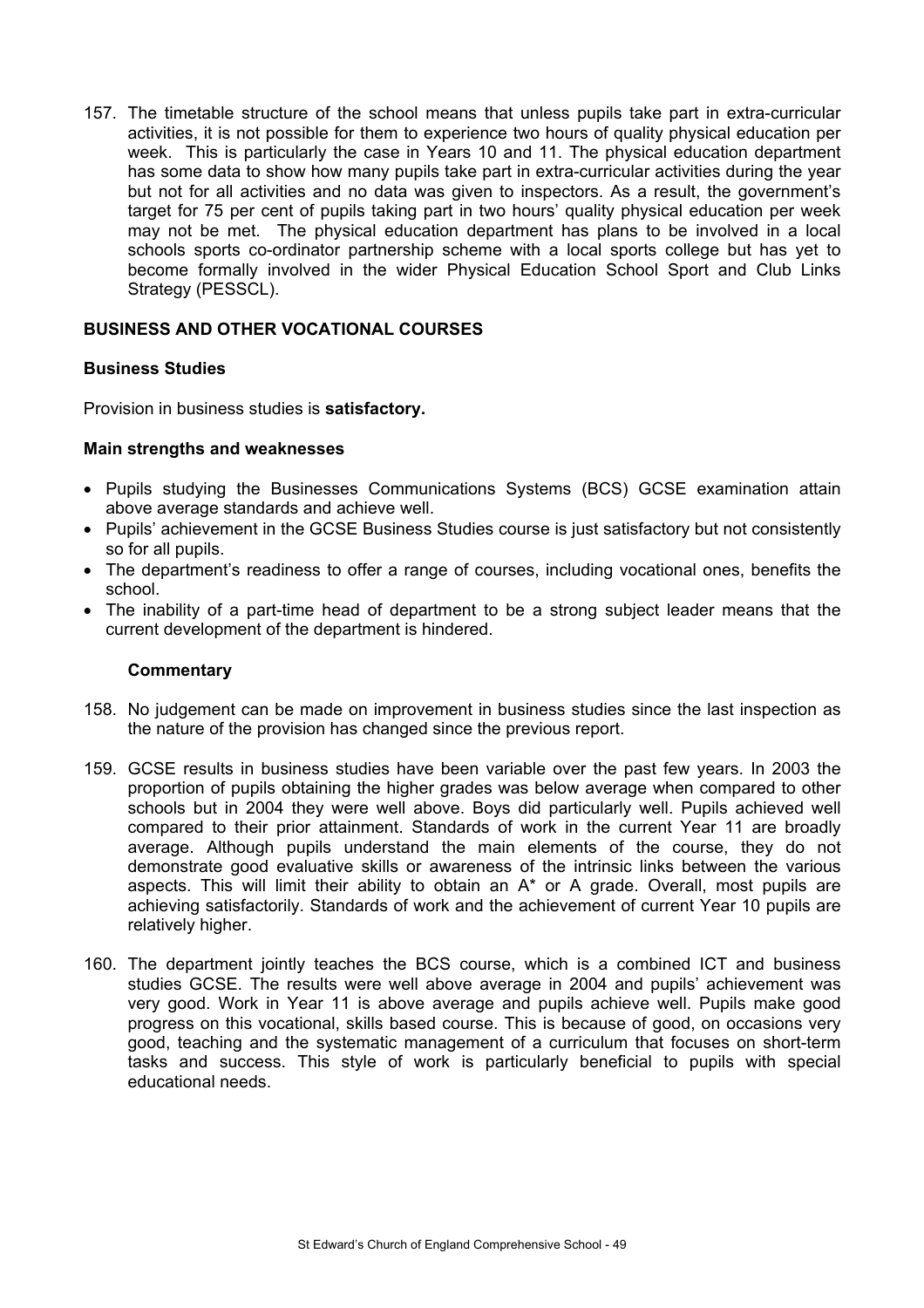- 161. Overall, teaching and learning in the GCSE business studies course are satisfactory and pupils achieve satisfactorily. Better practice was seen in a Year 11 lesson where pupils made good progress as a result of a well structured lesson; they participated fully in discussions about the functions of Trade Unions. In another Year 11 lesson, the lack of a skilled response by a teacher to the challenging behaviour of a few pupils resulted in unsatisfactory learning. Teachers prepare good teaching materials that are a solid basis for revision and learning but lesson plans do not finely match the learning needs of pupils; the most able are insufficiently challenged and tasks are not sufficiently differentiated to improve the understanding of the less able or those with specific special educational needs. The course supports the development of numeracy well, with pupils using figures and charts competently. Assessment is satisfactory and in accordance with the requirements of the examination board.
- 162. Leadership and management are satisfactory. A part-time head of department has successfully implemented the BCS course, thereby maintaining the subject's ability to offer courses that cater for a wide ability range. However, other important facets of the leadership and management role are not strong. Part-time leadership means team building is difficult and problems are compounded by some teachers having additional roles. Although examination results are analysed effectively, other aspects of monitoring and evaluation of teaching and learning are not rigorous. Peer and self-review procedures are underdeveloped and there is an acceptance of schemes of work that do not relate in sufficient detail to new developments such as citizenship. They do not refer to opportunities for pupils to benefit from a range of visits and visitors, nor outline a range of teaching and learning styles nor state the differentiated tasks that would match the learning needs of a range of pupils.

# **PERSONAL, SOCIAL AND HEALTH EDUCATION AND CITIZENSHIP**

163. Opportunities for pupils' **personal, social and health education** are good and meet statutory requirements.

# **Citizenship**

Provision in citizenship is **good.** 

#### **Main strengths and weaknesses**

- Citizenship is now established well in dedicated lessons and other curriculum subjects.
- Pupils have good opportunities to practise active citizenship within the pastoral system, school council and community initiatives.
- The lessons seen did not make clear what standards pupils in different years and of differing capabilities should achieve.

- 164. Citizenship is established well in the curriculum through dedicated lessons within personal, social and health education and throughout other subjects, notably, English, religious studies, history, geography, science, ICT and drama. The course is in its third year, which means that pupils in Years 10 and 11 missed the early years of learning. In the lessons seen in Years 8 to 11, standards of work were broadly average and demonstrate satisfactory achievement.
- 165. Teaching and learning are satisfactory overall, but lessons were good where pupils had opportunities to discuss issues in ways which promoted understanding of different points of view. It was not clear what standards are expected from pupils of different ages and learning was not sufficiently adapted for those of lower or higher attainment. Dedicated lessons are taught by non-specialist teachers, some of whom are not always wholly confident or comfortable with sensitive issues, or cannot cope well if pupils respond differently from expectations indicated by the scheme of work. The majority of pupils' attitudes were good and they value the opportunities that the citizenship curriculum provides. However, in some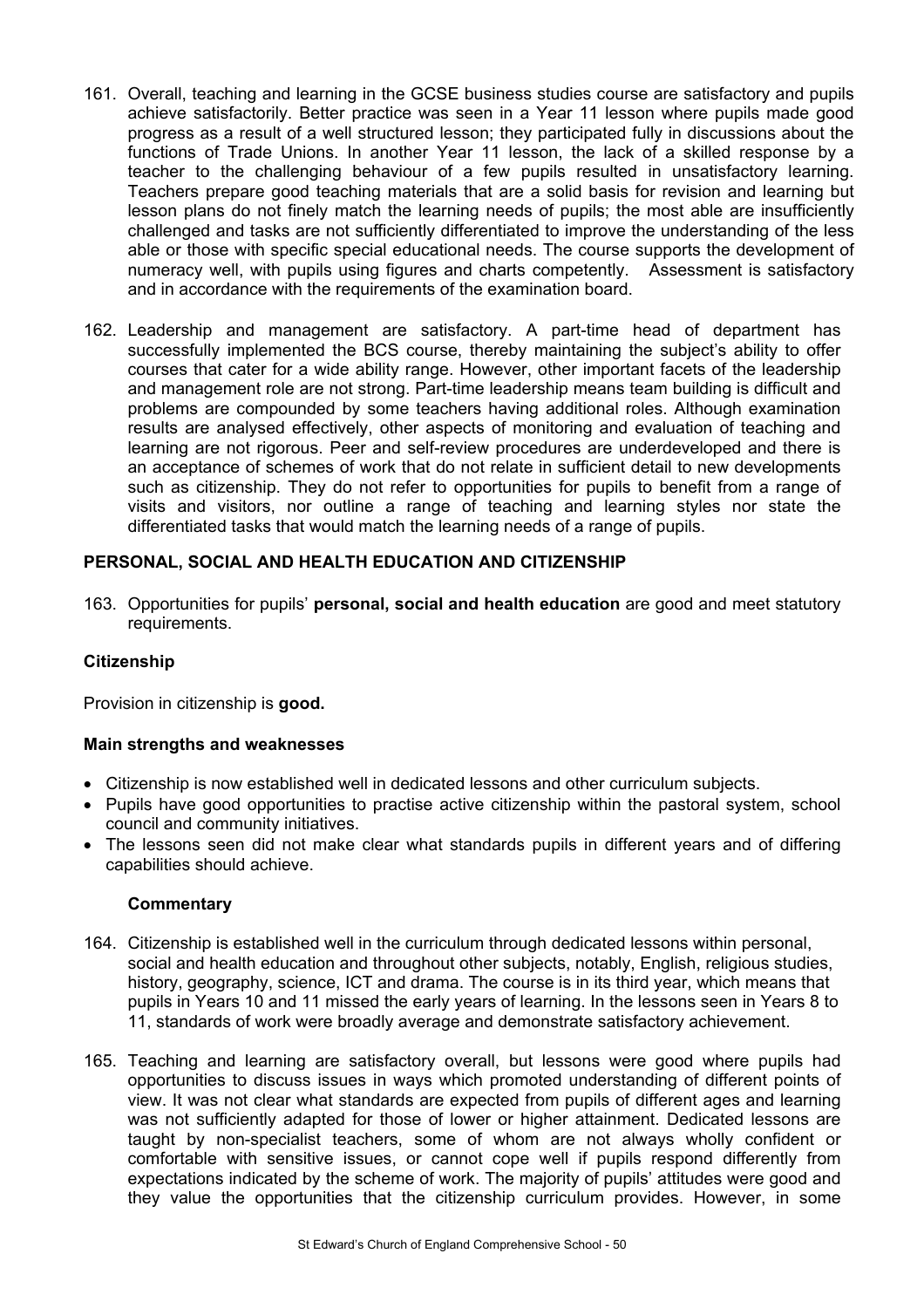lessons pupils with particularly strong views or forceful personalities were allowed to dominate at the expense of contributions from other pupils. However, lessons are blocked in each year group to permit staff experienced in a particular aspect to teach across it or for all pupils to benefit from a visiting speaker.

- 166. The scheme of work and pupils' work books ensure conformity in work but the amount and continuity within it is limited by fortnightly rather than weekly lessons. Evidence from other subjects in the curriculum indicates that where the citizenship relevance of a topic, module or learning activity is made explicit, for example in English and religious education, pupils' learning is good or very good. In other subjects, however, good or very good opportunities are lost because pupils are not made aware of citizenship aspects.
- 167. Both leadership and management are good overall as diverse staffing and opportunities for citizenship have to be considered**.** Effective tracking is in place to monitor pupils' own evaluations of their citizenship development. This includes recording activities within and outside the school which can provide real opportunities for them to practise active citizenship. The monitoring of teaching and learning, identification of what standards the school expects pupils to achieve, and staff training all need further development.

# **SUBJECTS AND COURSES IN THE SIXTH FORM**

In the inspection, ten subjects and courses were inspected and are reported on in detail. Work in other subjects and courses was sampled and contributed to the overall picture of teaching and learning in the school.

The table below shows entry and performance information for courses completed in 2004.

| <b>Subject</b>           | <b>Numb</b><br>er<br>entere<br>d |        | % gaining<br>grades A-E |        | % gaining<br>grades A-B | Average point<br>score |             |
|--------------------------|----------------------------------|--------|-------------------------|--------|-------------------------|------------------------|-------------|
|                          | School                           | School | England                 | School | England                 | School                 | Englan<br>d |
| <b>Biology</b>           | $\overline{2}$                   | 100.0  | 63.5                    | 50.0   | 10.4                    | 0.0                    | 19.4        |
| <b>Business studies</b>  | 3                                | 67.0   | 75.3                    | 0.0    | 15.4                    | 20.0                   | 25.7        |
| Chemistry                | 3                                | 66.7   | 70.3                    | 0.0    | 13.2                    | 20.0                   | 23.0        |
| Drama                    | 5                                | 100.0  | 86.6                    | 20.0   | 19.8                    | 37.5                   | 30.9        |
| Economics                | 5                                | 60.0   | 71.6                    | 0.0    | 18.6                    | 14.0                   | 25.8        |
| English/English language | 6                                | 100.0  | 85.3                    | 33.3   | 16.1                    | 41.4                   | 29.0        |
| English literature       | 8                                | 100.0  | 86.2                    | 50.0   | 17.4                    | 32.0                   | 29.7        |
| French                   | 5                                | 60.0   | 79.8                    | 0.0    | 19.4                    | 15.0                   | 28.2        |
| Geography                | 5                                | 80.0   | 75.5                    | 40.0   | 20.4                    | 37.5                   | 27.0        |
| German                   | 4                                | 75.0   | 81.6                    | 25.0   | 18.8                    | 26.7                   | 28.8        |
| <b>Mathematics</b>       | 6                                | 83.3   | 79.8                    | 0.0    | 16.9                    | 21.7                   | 27.5        |

# *Level 3 GCE AS level courses*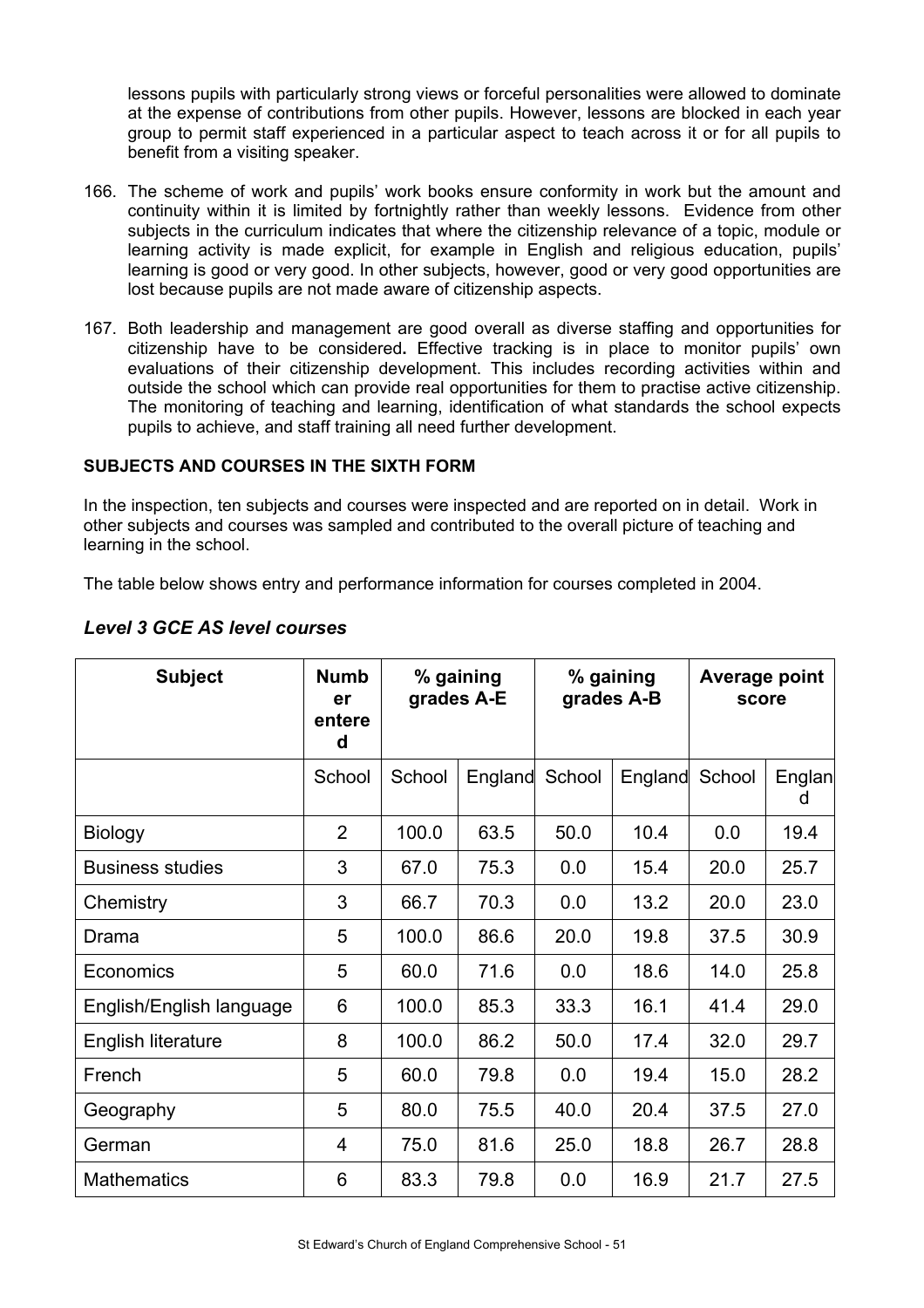| Other social studies      | 5  | 100.0 | 67.8 | 20.0 | 15.1 | 32.0 | 23.2 |
|---------------------------|----|-------|------|------|------|------|------|
| <b>Physics</b>            | 6  | 83.3  | 66.4 | 16.7 | 14.8 | 31.7 | 22.4 |
| Religious studies         | 6  | 100.0 | 82.2 | 33.3 | 26.1 | 41.7 | 31.2 |
| <b>Vocational studies</b> |    | 0.0   | 56.7 | 0.0  | 8.9  | 0.0  | 18.0 |
| Total                     | 70 | 77.1  | 73.3 | 17.1 | 16.6 | 28.3 | 25.3 |

# *Level 3 GCE A-level and VCE courses*

| <b>Subject</b>                           | <b>Numb</b><br>er<br>entere<br>d | % gaining<br>grades A-E |         |        |         | % gaining<br>grades A-B |         | Average point<br>score |  |
|------------------------------------------|----------------------------------|-------------------------|---------|--------|---------|-------------------------|---------|------------------------|--|
|                                          |                                  | School                  | England | School | England | School                  | England |                        |  |
| <b>Biology</b>                           | 11                               | 100.0                   | 96.6    | 38.5   | 40.0    | 81.5                    | 79.3    |                        |  |
| <b>Business studies</b>                  | 16                               | 100.0                   | 98.9    | 12.5   | 39.4    | 60.0                    | 81.8    |                        |  |
| Chemistry                                | 10                               | 90.0                    | 97.9    | 40.0   | 50.0    | 70.9                    | 85.7    |                        |  |
| Drama                                    | 10                               | 100.0                   | 99.6    | 20.0   | 42.8    | 72.0                    | 85.1    |                        |  |
| Economics                                | 5                                | 100.0                   | 98.8    | 0.0    | 54.3    | 56.0                    | 89.8    |                        |  |
| English/<br>English<br>language          | 26                               | 100.0                   | 99.2    | 50.0   | 36.4    | 80.8                    | 81.1    |                        |  |
| English literature                       | 23                               | 100.0                   | 99.4    | 34.8   | 44.9    | 80.9                    | 85.5    |                        |  |
| French                                   | 10                               | 100.0                   | 99.0    | 40.0   | 53.1    | 86.0                    | 88.9    |                        |  |
| Design and technology                    | 4                                | 100.0                   | 97.8    | 50.0   | 35.0    | 85.0                    | 77.9    |                        |  |
| Geography                                | 9                                | 100.0                   | 98.8    | 44.4   | 46.4    | 88.9                    | 85.2    |                        |  |
| German                                   | 6                                | 100.0                   | 98.6    | 33.3   | 49.6    | 80.0                    | 86.3    |                        |  |
| History                                  | 17                               | 100.0                   | 99.0    | 47.1   | 45.6    | 91.8                    | 85.1    |                        |  |
| <b>Mathematics</b>                       | 9                                | 100.0                   | 96.8    | 33.3   | 56.6    | 75.6                    | 89.5    |                        |  |
| <b>Music/Music Technology</b>            | 12                               | 100.0                   | 98.2    | 25.0   | 37.1    | 76.7                    | 79.5    |                        |  |
| Other<br>studies<br>social<br>(Politics) | 13                               | 100.0                   | 97.4    | 84.6   | 42.5    | 100.0                   | 81.6    |                        |  |
| <b>Physics</b>                           | 6                                | 100.0                   | 96.7    | 33.3   | 45.3    | 80.0                    | 82.6    |                        |  |
| <b>Religious Studies</b>                 | 17                               | 100.0                   | 99.1    | 52.9   | 49.5    | 91.8                    | 87.4    |                        |  |
| <b>Vocational Studies</b>                | 5                                | 100.0                   | 91.3    | 0.0    | 24.2    | 52.0                    | 67.1    |                        |  |
| Total                                    | 209                              | 98.1                    | 97.8    | 39.2   | 42.9    | 80.5                    | 82.5    |                        |  |
| <b>VCE Business</b>                      | 8                                | 100.0                   | 91.6    | 0.0    | 24.1    | 57.5                    | 67.9    |                        |  |
| Technology<br>Information<br>VQ          | 13                               | 100.0                   | 88.3    | 38.5   | 26.9    | 77.7                    | 67.8    |                        |  |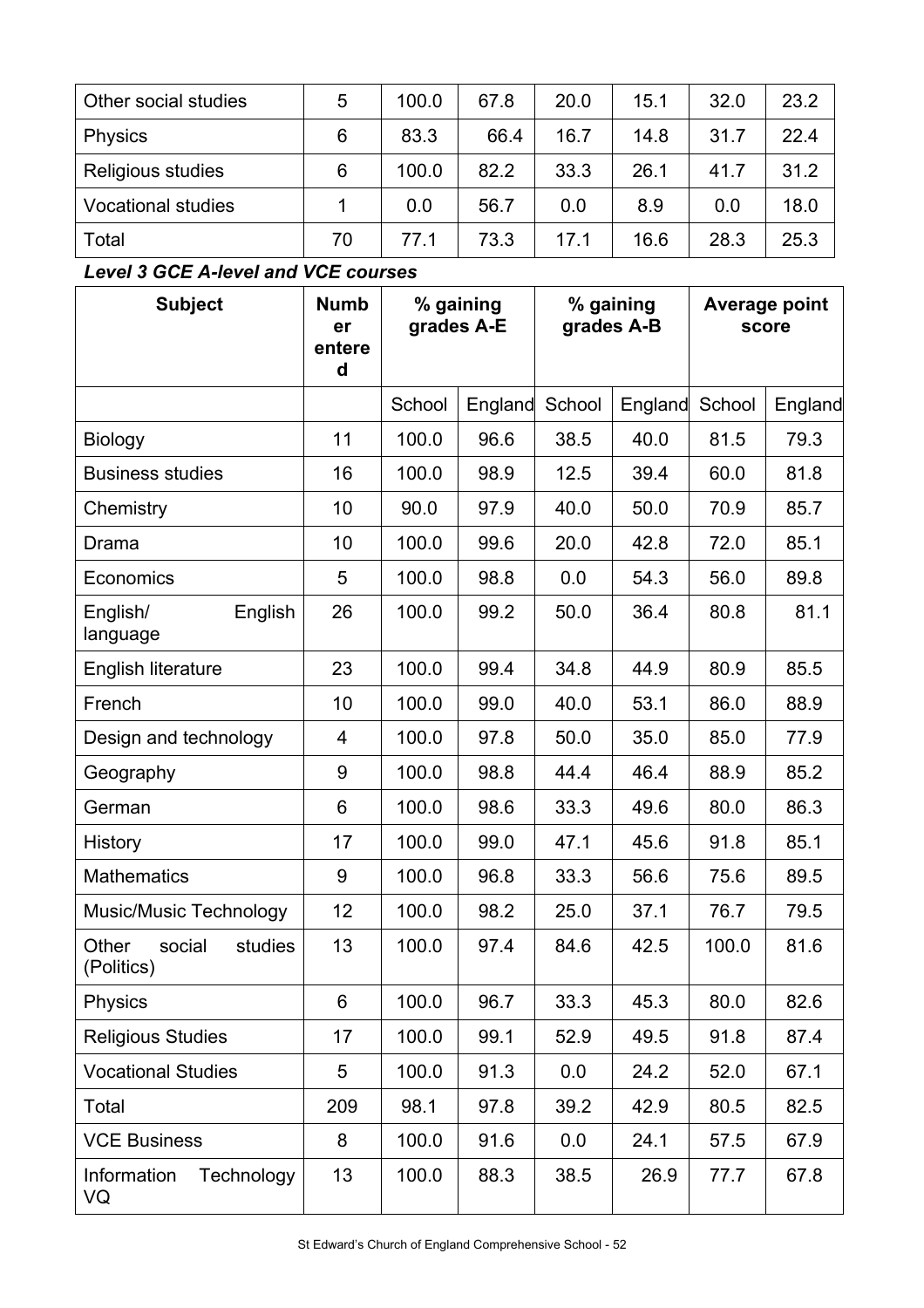| Total | 21   100.0   91.1   23.8   25.7   70.0   68.8 |  |  |  |
|-------|-----------------------------------------------|--|--|--|
|       |                                               |  |  |  |

# **ENGLISH, LANGUAGES AND COMMUNICATION**

#### **English**

168. A lesson in **English language** was sampled. Teaching was good. Students made good progress and enjoyed their work as they explored aspects of dialect and accent. Work seen was of average standard. GCE A-level examination results for 2004 were average. Those for 2003 were well above average.

## **English literature**

Provision in English literature is **good**.

#### **Main strengths and weaknesses**

- Good teaching ensures that students enjoy lessons and make good progress.
- Standards of work have improved since the previous inspection.
- Good leadership and management are helping to raise standards of teaching and learning.
- Students are not always clear where they stand against national standards.

- 169. Improvement since the last inspection is good. Although examination results are at similar levels, students are attaining higher standards in lessons and homework.
- 170. A-level examination results in 2004 were average. Results were better than those in 2003, which were below average. The proportion of students attaining A or B grades was below the national average but overall the results were average. Results in 2004 do not match the standard of work seen because current students started in the sixth form with higher standards.
- 171. Standards of work are above average. Students achieve well**.** Students make good progress in lessons and achieve at least as well as predicted on earlier test and examination results. By Year 13, students write well-crafted essays that show good understanding of texts and a sharp awareness of examination requirements. Thoughtful essays evaluating the prejudices of post-Holocaust audiences compared with those of contemporary audiences for *The Merchant of Venice* typify the perceptive work of many students. Notes are carefully compiled but not always best organised to support effective revision.
- 172. Teaching and learning are good. In the best lessons the academic rigour that characterises teaching in all lessons is coupled with an explorative excitement that leads to very good learning. In a very good Year 13 lesson students were challenged to date poems from six different periods, using clues derived from language and content. Working in small groups under tight time constraints students were resourceful and enthusiastic so that they learnt very well. A lesson on Shakespearian sonnets was less exciting and learning less good. Despite a mature and reflective appraisal of one sonnet by a student, little was done to follow this up or to enlist the views of others in order to deepen learning. Students respect the very good knowledge of their teachers. They appreciate the consistent support they receive both in and outside lessons. Assessment is good.Marking is detailed and provides good support for improvement. However, students are not always clear about where they stand in relations, to national standards. They are not given sufficient guidance on effective note-making.
- 173. Leadership and management are good. The course is well organised so that students are very clear about examination requirements and what they need to do to succeed. Relationships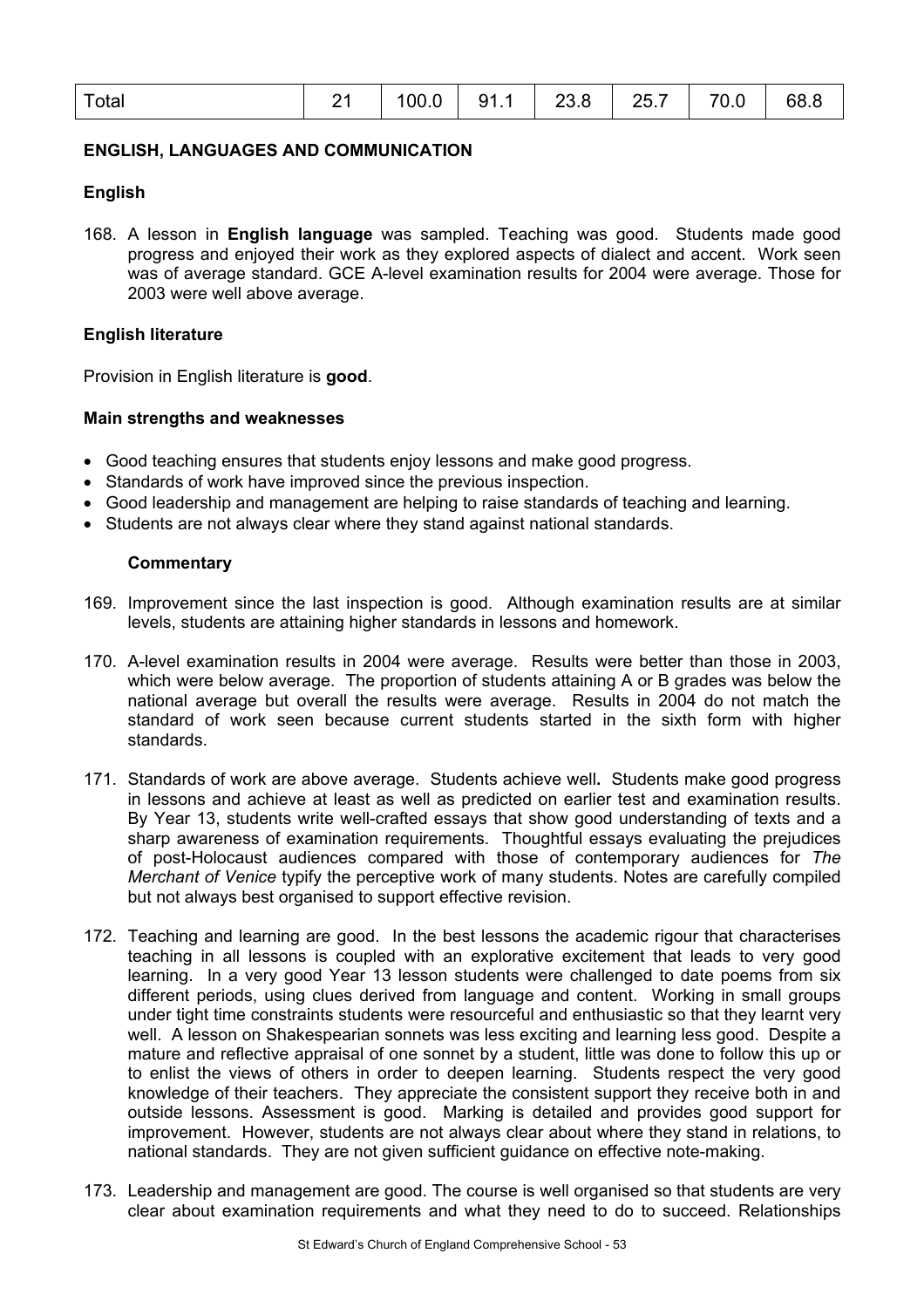between staff and students are very good, so that a strong sense of working together is evident in lessons.

## **Language and literacy across the curriculum**

174. Students show a good range of skills in language and literacy. They have confident and effective oral communication skills, so that in all subjects they participate fully and readily in speaking and listening activities. Written work is generally fluent, well organised and substantially accurate. Reading skills are well developed, so that good background study and research are evident in the work of most students. Teachers show good awareness of literacy in their focus on specialist vocabulary and in their careful marking of written work.

#### **French**

Provision in French is **satisfactory.**

#### **Main strengths and weaknesses**

- Teachers' very good knowledge of French provides very good learning opportunities.
- The care and commitment shown by teachers promote a strong sense of support for students.
- Teachers do not consistently expect high standards of work from students.
- Insufficient students' work is regularly marked to provide enough feedback to them.

- 175. Improvement since the last inspection is satisfactory because work done towards Language College status has a positive influence on departmental ethos. In recent years the numbers of students taking French have slowly risen, though they remain modest at about ten per year. Results at A-level have been average, which is a decline since the previous inspection when standards were above average. However, the nature of the cohort has changed and achievement is satisfactory.
- 176. Few students cash in their AS results but those who do attain average standards and their achievement is satisfactory. In 2004, students at A and AS levels attained fewer higher grades than nationally and the AS results were much lower than in 2003. A-level results were average and achievement was satisfactory.
- 177. Evidence seen during the inspection confirms that students' work is broadly average at both levels. A very small minority of students are working at a high level. Many students, especially female, are reluctant speakers and lack the oral confidence evident at the previous inspection. More outgoing male students make systematic progress because they are willing to "have a go". Writing is satisfactory but shows insecure knowledge of language structures. Students demonstrate considerable interest in the topics and moral dilemmas they study. Many Year 12 students find it difficult to bridge the language gap between GCSE and AS level and take too long to form a firm foundation for progression to sixth form standards. Many are skilled at supporting their views and opinions by using evidence from their reading.
- 178. Teaching and learning are satisfactory. In individual lessons teachers use very well their very good knowledge of French, though sometimes they dominate proceedings and students are not given sufficient time to practise the language. They address a good range of topic areas which match examination requirements well. The better students take responsibility for their own learning by conducting appropriate research. However, teachers do not have high enough expectations of what students can achieve and rely too heavily on commercially produced worksheets, some of which target very basic language. Where students' work is marked, it is done satisfactorily. However, students make frequent language errors in work which shows no evidence of being seen by the teacher and consequently they perpetuate these errors.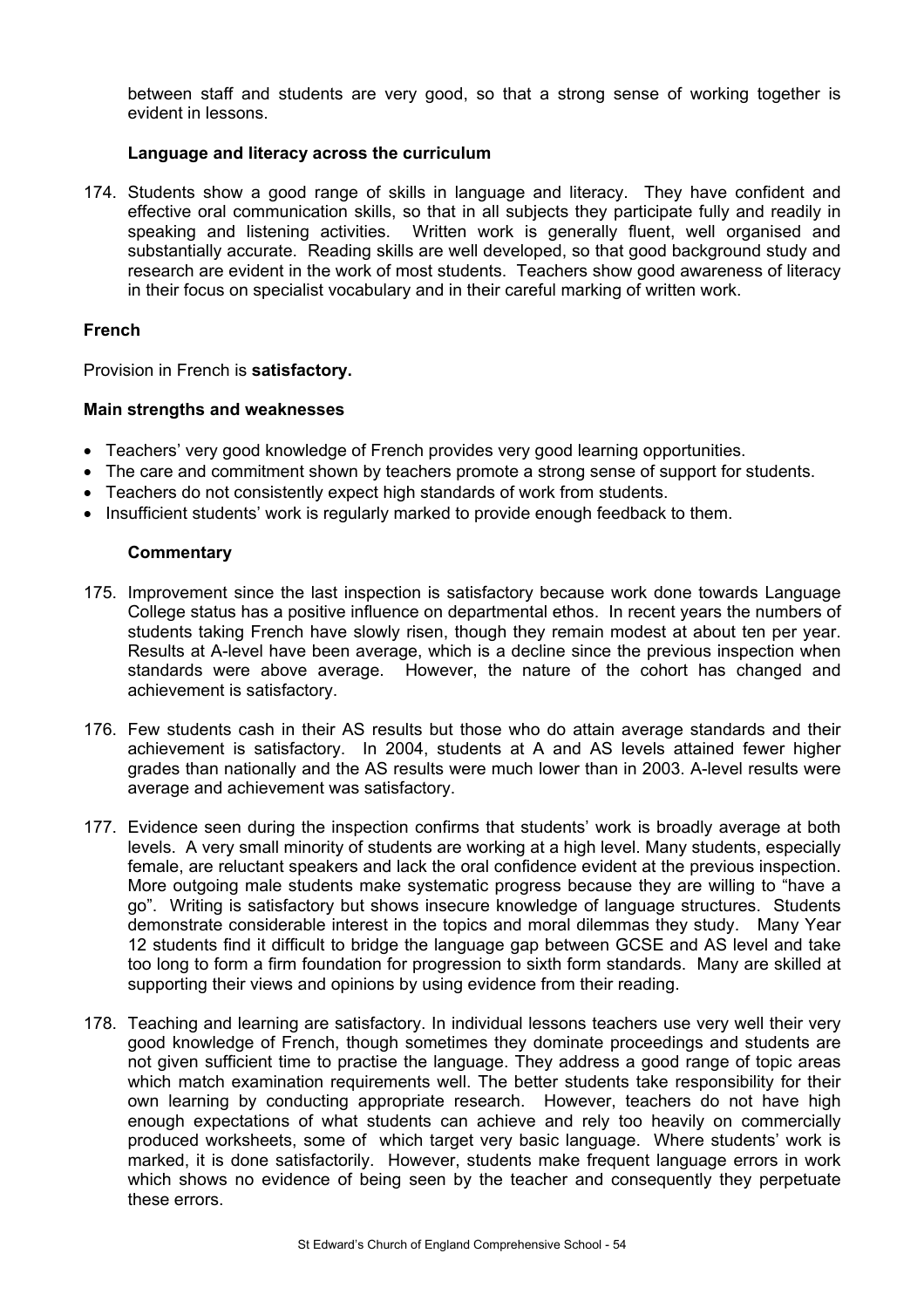179. Leadership of this area is good and management is satisfactory. The head of department has a good vision for the development of the subject and for increasing the numbers of students. She has developed several aspects well, such as visits and work experience in France which develop students' learning. The wealth of assessment information available is not analysed accurately enough and teaching strategies need further development.

## **MATHEMATICS**

Provision in mathematics is **good**.

#### **Main strengths and weaknesses**

- Good teaching and confident command of the subject enables competent students to achieve well.
- The subject is increasingly popular, which corresponds with the most recent results in Year 11.
- The rate of retention beyond AS level is an issue for continuing improvement.
- The use of ICT to both teach and learn mathematics is not developed.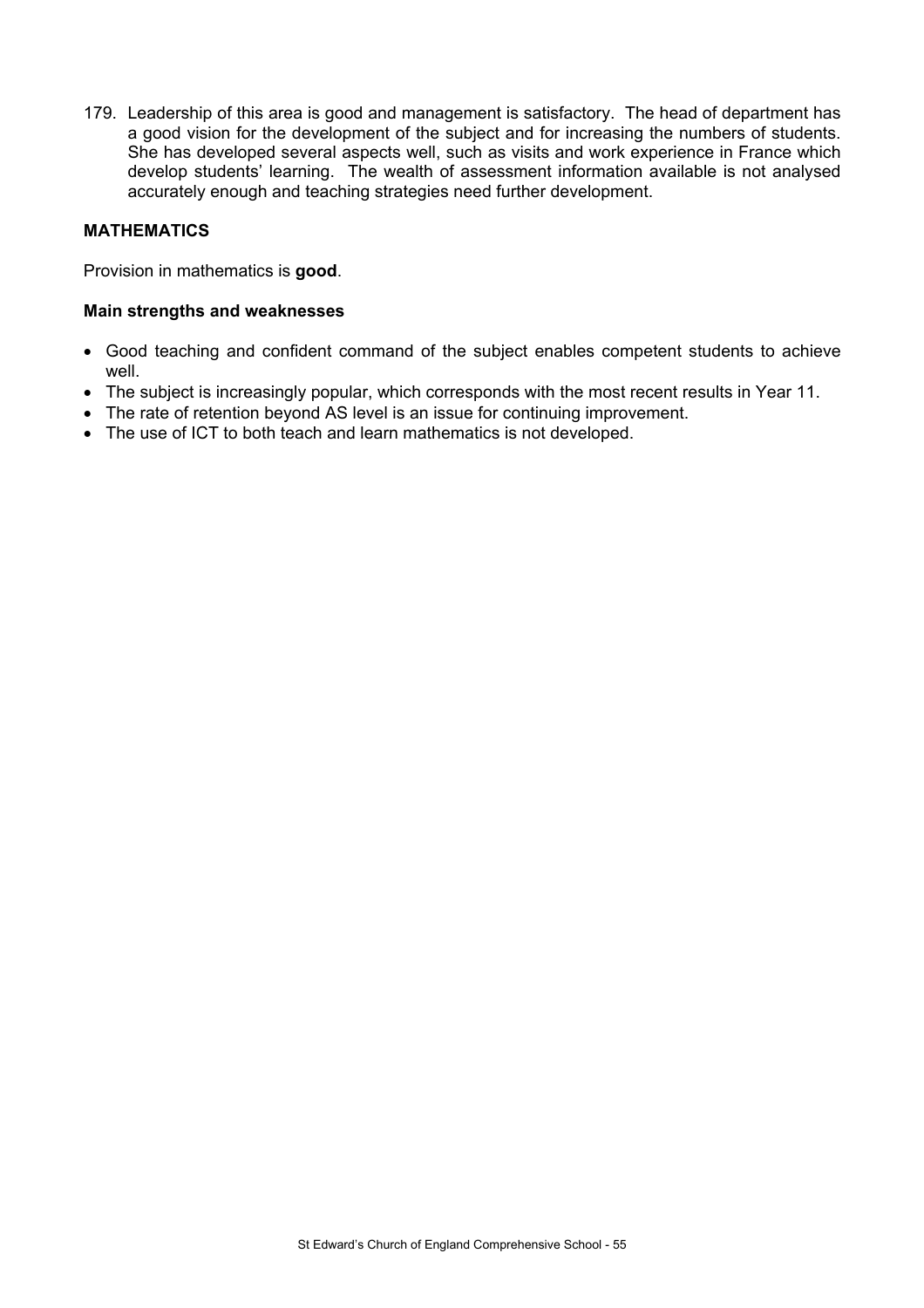## **Commentary**

- 180. Improvement since the last inspection is good. The number of students choosing mathematics has significantly increased, which corresponds to the significant improvement in Year 11 attainment particularly at the A\*-A grades in GCSE in 2003 and 2004.
- 181. The 2004 results at A-level were below average and showed a decline from the results of 2002 and 2003. When compared to prior attainment, individual grades in 2004 show achievement to be satisfactory. The relatively low numbers of entries mean national comparisons do not mean much.
- 182. Standards seen in the inspection are above average. The current Year 13 module results confirm that students are above average and at least in line to achieve their predicted grades. Opportunities for further improvement are available when some students retake modules. The national issues surrounding AS mathematics have now been addressed and in light of this the school has amended its curriculum provision. The retention rate has been an issue for improvement but in Year 13 there are now more students than there were last year. Overwhelmingly, students in Year 12 confirmed their intentions to continue into Year 13.
- 183. Teaching and learning are good. Mathematical and study skills are well developed. For example, in a Year 12 lesson a student successfully presented to the group his knowledge of discrete random variables; other students responded maturely and asked and answered appropriate questions. Misunderstandings were dealt with, mathematical conventions well explained, and interjections from the teacher assisted the flow of the lesson and emphasised important issues. Teachers display a good command of the subject and students speak highly of the overall quality of teaching, including the assistance they receive outside of lessons. Note taking is of a high quality and useful for future revision. Students are aware of their progress and the means by which to improve their standard of work. Sound coverage of work was seen in books and topics were covered from first principles, which give good support to the step between GCSE and AS/A-level work. A fine example of this was calculus. No evidence was seen of the use of ICT to enhance students' understanding of mathematics.
- 184. Leadership and management are good. The desire to improve provision in Years 12 and 13 and thus to mirror and build upon the success seen in the main school is clearly evident. An analysis of past outcomes and knowledge of examination options and requirements is sound. As a result, the curriculum has been amended to provide opportunities to further improve standards and increase the number of students taking A-level. The head of department leads a blend of teachers who are appropriately deployed to utilise their strengths well. The overwhelming majority of students agree that mathematics was a correct choice and endorse the sound guidance given prior to undertaking their studies.

#### **Mathematics across the curriculum**

185. In A-level subjects, students have the grasp of mathematics required for the study of their subjects. For example, in physics, chemistry and biology, students competently identify the commonality within and between the subjects. In geography, statistics, in particular correlation, are used and understood well. In ICT the sound grasp and use of spreadsheets is effectively consolidated by appropriate mathematical skills.

#### **SCIENCE**

186. Lessons in A-level **biology** and in **physics** were sampled. They were very good and students were achieving very well.

#### **Chemistry**

Provision in chemistry is **good**. **Main strengths and weaknesses**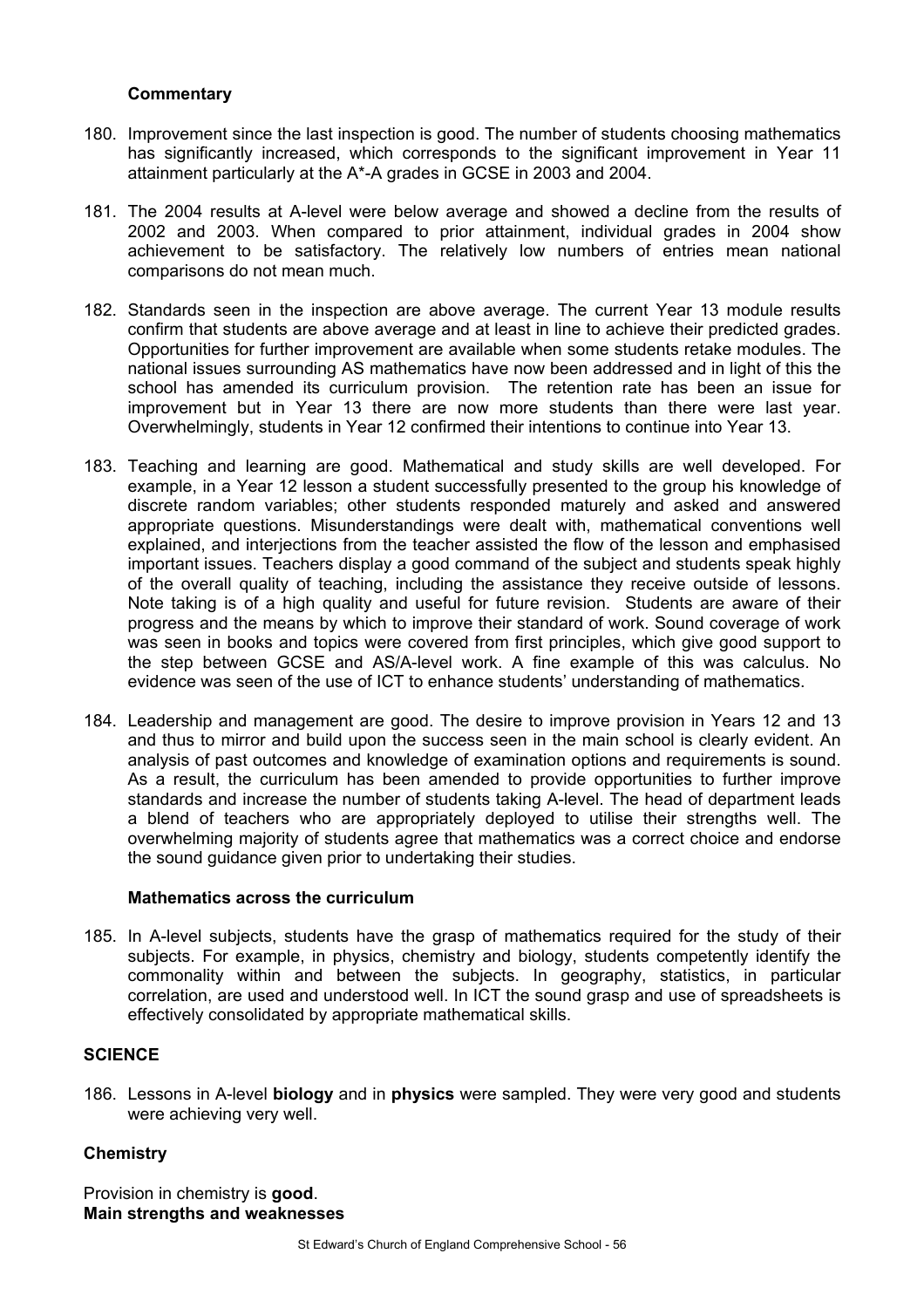- Teaching is good and teachers have a secure command of their subject.
- Teachers have good relationships with students, which help them learn.
- A variety of teaching approaches is used, which maintains interest and achievement.
- Students do not find out things for themselves enough.

#### **Commentary**

- 187. Improvement since the last inspection has been good; teaching is better.
- 188. Standards in A-level chemistry in 2004 were below average and below results in physics and those in biology in this school. The number of candidates was small but is growing each year. AS chemistry results were a little below average overall.
- 189. In current work students are achieving well and attaining above average standards. There are currently a larger number of students taking both AS and A-level and the retention onto A-Level courses is good. Standards are improving because of good teaching, which ensures students understand topics comprehensively, and supports individual students with extra advice and guidance where necessary.
- 190. Students work hard outside their lesson commitments to ensure they are up to date with their notes and have completed homework assignments appropriately. Students are motivated to achieve well, and have chosen chemistry on the basis of good performance in the subject at GCSE. Year 12 students show good practical abilities, measuring temperatures accurately in an exercise to measure enthalpy changes in solution, for example. They recognise the sources of inaccuracies and can make assessments of how to reduce these factors so that the final calculation is improved. In Year 13 students show a good understanding of activation energies, and can calculate the order of reaction, and the reaction mechanism from data provided. In this context they show they can apply existing knowledge to new situations to explain how a reaction will proceed. They understand how transition state theory can help explain reaction mechanisms, and apply to the different reactions they know, such as SN2 (methyl radical reacting with HCl) and SN1 (reactions involving carbonation).
- 191. Teaching is good, with the team of teachers having good command of the subject. They provide a good balance of experience and knowledge to give good coverage of the chemistry syllabus. There are good relations with students and they respond positively to help that is given outside lesson time. Teachers use a variety of approaches, using ICT applications well when appropriate. Work seen shows that students have compiled good sets of notes and made an effort to complete research topics on an independent basis, using a range of resources. However, such independent work is not yet established well enough.
- 192. Leadership and management are good. Schemes of work are well organised and include specific references to exemplar material and successful approaches to particular topics. The pathways through the subject build on specific skills in a logical progression to ensure that students are well prepared and able to succeed. The team of teachers keep themselves well informed of each other's contributions so work proceeds smoothly. Newly qualified teachers are well supported.

# **INFORMATION AND COMMUNICATION TECHNOLOGY**

193. The school offers an advanced vocational qualification in ICT. In 2004, 13 students were entered; standards were above average and there was a well above average proportion of A-B grades. These results were much better than in 2003 when results were well below average and there were no A-B grades. Lessons were not sampled but teachers of this course were seen teaching a similar vocational course; teaching was at least good and students were achieving well.

#### **Information and communication technology across the curriculum**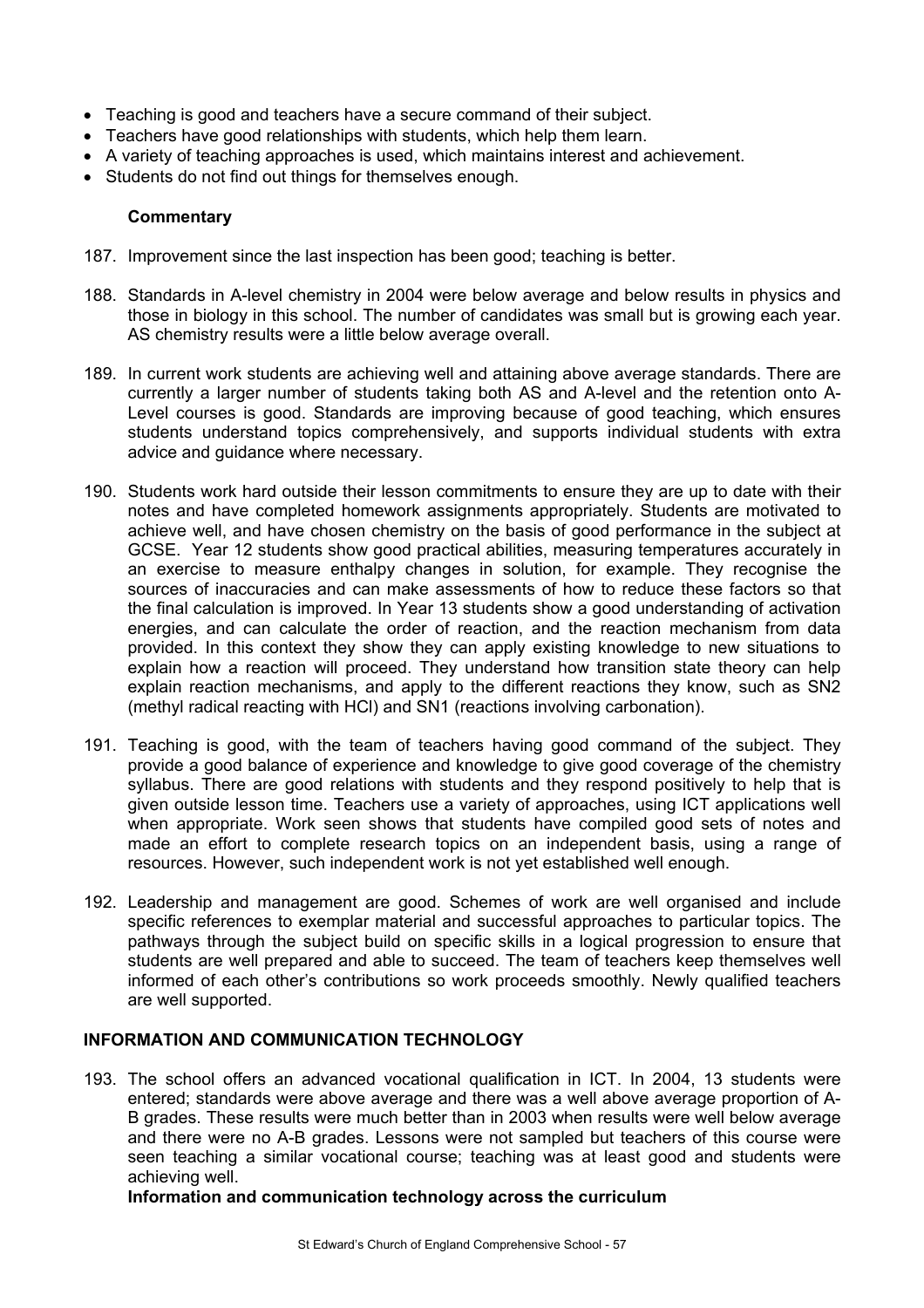194. Students can use computers well to support their studies. There are plenty of computers available just to them and they are in use from early morning until late in the evening. Some subjects foster the use of computers better than others. The picture mirrors that described in the Key Stage 4 section of the report.

## **HUMANITIES**

195. History and geography were inspected fully. One lesson of **government and politics** was sampled; results in A-level are typically very high and from the lesson observed and work seen, it is very clear that students' achievement is very good and that standards are improving further. Teaching and tutoring in government and politics are very effective; they enable pupils to learn very well by developing very good skills of analysing their own and each other's work.

#### **Geography**

Provision in geography is **good.**

#### **Main strengths and weaknesses**

- Teaching is good and teachers display an excellent knowledge of the examination requirements.
- Students have excellent attitudes to learning.
- Some students have not developed independent learning skills well enough.

- 196. Improvement since the last inspection has been good. Good standards of teaching have been maintained; examination results have improved and the number of students studying the subject has increased.
- 197. In 2004 both the A-level and the AS results were above average. Students achieved grades that were higher than their prior attainment would suggest; they did better than expected. There was no significant difference between the achievements of males and females and, notably, those who had previously followed the GCSE short course fared as well as those who had taken the full course. Grades achieved by the most able and the least able students were well above expectations, with middle ability students achieving satisfactorily. Students who joined the school in the sixth form did as well as those who had been at the school since Year 7.
- 198. Standards of work are above average. Achievement is good. Students in the sixth form display excellent attitudes to learning. They are confident, articulate and cooperative, making the atmosphere in lessons mature and purposeful. The respect and consideration afforded to them by their teachers contributes greatly to their achievement.
- 199. Teaching and learning are good overall. In the best lessons seen students were challenged to produce imaginative answers that showed breadth and depth. A problem-solving approach to explain the processes of erosion on Chesil Beach allowed students not only to demonstrate their understanding of the topic but also to display the mature and cooperative demeanour that characterised all lessons. In examining statistics on world trade, more able students offered perceptive opinions and less able students were supported and encouraged through teaching that benefited from an expert knowledge of examination requirements. Most students show a well-developed capacity for independent study although some less able students require further support in this respect. Many students use their ICT skills very effectively in the production of coursework assignments.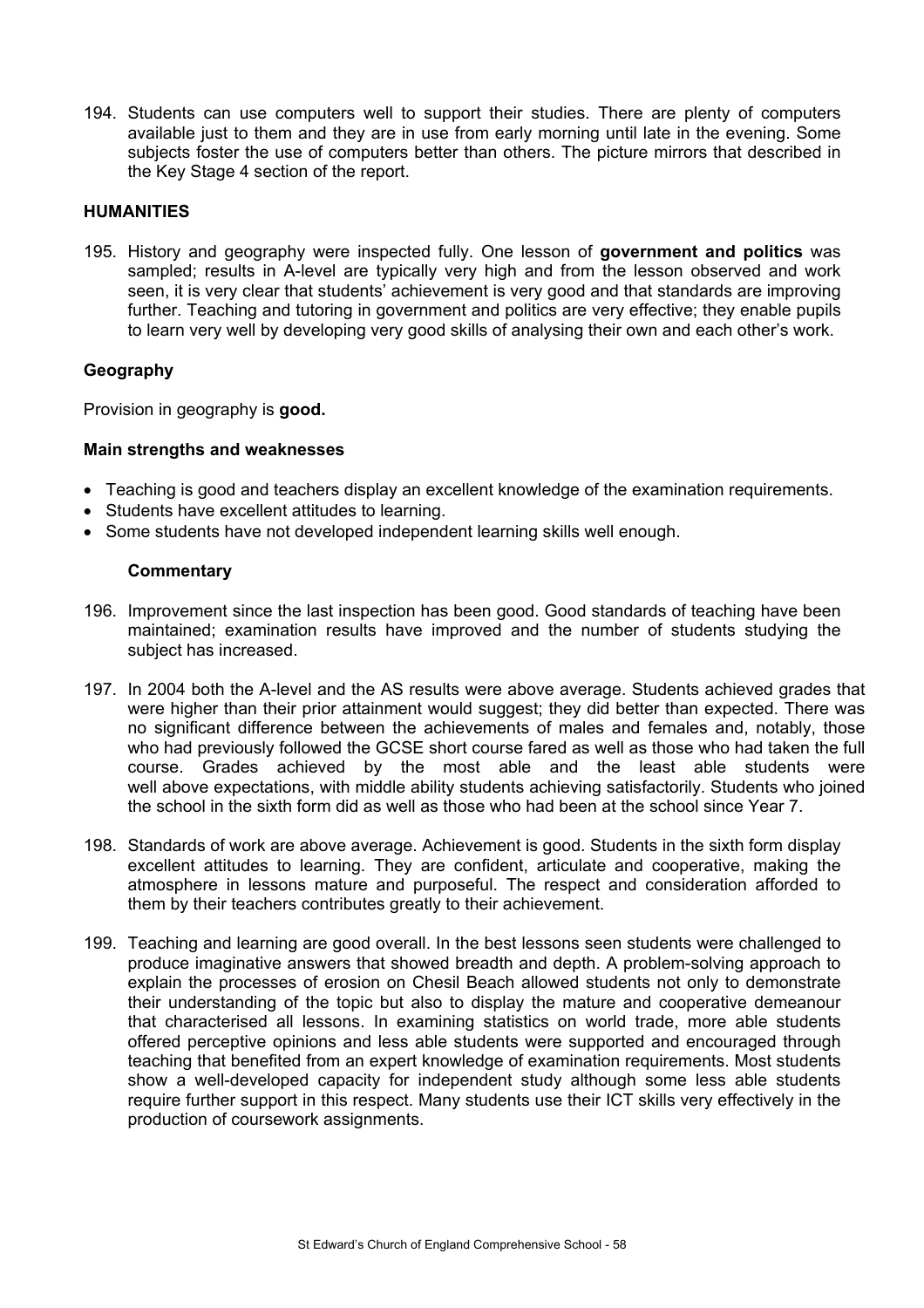- 200. Leadership and management are good. Despite staff changes and having to carry a substantial additional responsibility, the head of department maintains enthusiasm and displays an excellent knowledge of the examination system, which helps students to achieve well. Assessment is good. Students are well aware of the level at which they are working and what steps they need to take to improve further. Marking is conscientiously carried out and offers useful guidance through helpful comments. The department offers good opportunities for field work, enabling students to develop and apply their understanding in real life situations. Schemes of work are detailed and clear and the departmental development plan is sharply focused on raising the quality of teaching and learning.
- 201. Accommodation is unsatisfactory; many lessons have to be taught in non-specialist rooms, which makes the use of ICT and other resources more difficult than should be the case. However, the department makes very good use of its resources to ensure that the shortcomings in accommodation do not hinder learning too much.

# **History**

Provision in history is **very good**.

# **Main strengths and weaknesses**

- Results are very high in AS and A-level examinations and students achieve very well.
- Teaching is consistently very good; teachers have very good command of their subject and a good understanding of their students' needs.
- Students work well collaboratively and independently but some require additional support.

- 202. Standards achieved in 2004 in AS and A-level examinations were above average; results show a steady upward trend over the last three years. Females do better than males whereas the reverse is true in many subjects.
- 203. Current work improves upon these standards. Standards are well above average and students are achieving very well; they are developing as high quality historians. Students know how to address questions about historical sources effectively and can analyse different points of view, come to their own judgements and present a balanced conclusion. In Year a 12 lesson, students made very good contributions to a collaborative concept map about steps taken to tackle unemployment in Nazi Germany. Year 13 students demonstrated that they are becoming increasingly confident in analysing and expressing their views based on their own knowledge and deepening understanding of sources about Stalinist Russia. They are building a very detailed understanding of the marking requirements of A-level examinations to improve their own essay writing. In both years, students are very keen and participate fully in their learning, though some need additional prompting to improve and complete their written tasks.
- 204. Teaching and learning are very good. Teachers have very good subject knowledge and use it well to support learning, balancing group discussions with appropriate interventions to make clear the complexity and stages within work and to consolidate and build on previous learning. They have good and friendly relationships with their students, whom they know well, and plan their lessons to meet students' individual needs effectively. Teachers engage students very well in discussions, helping them along by building on their knowledge and experiences, particularly in relation to their essays and preparation for examinations. They monitor and evaluate students' work very well and guide them on how to improve. Students are very appreciative of the quality of support and guidance provided. Teachers also provide opportunities for enrichment by trips to Italy and the USA.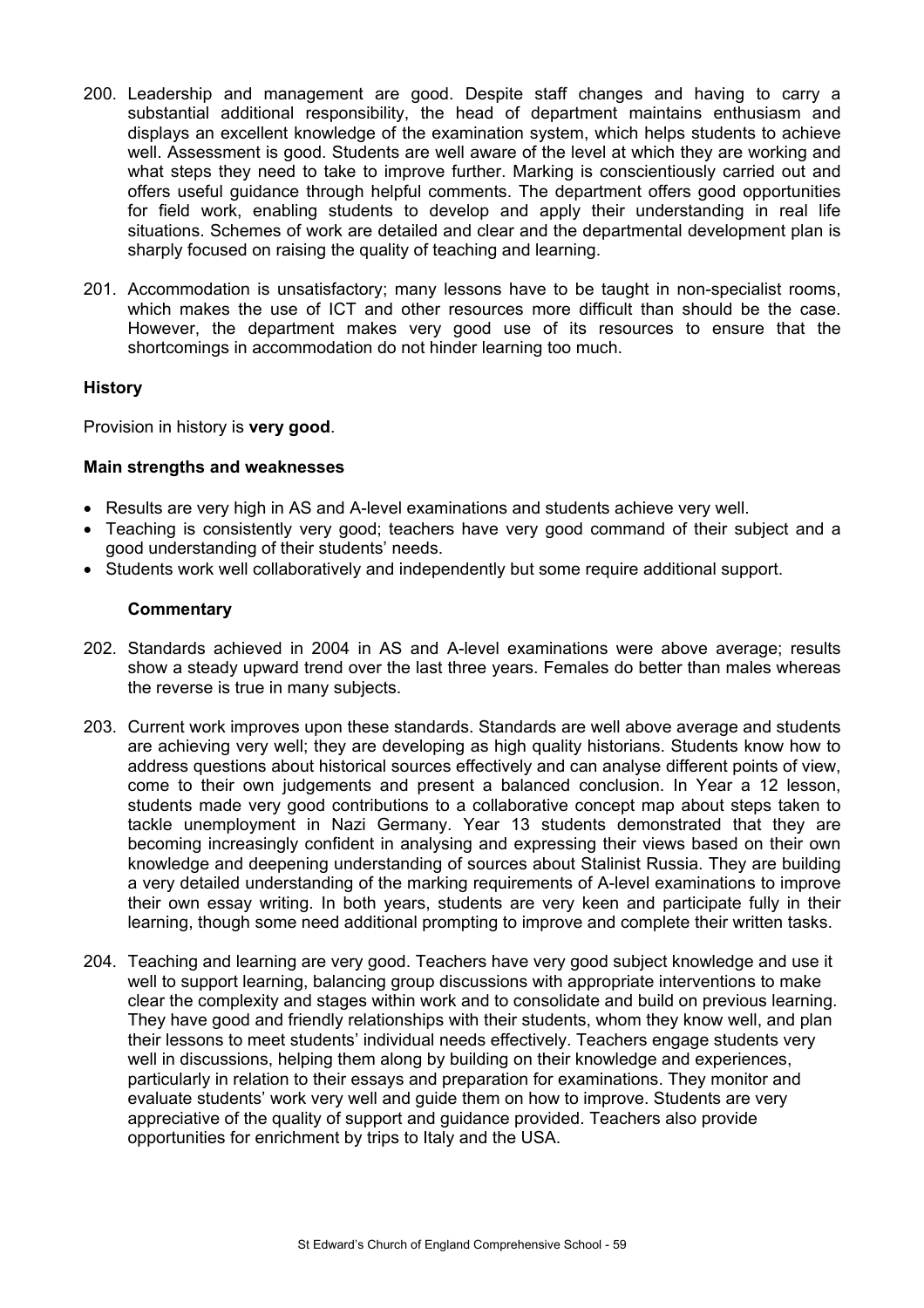205. Leadership and management are very good. There is a good system of monitoring and evaluation of students' work and relevant support is given to them for improving their performance. Students' personal development, including spiritual, moral, social and cultural development, is very well supported. Accommodation is adequate and resources are good.

## **ENGINEERING, TECHNOLOGY AND MANUFACTURING**

#### **Graphics with materials technology**

Provision in graphics with materials technology is **very good**.

#### **Main strengths and weaknesses**

- Teaching is very good and teachers have very high expectations.
- Students are motivated to succeed and their achievement is very good.
- Leadership and management are very good.
- Students are encouraged to be independent learners.
- There are too few visits to business and industry.

#### **Commentary**

- 206. There is insufficient evidence to give a judgement on improvement since the last inspection. In 2004, students sat this examination for the first time. In the A-Level examinations, results were very good, with half the students gaining A and B grades. Students achieved very well, above their target grades.
- 207. Standards of work in Year 13 are below expectations, but this represents very good achievement by students. Standards in Year 12 are very high, and this also shows very good achievement. Each group of students began the course with very different prior attainment; work in design and technology has been improving rapidly under new leadership. All students produce coursework that is very well presented and shows an understanding of the requirements of the client for whom they are producing designs.
- 208. Teaching is consistently very good and demonstrates an enthusiasm for the subject and specialised subject knowledge. There is an understanding that only work of the highest quality will be accepted, to which students respond positively. They take tremendous care with making models and give reasoned explanations for decisions that they have made. Lessons are also imaginative. For example, role-play puts students into the work place, simulating the realities and vagaries of the real world. This focuses their attention onto the project, and they learn practically about designing to a tight specification. The individual attention that they receive, often as one-to-one tutorials, motivates them to drive themselves forward to attain high standards. Teachers also encourage independent learning, and this approach further motivates students to succeed.
- 209. Leadership and management are very good. A careful evaluation of the previous course on offer resulted in this successful course. Teaching is not confined to one teacher and this adds positively to students' understanding and knowledge about the subject. Retention is good and some students anticipate going on to higher education in an area allied to design. Visits, which widen students' understanding and give them insight into design outside the classroom, are not an integral part of the scheme of work.

# **VISUAL AND PERFORMING ARTS AND MEDIA**

210. **Theatre studies** was sampled; one lesson was seen. Teaching was good. Year 13 students made good progress working on their devised pieces for the examination. Good directorial skills were evident in all groups and students supported one another very well. They showed particular relish for the physical aspects of their performances. Work seen was at average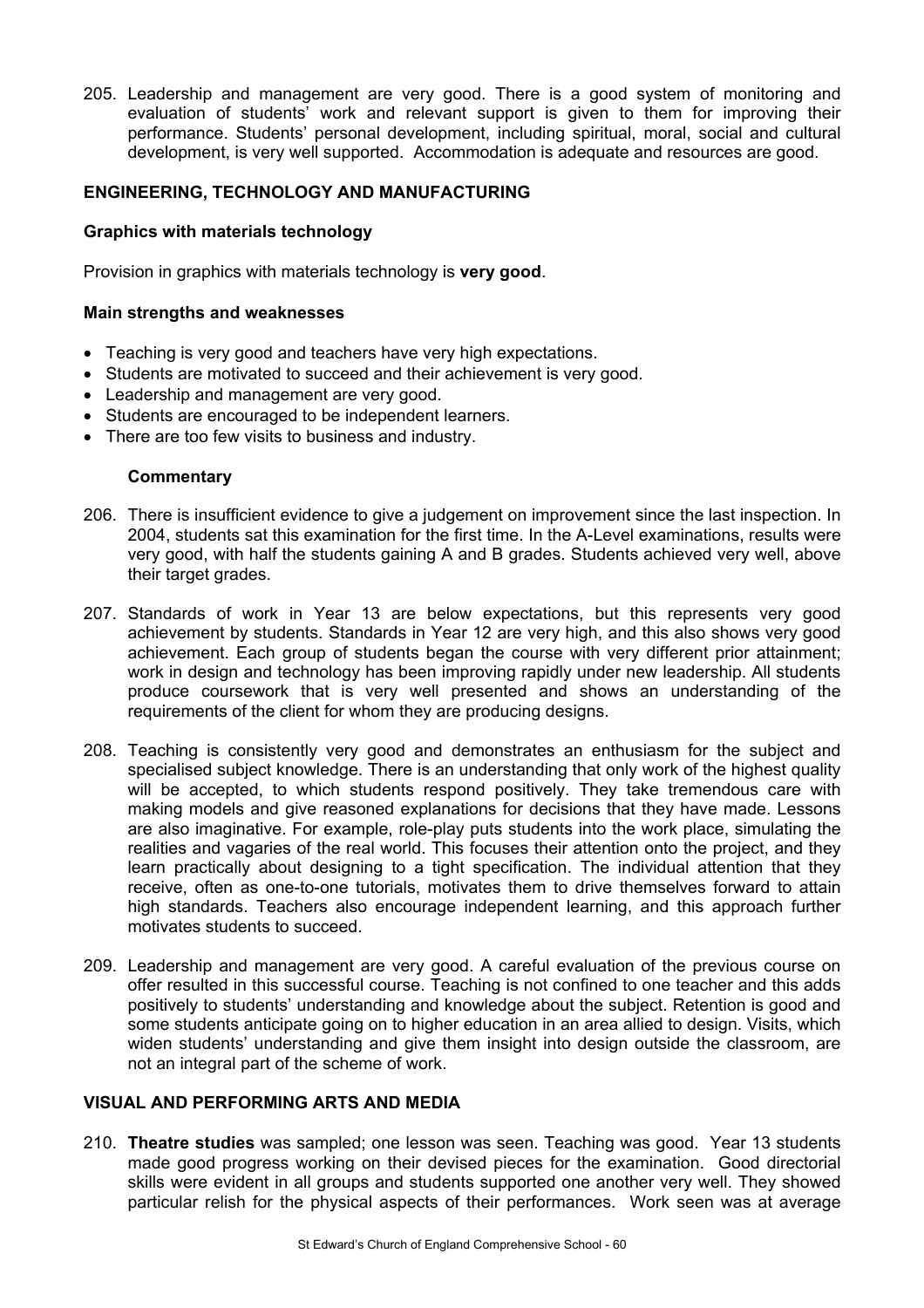levels. GCE A-level examination results for 2004 were well below the national average. Those for 2003 were average.

# **Art and design**

Provision is art is **satisfactory**.

#### **Main strengths and weaknesses**

- Standards achieved by Year 12 are well above average.
- Year 13 are achieving below average standards but achieving satisfactorily.
- Though teaching meets the needs of most of the pupils, it is not structured enough for students with below average skills.

- 211. Improvement since the previous inspection has been satisfactory. As in the previous inspection, examination results reflect pupils' ability in the subject. Standards are no longer consistently above average; they are average, but this reflects students' prior attainment. Students continue to research widely and use materials innovatively and experiment creatively.
- 212. There were no A-level candidates in 2004. In 2003 A-level results were below average compared to all schools. They appear lower than might be expected because some candidates had low prior attainment; they achieved as well as might have been expected. High and very high grades were achieved by pupils with high standards of prior attainment.
- 213. Standards are average overall. They range widely from Year 12, where they are well above average, to Year 13, where they are below average. However, overall, students achieve satisfactorily. Year 13 work shows insufficient development and is tentative whereas Year 12 work shows good observational skills, uses a wide range of media and is confident and expressive. Year 12 written work shows a good level of intellectual engagement and sustained development. Students' work shows they enjoy the challenge the subject provides.
- 214. Teaching is satisfactory overall; it meets the needs of the most able very effectively but is less effective with lower attainers. Though teaching engages students' interest it is only the most able who sustain a high level of involvement over an extended period. Most Year 12 students respond very positively to the individualised, open-ended approach to work, maintain their full involvement and produce expressive and imaginative work. Despite reassurance and encouragement from teachers some Year 13 students lack confidence. For example, whilst watching a video about the Museum of Modern Art in New York, only a few Year 13 students were able to express well-argued opinions about the work of artists such as Francis Bacon and Jackson Pollock. Year 12 respond enthusiastically to opportunities to express their ideas and views and can confidently express their opinions of each other's work. Teachers place considerable emphasis on literacy and this is evident in students' work.
- 215. Leadership and management are satisfactory; planning ensures that sufficient, appropriate resources and materials are provided and that students follow a well-organised course. However, Year 13 have single periods rather than double lessons; this is inappropriate as insufficient time is left after introduction and clearing away for practical work. Assessment arrangements ensure good regular feedback and helpful guidance as to the standards they are achieving and what they should do to improve. Students are very positive about the course and they enjoy the opportunity to express their own ideas but Year 13 said they did not fully anticipate the volume of work involved. They find the teaching good and they have adequate resources but Year 13 find the accommodation limiting as they cannot leave their unfinished work out or return during study periods to work.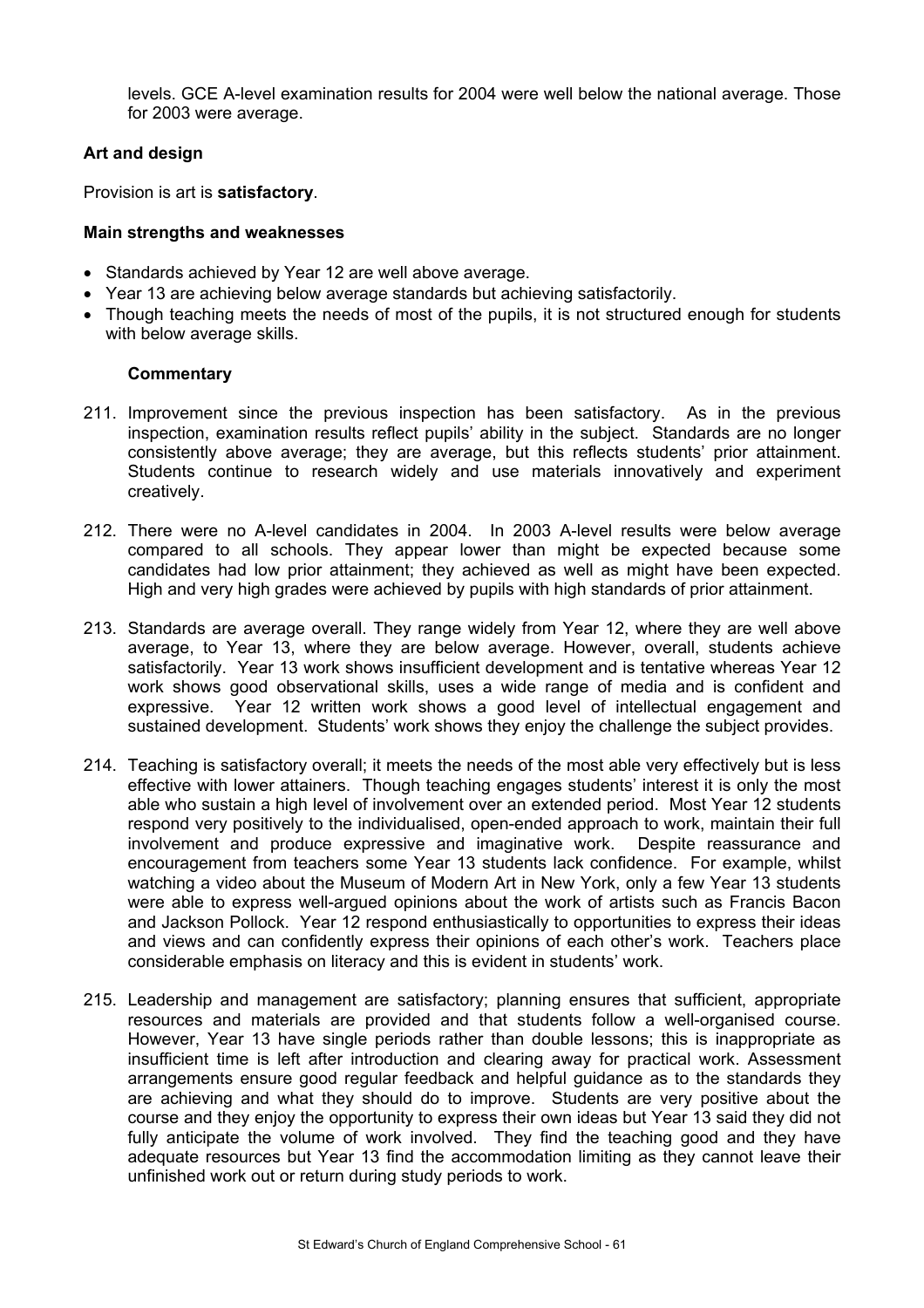216. The subject makes a positive contribution to students' cultural development through visits to art galleries and museums and from visiting artists and designers. It also makes an important contribution to students' spiritual development by requiring them to engage with the nonmaterial dimensions of life through studying natural objects and marvelling at their forms.

#### **Music**

Provision in music is **very good.** 

## **Main strengths and weaknesses**

- Very good teaching and learning, including opportunities for enrichment and responsibility, are improving students' achievement.
- There are well above average student numbers in music and music technology. Students expressed high levels of satisfaction with their studies.
- Inadequate accommodation and resources cannot properly support the expansion of music technology.

- 217. Two separate courses, music and music technology, are offered at both AS and A-level. Numbers of students are well above average on both courses and both enrolments and standards are rising. As a result, improvement since the previous inspection is good.
- 218. Students' standards of attainment on entry to both courses vary widely. Those students who gain GCSE music in Year 11 are better supported for the conventional A-level course than for music technology and standards on entry are broadly average. As there is no music technology at GCSE, students' entry standards to the advanced technology courses are below average. A-level results in 2004 were broadly average overall. In 2003 they were slightly above average. Current standards of attainment by Year 13 in music are above average and examination results are likely to show improvement on 2004. Standards by Year 13 in music technology are broadly average. Overall, students achieve well by Year 13.
- 219. Teaching and learning are very good overall**,** although marginally better in music than music technology. All staff, including the music technology tutor – technician, have excellent command of their subjects, expert musical skills, professional experience and boundless enthusiasm. Their complementary specialisms mean that students have access to an unusually wide range of skills and knowledge. In music, rigorous teaching promotes independent learning and confidence by providing very good study and thinking skills and placing a share of the responsibility for improvement on students themselves. The effective team teaching in music technology sometimes misses opportunities to reinforce and consolidate students' learning and test their understanding by involving students in questioning and critical analysis.
- 220. In both courses, above average group sizes and good student performing skills mean a wide range of lesson activities promotes effective collaboration. Excellent relationships and mutual respect mean that students feel valued. They in turn appreciate the level of care and guidance from their teachers. Very good opportunities for responsibilities, such as instrumental teaching, directing and accompanying ensembles and organising performances, enhance students' musical experience. Sixth form students provide a very positive role model and good influence in the subject for pupils in the rest of the school. During the inspection, students in Year 13 expressed high levels of satisfaction with all aspects of their studies. They demonstrated outstandingly positive attitudes and commitment. Students are increasingly successful in gaining placements in higher education music and music technology courses.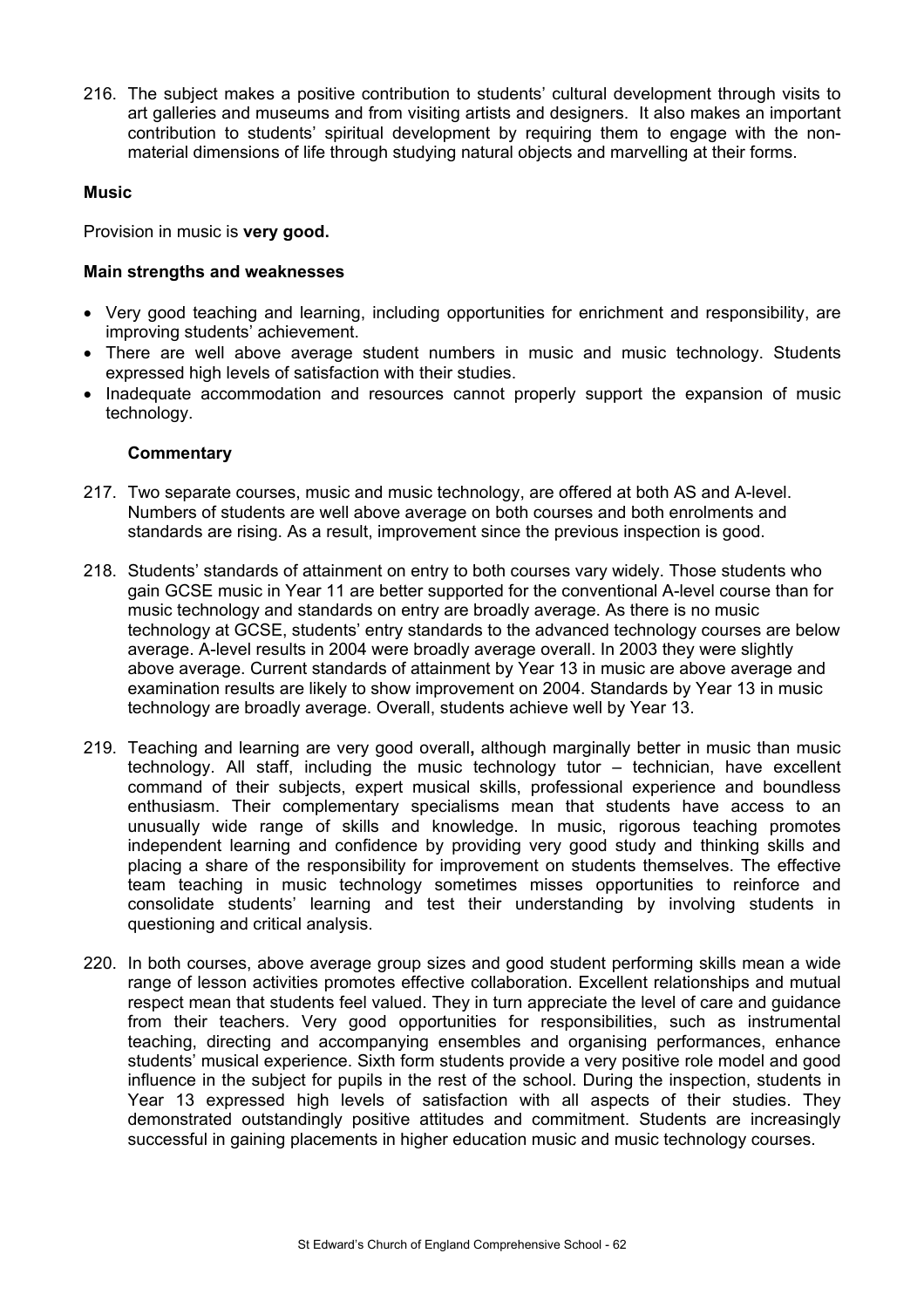- 221. Although overall resources just support these much larger than average sixth form numbers, specialist accommodation and resources are inadequate to sustain the rapid expansion in music technology. As a result, staff are using their own equipment to service the course.
- 222. Leadership and management of this much larger than average, complex and successful music department are very good. There is constant commitment to improving students' opportunities and standards promoted by effective monitoring and strategic planning.

## **BUSINESS**

223. The main focus was on A- level but the **Advanced Vocational Certificate** was sampled. Results in examinations have been variable over the past few years, although always below those attained nationally. Achievement has been good when these results have been compared to students' prior attainment. This is still the case; the small Year 12 group are well taught and learn easily as the result of the teachers' good subject knowledge and the supportive relationships that are a feature of the class.

#### **A-level business studies**

Provision in business studies is **satisfactory.** 

#### **Main strengths and weaknesses**

- Students' achievement is just satisfactory; there is scope for improvement.
- A part-time head of department cannot offer strong pro-active leadership and there are examples of good practice which are not in place, such as a range of visits and visitors.
- Aspects of monitoring and evaluation are underdeveloped.
- There are weaknesses in both marking and guidance on how to improve work.
- Teaching materials are frequently well prepared.
- There is good teaching and learning of certain aspects of the subject, such as finance.

- 224. No judgement about improvement since the previous report can be made due to the changing nature of the provision.
- 225. Examination results compared to national averages have been variable. A-level results were well below average in 2002, above in 2003 and well below again in 2004. Students in 2004 achieved satisfactorily in relation to their prior attainment. Current standards of work in Year 13 are below average; students are not producing high quality evaluative answers or making well informed links between the various aspects of business although they understand the basic elements of the curriculum well. Students are achieving satisfactorily. Results in the last AS examinations were well below the average and achievement was unsatisfactory. The current Year 12 is making better progress and is achieving satisfactorily.
- 226. Overall, teaching and learning are satisfactory. Good teaching in a Year 12 lesson led to students' quick identification of the different stages of a business cycle. Teaching and learning about finance and accounts s good. Students cover the syllabus in a structured manner and are well supported by relevant handouts. No unsatisfactory lessons were seen but learning would have been better if the links between different units of work had been made clearer. Fundamental economic and business concepts are sometimes insufficiently stressed, as are the techniques required for good evaluative answers. Marking is variable and students require stronger guidance on good strategies to improve coursework.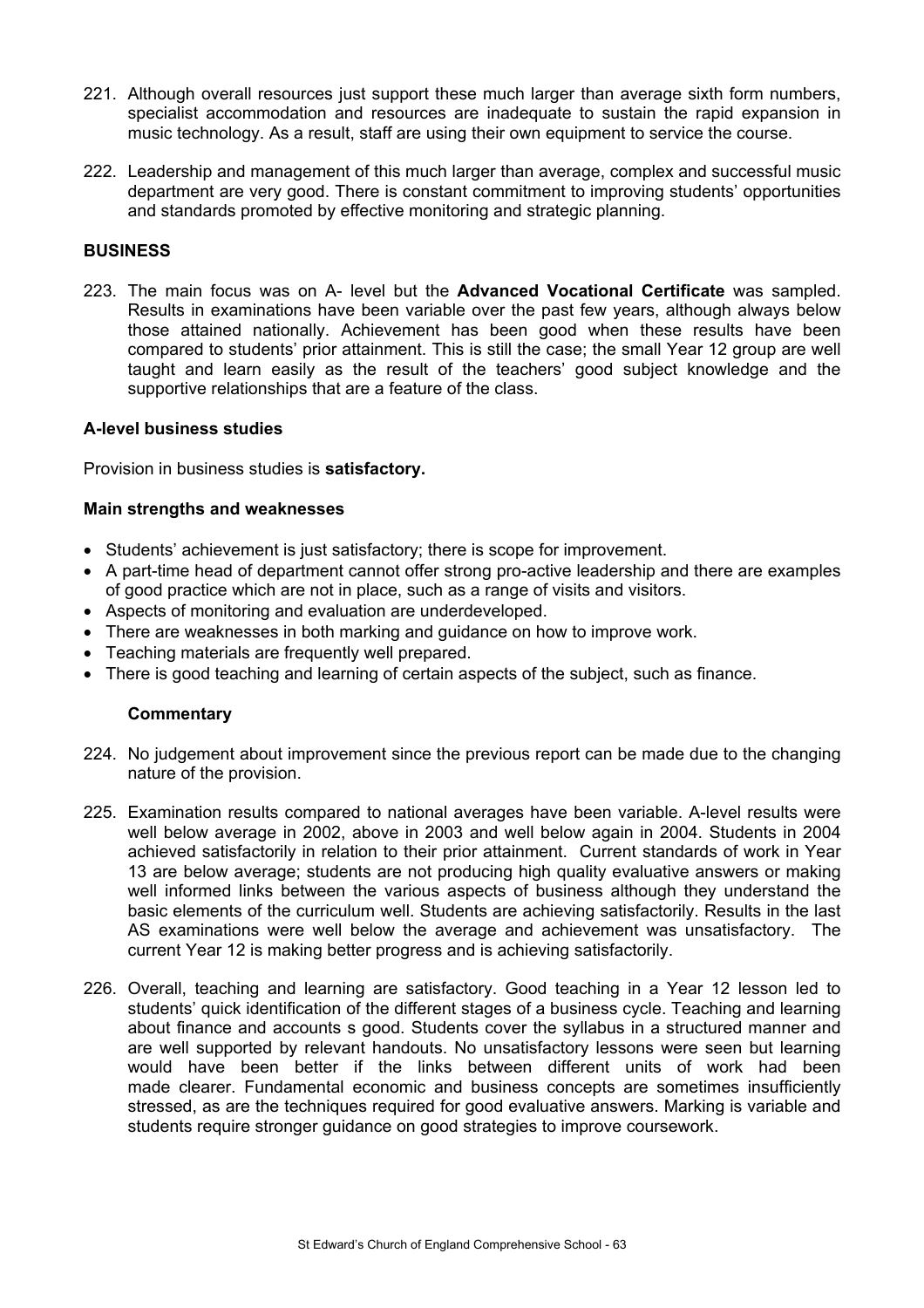227. Leadership and management are satisfactory. The department continues to be committed to new curriculum initiatives. However, the part-time head of department does not teach the Alevel course and the development of a strong team is difficult. Students do not benefit from an annotated book list or a list of web sites to help develop their self-study skills. Although they do research as part of their course work there is not a continuous focus on reporting and evaluating current business news and a range of visits and visitors does not enhance understanding; both activities would reinforce independent learning. Examination results are analysed but other aspects of monitoring and evaluation are not common. There has not, for example, been a survey of student satisfaction to ascertain why so many do not continue to study the subject in Year 13.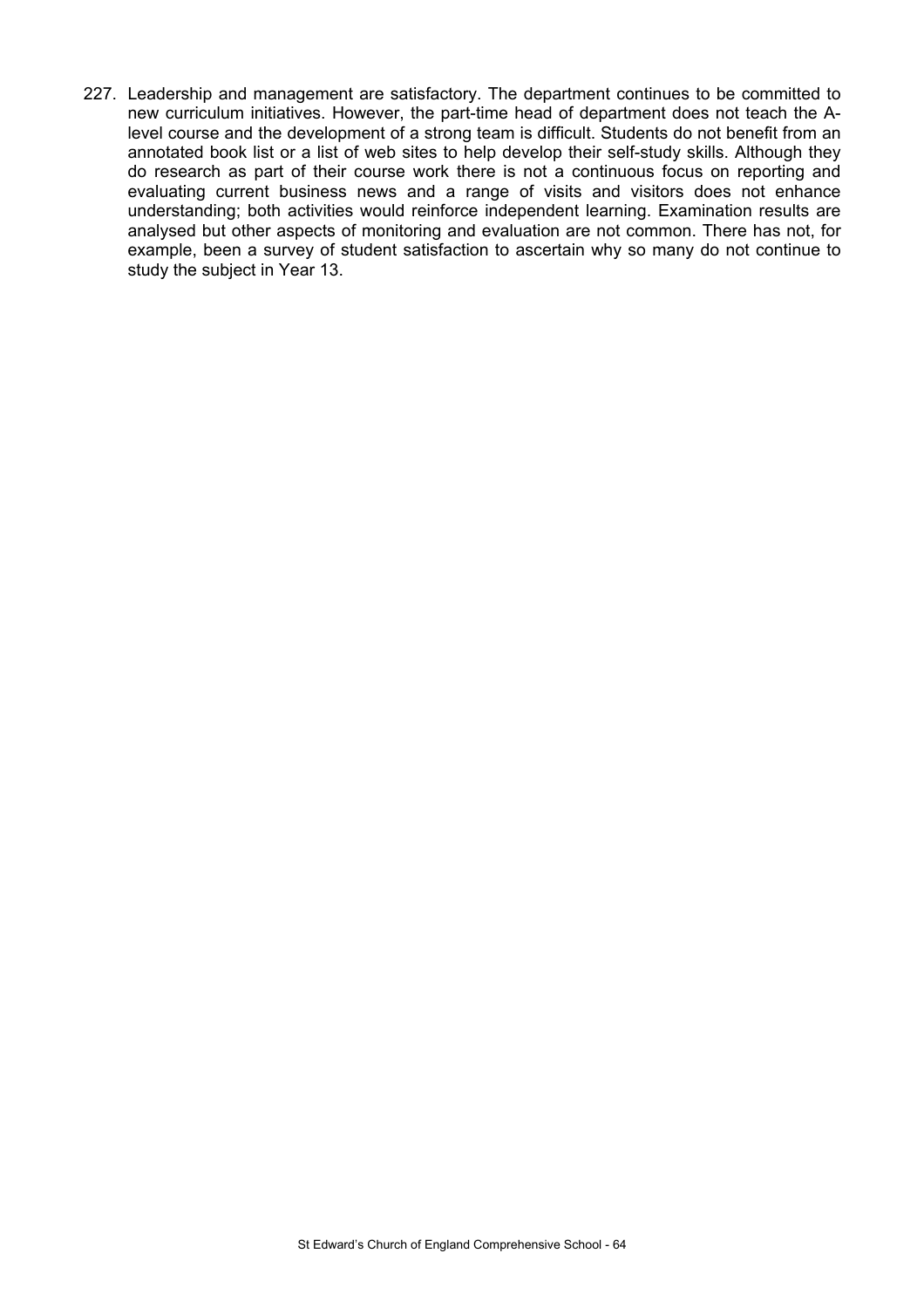# **PART D: SUMMARY OF THE MAIN INSPECTION JUDGEMENTS**

| <b>Inspection judgement</b>                                                      | <b>Sixth</b><br>form<br>grade | <b>School</b><br>grade |
|----------------------------------------------------------------------------------|-------------------------------|------------------------|
| The overall effectiveness of the sixth form and the school                       | 3                             | $\overline{2}$         |
| How inclusive the school is                                                      |                               | 1                      |
| How the school's effectiveness has changed since its<br>last<br>inspection       | 3                             | $\overline{2}$         |
| Cost effectiveness of the sixth form / value for money provided by<br>the school | 3                             | $\overline{2}$         |
| <b>Overall standards achieved</b>                                                |                               | $\overline{2}$         |
| Pupils' achievement                                                              | 3                             | $\overline{2}$         |
|                                                                                  |                               |                        |
| Pupils' attitudes, values and other personal qualities                           |                               | $\overline{2}$         |
| Attendance                                                                       | $\overline{2}$                | $\overline{2}$         |
| <b>Attitudes</b>                                                                 | 1                             | $\overline{2}$         |
| Behaviour, including the extent of exclusions                                    | 1                             | $\overline{2}$         |
| Pupils' spiritual, moral, social and cultural development                        |                               | $\overline{2}$         |
| The quality of education provided by the school                                  |                               | $\overline{2}$         |
| The quality of teaching                                                          | 3                             | $\overline{2}$         |
| How well pupils learn                                                            | 3                             | $\overline{2}$         |
| The quality of assessment                                                        | 3                             | 3                      |
| How well the curriculum meets pupils needs                                       | $\overline{2}$                | $\overline{2}$         |
| Enrichment of the curriculum, including out-of-school activities                 |                               | $\overline{2}$         |
| Accommodation and resources                                                      | 3                             | 3                      |
| Pupils' care, welfare, health and safety                                         |                               | $\overline{2}$         |
| Support, advice and guidance for pupils                                          | $\overline{2}$                | $\overline{2}$         |
| How well the school seeks and acts on pupils' views                              | $\overline{2}$                | 1                      |
| The effectiveness of the school's links with parents                             |                               | $\overline{2}$         |
| The quality of the school's links with the community                             | 3                             | 3                      |
| The school's links with other schools and colleges                               | 3                             | 3                      |
| The leadership and management of the school                                      |                               | 2                      |

| The leadership and management of the school |  |
|---------------------------------------------|--|
| The governance of the school                |  |